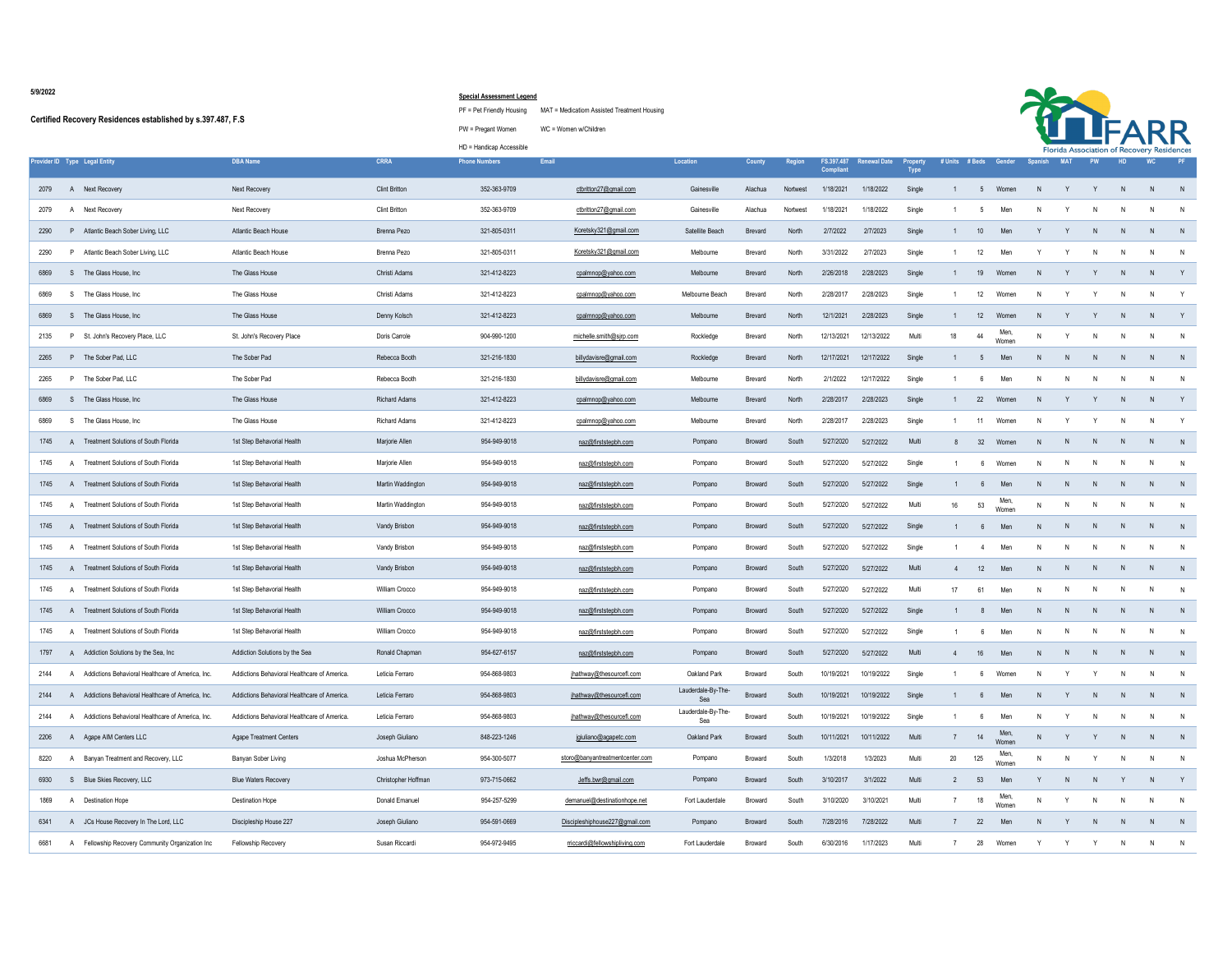| 6681 | $\overline{A}$ | Fellowship Recovery Community Organization Inc | Fellowship Recovery         | Susan Riccardi        | 954-972-9495 | rriccardi@fellowshipliving.com | Margate         | Broward        | South | 6/30/2016  | 1/17/2023  | Multi  | 38             | 152         | Men           |              |              |              |              | $\mathsf{N}$ |                |
|------|----------------|------------------------------------------------|-----------------------------|-----------------------|--------------|--------------------------------|-----------------|----------------|-------|------------|------------|--------|----------------|-------------|---------------|--------------|--------------|--------------|--------------|--------------|----------------|
| 2238 | $\overline{A}$ | Ignite Sober Living, LLC                       | Ignite Sober Living         | Cori Mastapasco-Baiza | 954-213-6569 | jpowers@igniterecovery.org     | Oakland Park    | Broward        | South | 7/22/2021  | 7/22/2022  | Multi  | 10             | $22\,$      | Men.<br>Womer | N            |              |              | N            | N            | N              |
| 8073 | $\mathsf{A}$   | James Club Recovery, Inc.                      | James Club Recovery         | Tracey Rapaglia       | 954-380-1492 | help@jamesclubrecovery.com     | Fort Lauderdale | Broward        | South | 6/16/2017  | 6/16/2022  | Multi  | $\overline{2}$ | 18          | Men           | Y            | $\mathsf{v}$ | $\mathsf{N}$ | $\mathsf{N}$ | $\mathsf{N}$ | Y              |
| 8073 | $\overline{A}$ | James Club Recovery, Inc.                      | James Club Recovery         | Ray Rapaglia          | 954-380-1492 | help@jamesclubrecovery.com     | Fort Lauderdale | Broward        | South | 6/16/2017  | 6/16/2022  | Multi  | $\mathbf{3}$   | 25          | Mer           |              | Y            | N            | $\mathsf{N}$ | N            | Y              |
| 8073 |                | A James Club Recovery, Inc.                    | James Club Recovery         | Ray Rapaglia          | 954-380-1492 | help@jamesclubrecovery.com     | Fort Lauderdale | Broward        | South | 6/16/2017  | 6/16/2022  | Single |                | 12          | Men           | Y            | Y            | N            | $\mathsf{N}$ | N            | Y              |
| 8073 |                | A James Club Recovery, Inc.                    | James Club Recovery         | Ray Rapaglia          | 954-380-1492 | help@jamesclubrecovery.com     | Fort Lauderdale | Broward        | South | 6/16/2017  | 6/16/2022  | Single |                | 14          | Men           |              |              |              | N            | N            | Y              |
| 8073 |                | A James Club Recovery, Inc.                    | James Club Recovery         | Tracey Rapaglia       | 954-380-1492 | help@jamesclubrecovery.com     | Fort Lauderdale | <b>Broward</b> | South | 6/16/2017  | 6/16/2022  | Multi  | $\overline{2}$ | 12          | Men           |              |              |              | N            | N            | Y              |
| 8073 |                | A James Club Recovery, Inc.                    | James Club Recovery         | Tracey Rapaglia       | 954-380-1492 | help@jamesclubrecovery.com     | Fort Lauderdale | Broward        | South | 6/16/2017  | 6/16/2022  | Multi  | $\overline{2}$ | 18          | Women         |              |              |              | N            | N            | Y              |
| 8952 |                | A JCs House Recovery In The Lord, LLC          | Jcs Recovery House          | Miriam Meneely        | 954-589-2001 | jcharos@aol.com                | Dania Beach     | <b>Broward</b> | South | 8/1/2019   | 12/2/2022  | Multi  | 19             | 40          | Men<br>Women  | N            | N            |              | N            | N            | N              |
| 8952 |                | A JCs House Recovery In The Lord, LLC          | Jcs Recovery House          | Miriam Meneely        | 954-589-2001 | jcharos@aol.com                | Hollywood       | Rroward        | South | 10/6/2017  | 12/2/2022  | Multi  | $\mathbf{Q}$   | 39          | Men           | N            | N            | N            | $\mathsf{N}$ | $\mathsf{N}$ | $\mathsf{N}$   |
| 8952 |                | A JCs House Recovery In The Lord, LLC          | Jcs Recovery House          | Miriam Meneely        | 954-589-2001 | jcharos@aol.com                | Hollywood       | Broward        | South | 11/1/2019  | 12/2/2022  | Multi  | $\mathbf{3}$   | 34          | Men,<br>Womer | N            | ${\sf N}$    | N            | ${\sf N}$    | N            | N              |
| 9301 | A              | Just for Today Sober Living, Inc.              | Just for Today Sober Living | Debra Organo          | 754-246-2689 | nancytypes@yahoo.com           | Fort Lauderdale | Broward        | South | 11/14/2018 | 11/14/2022 | Single |                | 8           | Women         | N            | N            |              | N            | $\mathsf{N}$ | Y              |
| 9301 |                | A Just for Today Sober Living, Inc.            | Just for Today Sober Living | Debra Organo          | 754-246-2688 | nancytypes@yahoo.com           | Fort Lauderdale | Broward        | South | 11/14/2018 | 11/14/2022 | Single |                | $6^{\circ}$ | Women         | N            | N            | N            | N            | N            | Y              |
| 9301 |                | A Just for Today Sober Living, Inc.            | Just for Today Sober Living | Debra Organo          | 754-246-2687 | nancytypes@yahoo.com           | Fort Lauderdale | Broward        | South | 4/30/2020  | 11/14/2022 | Single |                | 6           | Women         | N            | N            | N            | N            | N            | $\mathsf Y$    |
| 9301 |                | A Just for Today Sober Living, Inc.            | Just for Today Sober Living | Kelly Hubbard         | 754-246-2692 | nancytypes@yahoo.com           | Fort Lauderdale | Broward        | South | 11/14/2018 | 11/14/2022 | Single |                | 12          | Women         | N            | N            | N            | $\mathsf{N}$ | $\mathsf{N}$ | Y              |
| 9301 |                | A Just for Today Sober Living, Inc.            | Just for Today Sober Living | Kelly Hubbard         | 754-246-2691 | nancytypes@yahoo.com           | Fort Lauderdale | Broward        | South | 11/14/2018 | 11/14/2022 | Single | $\overline{1}$ | -5          | Women         | N            | N            | N            | $\mathsf{N}$ | N            | Y              |
| 9301 |                | A Just for Today Sober Living, Inc.            | Just for Today Sober Living | Kelly Hubbard         | 754-246-2690 | nancytypes@yahoo.com           | Fort Lauderdale | <b>Broward</b> | South | 11/14/2018 | 11/14/2022 | Single | $\overline{1}$ | 10          | Women         | N            | N            | N            | N            | ${\sf N}$    | Y              |
| 9301 |                | A Just for Today Sober Living, Inc.            | Just for Today Sober Living | Janus Bauer           | 754-246-2684 | nancytypes@yahoo.com           | Fort Lauderdale | Rroward        | South | 11/13/2018 | 11/14/2022 | Multi  | 2              | 13          | Women         | N            | $\mathsf{N}$ | N            | ${\sf N}$    | N            | $\mathsf{Y}$   |
| 9301 |                | A Just for Today Sober Living, Inc             | Just for Today Sober Living | Janus Bauer           | 754-246-2684 | nancytypes@yahoo.com           | Fort Lauderdale | <b>Broward</b> | South | 11/14/2018 | 11/14/2022 | Multi  | $\overline{2}$ | 14          | Women         | N            | N            | N            | N            | $\mathsf{N}$ | Y              |
| 9301 |                | A Just for Today Sober Living, Inc.            | Just for Today Sober Living | Janus Bauer           | 754-246-2684 | nancytypes@yahoo.com           | Fort Lauderdale | Broward        | South | 11/14/2018 | 11/14/2022 | Multi  | 3              | 17          | Women         | N            | N            | N            | N            | ${\sf N}$    | Y              |
| 8138 |                | A Grace & Peace Ministries, Inc.               | Lamb House Recovery Homes   | Lilian Pontillo       | 954-448-3754 | lilianpontillo@yahoo.com       | Pompano         | Broward        | South | 8/1/2017   | 8/1/2022   | Single |                | 8           | Women         | N            | N            | N            | N            | ${\sf N}$    | N              |
| 1961 | $\overline{A}$ | Legacy Healing Center Margate, LLC             | Legacy Healing Center       | Karen Barak           | 954-390-2211 | GONZALEZ@LEGACYHEALING.COM     | Coconut Creek   | Broward        | South | 12/1/2020  | 12/1/2022  | Single |                | $10\,$      | Women         | Y            | ${\sf N}$    |              | ${\sf N}$    | N            | $\mathsf{N}$   |
| 1961 |                | A Legacy Healing Center Margate, LLC           | Legacy Healing Center       | Neal Cooke            | 954-390-2211 | GONZALEZ@LEGACYHEALING.COM     | Coral Springs   | Broward        | South | 12/1/2020  | 12/1/2022  | Single |                | 11          | Men           | Y            | N            | N            | N            | $\mathsf{N}$ | N              |
| 1961 |                | A Legacy Healing Center Margate, LLC           | Legacy Healing Center       | Neal Cooke            | 954-390-2211 | GONZALEZ@LEGACYHEALING.COM     | Coral Springs   | Broward        | South | 12/1/2020  | 12/1/2022  | Single | $\overline{1}$ | 11          | Men           | Y            | N            | N            | N            | N            | $\mathsf{N}$   |
| 1961 |                | A Legacy Healing Center Margate, LLC           | Legacy Healing Center       | Karen Barak           | 954-390-2211 | GONZALEZ@LEGACYHEALING.COM     | Coral Springs   | Broward        | South | 12/1/2020  | 12/1/2022  | Single |                | 11          | Women         | Y            | N            | Y            | N            | N            | N              |
| 1961 |                | A Legacy Healing Center Margate, LLC           | Legacy Healing Center       | Karen Barak           | 954-390-2211 | GONZALEZ@LEGACYHEALING.COM     | Coral Springs   | <b>Broward</b> | South | 12/1/2020  | 12/1/2022  | Single | $\overline{1}$ | 11          | Men           | Y            | ${\sf N}$    | Y            | $\,$ N       | ${\sf N}$    | N              |
| 1961 |                | A Legacy Healing Center Margate, LLC           | Legacy Healing Center       | Neal Cooke            | 954-390-2211 | GONZALEZ@LEGACYHEALING.COM     | Margate         | <b>Broward</b> | South | 12/1/2020  | 12/1/2022  | Multi  | 9              | 56          | Men<br>Women  | Y            | N            | Y            | N            | N            | $\,$ N         |
| 6178 | $\overline{A}$ | Liberty House, Inc                             | Liberty House               | Lisa Sax              | 954-523-1167 | harleysangel113@aol.com        | Fort Lauderdale | Broward        | South | 4/18/2017  | 4/18/2022  | Multi  | $\overline{7}$ | 21          | Men           | N            | N            | N            | N            | N            | N              |
| 6178 |                | A Liberty House, Inc.                          | Liberty House               | Lisa Sax              | 954-523-1167 | harleysangel113@aol.com        | Fort Lauderdale | Broward        | South | 4/18/2017  | 4/18/2022  | Multi  | $\overline{2}$ | 10          | Women         | ${\sf N}$    | N            | Y            | ${\sf N}$    | N            | N              |
| 6178 | $\mathsf{A}$   | Liberty House, Inc.                            | Liberty House               | Lisa Sax              | 954-523-1167 | harleysangel113@aol.com        | Fort Lauderdale | Broward        | South | 4/18/2017  | 4/18/2022  | Multi  | 3              | 12          | Women         | N            | N            |              | $\mathsf{N}$ | $\mathsf{N}$ | N              |
| 6556 |                | C Oceanside Housing, LLC                       | Oceanside Housing           | Don Bamhart           | 954-532-9201 | sam@simplepathrecovery.net     | Pompano         | Broward        | South | 3/21/2017  | 3/21/2022  | Multi  | 3              | $10$        | Women         | N            | N            | N            | N            | N            | N              |
| 6556 | $\mathsf{C}$   | Oceanside Housing, LLC                         | Oceanside Housing           | Don Bamhart           | 954-532-9201 | sam@simplepathrecovery.net     | Pompano         | Broward        | South | 3/21/2017  | 3/21/2022  | Multi  | 6              | 18          | Men           | N            | N            | N            | N            | N            | N              |
| 1814 |                | A Patrick's Place, LLC                         | Patrick's Place             | Deborah Colmen        | 954-901-1345 | crra2@patricksplaces.org       | Pompano         | Broward        | South | 1/16/2020  | 1/16/2023  | Single |                | 8           | Men           | $\mathsf{N}$ | $\mathsf{N}$ | $\mathsf{N}$ | $\mathsf{N}$ | $\mathsf{N}$ | $\overline{N}$ |
| 1814 |                | A Patrick's Place . LLC                        | Patrick's Place             | Jackie Shy            | 954-901-1345 | jackieshay@live.com            | Pompano         | <b>Broward</b> | South | 1/16/2020  | 1/16/2023  | Single |                | 9           | Men           | N            | $\mathsf{N}$ | $\mathsf{N}$ | $\mathsf{N}$ | N            | N              |
| 1814 |                | A Patrick's Place, LLC                         | Patrick's Place             | Jackie Shy            | 954-901-1345 | jackieshay@live.com            | Pompano         | <b>Broward</b> | South | 1/16/2020  | 1/16/2023  | Single |                | -6          | Men           | $\mathsf{N}$ | N            | N            | N            | $\mathsf{N}$ | N              |
| 1814 |                | A Patrick's Place, LLC                         | Patrick's Place             | Jackie Shy            | 954-901-1345 | jackieshay@live.com            | Pompano         | <b>Broward</b> | South | 1/16/2020  | 1/16/2023  | Single |                | $6^{1}$     | Men           | N            |              |              |              | N            | $\overline{N}$ |
| 1814 |                | A Patrick's Place, LLC                         | Patrick's Place             | Deborah Colmen        | 954-901-1345 | crra2@patricksplaces.org       | Pompano         | Rmward         | South | 1/16/2020  | 1/16/2023  | Single |                |             | Mor           |              |              |              |              | $\mathsf{N}$ | N              |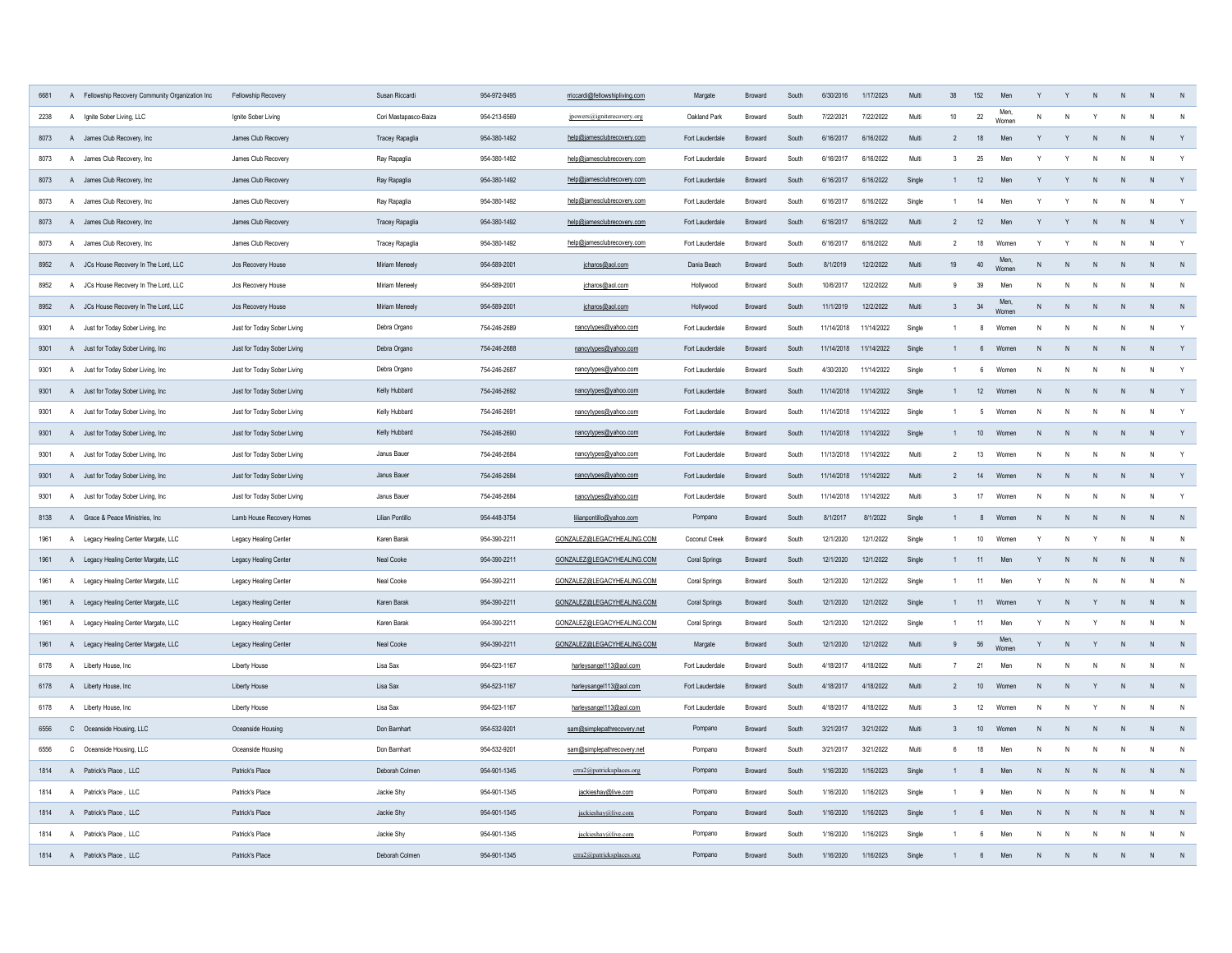| 8659 |              | A Primary Purpose, LLC                | Primary Purpose               | Andrew Michie        | 954-815-4967 | paul@primarypurpose.us                 | Fort Lauderdale | Broward        | South | 11/7/2017  | 11/7/2022  | Multi  | 14             | 56               | Men          |              |              |              |                | N              |              |
|------|--------------|---------------------------------------|-------------------------------|----------------------|--------------|----------------------------------------|-----------------|----------------|-------|------------|------------|--------|----------------|------------------|--------------|--------------|--------------|--------------|----------------|----------------|--------------|
| 6864 |              | A Project Soar, LLC                   | Project Soar                  | Brenda Aulbach       | 954-900-9980 | info@projectsoar.us                    | Fort Lauderdale | Broward        | South | 7/19/2019  | 7/19/2022  | Single |                | 12               | Men          |              |              |              |                | N              | N            |
| 6864 |              | A Project Soar, LLC                   | Project Soar                  | Brenda Aulbach       | 954-900-9980 | info@projectsoar.us                    | Fort Lauderdale | Broward        | South | 7/19/2019  | 7/19/2022  | Multi  | $\overline{2}$ | 20               | Men          |              |              |              |                |                | N            |
| 6864 |              | A Project Soar, LLC                   | Project Soar                  | Brenda Aulbach       | 954-900-9980 | info@projectsoar.us                    | Fort Lauderdale | Broward        | South | 7/19/2019  | 7/19/2022  | Single |                | 9                | Men          |              |              | $\mathsf{N}$ |                | $\overline{N}$ | N            |
| 6864 |              | A Project Soar, LLC                   | Project Soar                  | David Pierce         | 954-900-9980 | info@projectsoar.us                    | Fort Lauderdale | Broward        | South | 7/19/2019  | 7/19/2022  | Single |                | $\overline{9}$   | Men          |              | $\mathsf{v}$ | $\mathsf{N}$ |                | $\mathbf N$    | N            |
| 6864 |              | A Project Soar, LLC                   | Project Soar                  | David Pierce         | 954-900-9980 | info@projectsoar.us                    | Fort Lauderdale | <b>Broward</b> | South | 4/7/2022   | 7/19/222   | Single |                | 8                | Men          | Y            | Y            | N            | N              | N              | N            |
| 6864 |              | A Project Soar, LLC                   | Project Soar                  | David Pierce         | 954-900-9980 | info@projectsoar.us                    | Fort Lauderdale | Broward        | South | 7/19/2019  | 7/19/2022  | Single |                | 8                | Men          | Y            | Y            |              |                | $\mathsf{N}$   | N            |
| 6864 |              | A Project Soar, LLC                   | Project Soar                  | Mike Aulbach         | 954-900-9980 | info@projectsoar.us                    | Fort Lauderdale | Broward        | South | 7/19/2019  | 7/19/2022  | Single |                | $\overline{7}$   | Men          | Y            | Y            | N            | N              | N              | N            |
| 6864 |              | A Project Soar, LLC                   | Project Soar                  | Mike Aulbach         | 954-900-9980 | info@projectsoar.us                    | Fort Lauderdale | Broward        | South | 7/19/2019  | 7/19/2022  | Single |                | $\overline{7}$   | Men          | Y            | Y            | N            |                | N              | $\mathsf{N}$ |
| 6864 |              | A Project Soar, LLC                   | Project Soar                  | Mike Aulbach         | 954-900-9980 | info@projectsoar.us                    | Fort Lauderdale | Broward        | South | 7/19/2019  | 7/19/2022  | Multi  | $\overline{4}$ | 18               | Men          | Y            | Y            | N            | N              | N              | N            |
| 6864 |              | A Project Soar, LLC                   | Project Soar                  | <b>Todd Morongel</b> | 954-900-9980 | info@projectsoar.us                    | Fort Lauderdale | Broward        | South | 7/19/2019  | 7/19/2022  | Single |                | 12               | Men          | Y            | Y            | N            | N              | $\mathsf{N}$   | N            |
| 6864 |              | A Project Soar, LLC                   | Project Soar                  | <b>Todd Morongel</b> | 954-900-9980 | info@projectsoar.us                    | Fort Lauderdale | Broward        | South | 7/19/2019  | 7/19/2022  | Single | $\mathbf{1}$   | 9                | Men          | Y            | Y            | N            | N              | N              | N            |
| 6864 |              | A Project Soar, LLC                   | Project Soar                  | <b>Todd Morongel</b> | 954-900-9980 | info@projectsoar.us                    | Fort Lauderdale | Broward        | South | 7/19/2019  | 7/19/2022  | Single | $\overline{1}$ | 18               | Men          | Y            | Y            | N            | N              | $\mathsf{N}$   | N            |
| 2201 |              | A Raising Donavin II C                | Raising Donavin               | Sonya Crudup         | 954-682-8018 | raisingdonavin@gmail.com               | Hollywood       | <b>Broward</b> | South | 8/3/2021   | 8/3/2022   | Single | $\mathbf{1}$   | 5 <sup>5</sup>   | Women        | N            | Y            | Y            | N              | $\mathsf{Y}$   | $\,$ N       |
| 2148 |              | A Harmony Recovery Group, LLC         | Recovery In Tune              | Leigh Hollander      | 866-461-4474 | wconnolly@harmonyrecoverygroup.com     | Fort Lauderdale | Broward        | South | 7/1/2021   | 7/1/2022   | Multi  | $\mathbf{g}$   | 53               | Men<br>Women | N            | Y            | N            | N              | $\overline{N}$ | N            |
| 6233 |              | A Map to Health, LLC                  | Recovery Unplugged            | Rachel Utano         | 954-368-0888 | rachelu@recoveryunplugged.com          | Fort Lauderdale | <b>Broward</b> | South | 8/22/2017  | 7/5/2022   | Multi  | 8              | 28               | Men<br>Women | N.           | N            | N            | N              | N              | N            |
| 6233 |              | A Map to Health, LLC                  | Recovery Unplugged            | Stephanie Sheiner    | 954-368-0888 | rachelu@recoveryunplugged.com          | Fort Lauderdale | Broward        | South | 6/5/2018   | 7/5/2022   | Multi  | 8              | 16               | Men<br>Women | N            | N            | N            | N              | N              | $\,$ N       |
| 6233 |              | A Map to Health, LLC                  | Recovery Unplugged            | Rachel Utano         | 954-368-0888 | rachelu@recoveryunplugged.com          | Fort Lauderdale | Broward        | South | 6/5/2018   | 7/5/2022   | Multi  | 10             | 26               | Men<br>Women | N            | N            | ${\sf N}$    | N              | N              | $\,$ N       |
| 6233 |              | A Map to Health, LLC                  | Recovery Unplugged            | Stephanie Sheiner    | 954-368-0888 | rachelu@recoveryunplugged.com          | Fort Lauderdale | Broward        | South | 12/27/2016 | 7/5/2022   | Multi  | 8              | $15\,$           | Men<br>Women | N            | N            | $\mathsf{N}$ | N              | $\mathsf{N}$   | $\,$ N       |
| 7262 |              | S Redx Recovery House, Inc            | Redx Recovery House           | Rebecca Christianser | 561-983-6303 | redxrh@gmail.com                       | Pompano         | Broward        | South | 1/17/2018  | 1/17/2023  | Multi  | $\overline{2}$ | 6                | Men          | $\mathsf{N}$ | Y            | $\mathsf{N}$ | N              | N              | N            |
| 7262 |              | S Redx Recovery House, Inc.           | Redx Recovery House           | Rebecca Christiansen | 561-983-6303 | redxrh@gmail.com                       | Pompano         | Broward        | South | 1/17/2018  | 1/17/2023  | Single | $\overline{1}$ | 8                | Men          | N            | Y            | N            | N              | $\mathsf{N}$   | N            |
| 7262 |              | S Redx Recovery House, Inc            | Redx Recovery House           | Rebecca Christiansen | 561-983-6303 | redxrh@gmail.com                       | Pompano         | Broward        | South | 1/17/2018  | 1/17/2023  | Single | $\mathbf{1}$   | 6                | Men          | N            | Y            | N            | N              | N              | N            |
| 8252 |              | A Sail Boat Bend Sober Living, LLC    | Sail Boat Bend Sober Living   | Iryna Bergstrom      | 786-271-7332 | keysbergie@yahoo.com                   | Fort Lauderdale | Broward        | South | 5/10/2017  | 11/20/2022 | Multi  | $\overline{2}$ | $\overline{4}$   | Men          | N            | N            | N            | N              | $\mathbf N$    | $\mathsf{N}$ |
| 9940 |              | A Second Chance Women's Program, Inc. | Second Chance Women's Program | Shannon Rogan        | 954-816-4909 | shand1478@gmail.com                    | Fort Lauderdale | <b>Broward</b> | South | 10/8/2019  | 10/8/2022  | Single | $\mathbf{1}$   | $6^{\circ}$      | Women        | N            | N            | N            | N <sub>1</sub> | N              | N            |
| 9940 |              | A Second Chance Women's Program, Inc. | Second Chance Women's Program | William Kovach       | 954-816-4909 | shand1478@gmail.com                    | Fort Lauderdale | <b>Broward</b> | South | 10/8/2019  | 10/8/2022  | Single | $\mathbf{1}$   | $\overline{7}$   | Women        | N            | $\mathsf{N}$ | N            | N              | $\mathsf{N}$   | N            |
| 9940 |              | A Second Chance Women's Program, Inc. | Second Chance Women's Program | Shannon Rogan        | 954-816-4909 | shand1478@gmail.com                    | Pompano         | <b>Broward</b> | South | 10/8/2019  | 10/8/2022  | Single | $\mathbf{1}$   | 5                | Women        | N            | N            | N            | N              | N              | N            |
| 9940 |              | A Second Chance Women's Program, Inc. | Second Chance Women's Program | Shannon Rogan        | 954-816-4909 | shand1478@gmail.com                    | Pompano         | Rroward        | South | 10/8/2019  | 10/8/2022  | Single | $\overline{1}$ | 6                | Women        | $\mathsf{N}$ | N            | ${\sf N}$    | N              | ${\sf N}$      | N            |
| 9940 |              | A Second Chance Women's Program, Inc. | Second Chance Women's Program | William Kovach       | 954-816-4909 | shand1478@gmail.com                    | Pompano         | Broward        | South | 7/23/2020  | 10/8/2022  | Single | $\overline{1}$ | $\boldsymbol{8}$ | Men          | ${\sf N}$    | $\mathsf{N}$ | ${\sf N}$    | N              | $\mathsf{N}$   | N            |
| 9940 | $\mathsf{A}$ | Second Chance Women's Program, Inc.   | Second Chance Women's Program | William Kovach       | 954-816-4909 | shand1478@gmail.com                    | Pompano         | Broward        | South | 4/4/2020   | 10/8/2022  | Single |                | 9                | Women        | N            | N            | $\mathsf{N}$ | N              | $\mathsf{N}$   | N            |
| 9940 |              | A Second Chance Women's Program, Inc. | Second Chance Women's Program | Shannon Rogan        | 954-816-4909 | shand1478@gmail.com                    | Pompano         | Broward        | South | 7/21/2020  | 10/8/2022  | Single |                | $\overline{7}$   | Mens         | N            | N            | N            |                | N              | N            |
| 9940 | $\mathsf{A}$ | Second Chance Women's Program, Inc.   | Second Chance Women's Program | Shannon Rogan        | 954-816-4909 | shand1478@gmail.com                    | Pompano         | Broward        | South | 12/1/2020  | 10/8/2022  | Single |                | $\overline{7}$   | Men          | N            | N            | N            |                | N              | N            |
| 6930 |              | E Safe Haven PB, Inc.                 | Sober Living by Tiffany       | Jacob Hillman        | 973-715-0662 | Tiffany.soberlivingbytiffany@gmail.com | Fort Lauderdale | Broward        | South | 10/12/2016 | 12/10/2022 | Single | $\mathbf{1}$   | 11               | Women        | Y            | ${\sf N}$    | Y            |                | N              | Y            |
| 6930 |              | E Safe Haven PB, Inc.                 | Sober Living by Tiffany       | Samantha Garabed     | 973-715-0662 | Tiffany.soberlivingbytiffany@gmail.com | Fort Lauderdale | <b>Broward</b> | South | 10/12/2016 | 12/10/2022 | Multi  | $\mathcal{P}$  | 13               | Women        | Y            | N            | Y            | N.             | $\mathbf N$    | Y            |
| 6930 |              | A Safe Haven PB, Inc.                 | Sober Living by Tiffany       | Jacob Hillman        | 973-715-0662 | Tiffany.soberlivingbytiffany@gmail.com | Pompano         | <b>Broward</b> | South | 10/12/2016 | 12/10/2022 | Multi  | $\overline{1}$ | 10               | Womer        | Y            | N            | Y            |                | N              | Y            |
| 6930 |              | A Safe Haven PB, Inc.                 | Sober Living by Tiffany       | Samantha Garabed     | 973-715-0662 | Tiffany.soberlivingbytiffany@gmail.com | Pompano         | <b>Broward</b> | South | 10/12/2016 | 12/10/2022 | Multi  | $\overline{1}$ | 9                | Women        | Y            | $\mathsf{N}$ | Y            | N.             | $\mathsf{N}$   | Y            |
| 7640 |              | A Solare House, LLC                   | Solare Houses                 | Jordan McCarthy      | 954-857-9427 | solaresisters@live.com                 | Pompano         | Rroward        | South | 4/26/2017  | 5/1/2022   | Single | $\overline{1}$ | $\kappa$         | Women        | N            | N            |              |                | $\mathbf{N}$   | N            |
| 7640 | A            | Solare House, LLC                     | Solare Houses                 | Jordan McCarthy      | 954-857-9427 | solaresisters@live.com                 | Pompano         | Broward        | South | 4/26/2017  | 5/1/2022   | Single |                | $\overline{7}$   | Women        | N            | N            | $\mathsf{v}$ |                | $\mathbf N$    | ${\sf N}$    |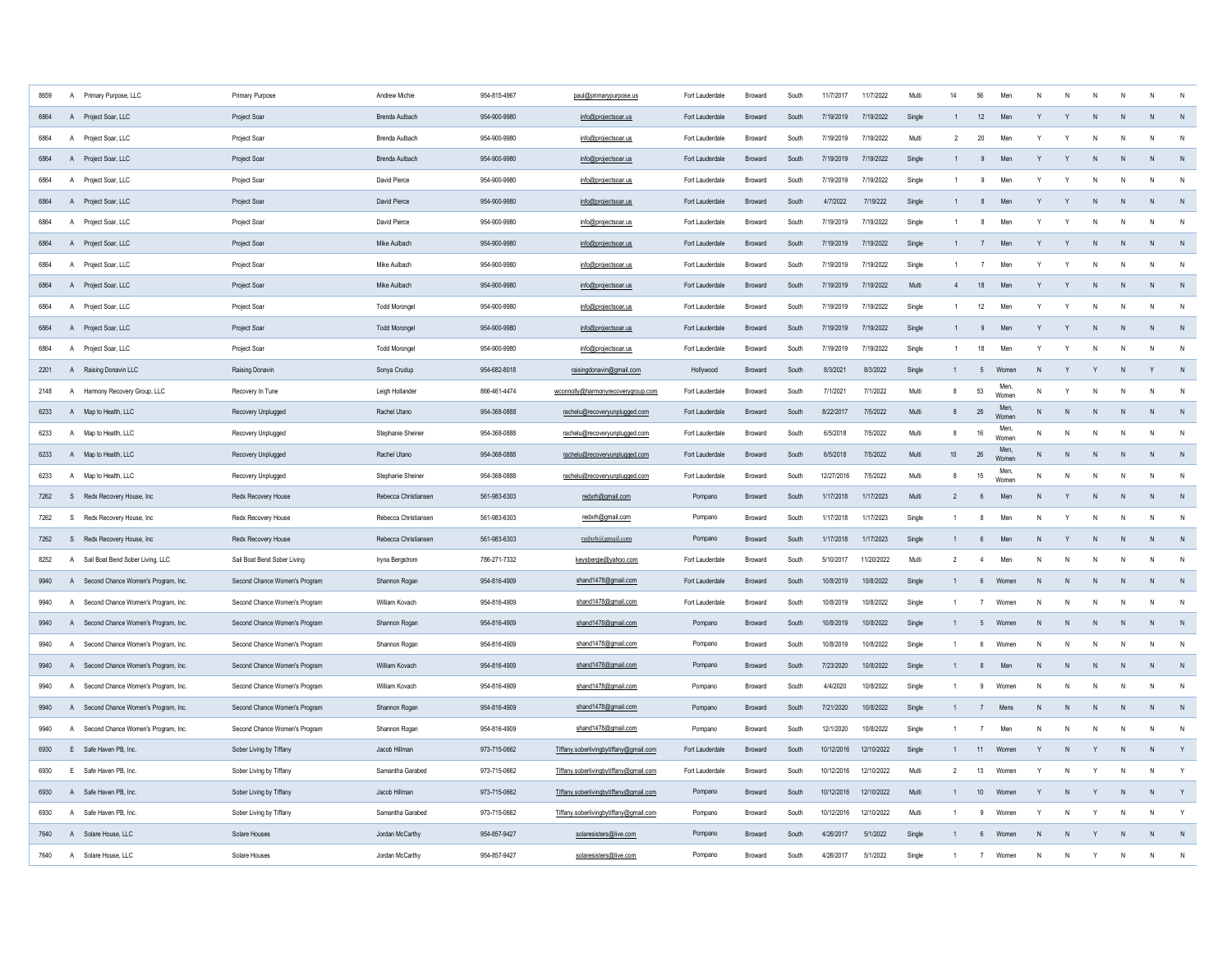| 7640 | $\overline{A}$ | Solare House, LLC                            | Solare Houses                     | Jordan McCarthy         | 954-857-9427 | solaresisters@live.com              | Pompano         | Broward        | South | 4/26/2017  | 5/1/2022   | Single |                  | 8               | Women         |              |              |              | N            | $\mathsf{N}$ | N              |
|------|----------------|----------------------------------------------|-----------------------------------|-------------------------|--------------|-------------------------------------|-----------------|----------------|-------|------------|------------|--------|------------------|-----------------|---------------|--------------|--------------|--------------|--------------|--------------|----------------|
| 7640 | $\overline{A}$ | Solare House, LLC                            | Solare Houses                     | Kirstin Smith           | 954-857-9427 | solaresisters@live.com              | Pompano         | Broward        | South | 4/26/2017  | 5/1/2022   | Single |                  | $\overline{4}$  | Women         | N            |              |              | N            | $\mathsf{N}$ | N              |
| 7640 | $\overline{A}$ | Solare House, LLC                            | Solare Houses                     | Kirstin Smith           | 954-857-9427 | solaresisters@live.com              | Pompano         | Broward        | South | 4/26/2017  | 5/1/2022   | Single |                  | 6               | Women         | N            |              |              | N            | N            | N              |
| 7640 | $\overline{A}$ | Solare House, LLC                            | Solare Houses                     | Kirstin Smith           | 954-857-9427 | solaresisters@live.com              | Pompano         | Broward        | South | 4/26/2017  | 5/1/2022   | Single |                  | 8               | Women         | N            |              |              | N            | N            | N              |
| 1551 |                | A Soulutions Sober Living Community          | Soulutions Sober Living Community | Kevin Sinwelski         | 954-588-7520 | joebehr@comcast.net                 | Pompano         | Broward        | South | 7/22/2021  | 7/22/2022  | Multi  | $\overline{3}$   | 13              | Men           |              |              |              |              | N            | N              |
| 2260 |                | P ET Health Holdings, LLC                    | Prevail Recovery Center           | Kathryn Delguidice      | 561-366-2164 | shastings@prevailrecoverycenter.com | Pompano         | <b>Broward</b> | South | 4/11/2022  | 7/22/2022  | Multi  | $\mathbf{3}$     | 12              | Men<br>Women  | N            | $\mathsf{v}$ |              |              | $\mathsf{N}$ | N              |
| 2260 |                | P ET Health Holdings, LLC                    | Prevail Recovery Center           | Kathryn Delguidice      | 561-366-2164 | shastings@prevailrecoverycenter.com | Pompano         | <b>Broward</b> | South | 4/11/2022  | 7/22/2022  | Multi  | $\mathbf{3}$     | 12              | Men<br>Womer  | N            | Y            |              | Y            | N            | N              |
| 2145 |                | A The Family Place, LLC                      | The Family Place                  | 12/18/2021 Replace      | 855-840-7080 | jhathway@thesourcefl.com            | Oakland Park    | <b>Broward</b> | South | 10/18/2021 | 10/18/2022 | Single |                  | 6               | Women         | N            | Y            |              | N            | $\mathsf{N}$ | $\overline{N}$ |
| 1771 |                | A The Healing House for Women, LLC           | The Healing House for Women       | Ashley Candelmo         | 954-789-5525 | healinghouseforwomen@gmail.com      | Fort Lauderdale | <b>Broward</b> | South | 8/1/2020   | 6/5/2022   | Single |                  | 12              | Men           | N            | $\mathsf{N}$ |              | $\mathsf{N}$ | $\mathsf{N}$ | N              |
| 1771 | $\overline{A}$ | The Healing House for Women, LLC             | The Healing House for Women       | Ashley Candelmo         | 954-789-5525 | healinghouseforwomen@gmail.com      | Fort Lauderdale | <b>Broward</b> | South | 1/1/2021   | 6/5/2022   | Multi  | $\overline{2}$   | 17              | Men           | N            | N            | $\mathsf{N}$ | $\mathsf{N}$ | $\mathsf{N}$ | N              |
| 8994 |                | A The Lighthouse Crew, Inc.                  | The Lighthouse Crew               | Angela Eschbach         | 954-522-5003 | jim@thelighthousecrew.com           | Fort Lauderdale | Broward        | South | 7/30/2018  | 7/30/2022  | Single |                  | 6               | Men           | $\mathsf{N}$ | ${\sf N}$    | N            | $\mathsf{N}$ | N            | N              |
| 8994 | A              | The Lighthouse Crew, Inc.                    | The Lighthouse Crew               | Angela Eschbach         | 954-522-5003 | jim@thelighthousecrew.com           | Fort Lauderdale | Broward        | South | 7/30/2018  | 7/30/2022  | Multi  | $\overline{4}$   | 16              | Men           | N            | N            | N            | N            | $\mathsf{N}$ | N              |
| 8994 |                | A The Lighthouse Crew, Inc.                  | The Lighthouse Crew               | Kurt Raatz              | 954-522-5003 | jim@thelighthousecrew.com           | Fort Lauderdale | Broward        | South | 7/30/2018  | 7/30/2022  | Multi  | $\overline{2}$   | 12              | Men           | N            | N            | N            | N            | N            | $\,$ N         |
| 8994 |                | A The Lighthouse Crew, Inc.                  | The Lighthouse Crew               | Kurt Raatz              | 954-522-5003 | jim@thelighthousecrew.com           | Fort Lauderdale | Broward        | South | 7/30/2018  | 7/30/2022  | Single |                  | $6\phantom{.0}$ | Men           | N            | $\mathsf{N}$ | N            | $\mathsf{N}$ | $\mathsf{N}$ | N              |
| 8994 |                | A The Lighthouse Crew, Inc.                  | The Lighthouse Crew               | Angela Eschbach         | 954-522-5003 | jim@thelighthousecrew.com           | Fort Lauderdale | Broward        | South | 6/3/2020   | 7/30/2022  | Multi  | $\overline{2}$   | 12              | Men           | $\mathsf{N}$ | ${\sf N}$    | N            | $\mathsf{N}$ | $\mathsf{N}$ | N              |
| 9946 |                | A The Right Way Sober Living, LLC            | The Right Way Sober Living        | Lee Mayer               | 954-850-1921 | crabtreemarie@bellsouth.net         | Fort Lauderdale | Broward        | South | 11/14/2019 | 11/14/2022 | Single |                  | 11              | Men           | N            | N            | N            | N            | $\mathsf{N}$ | N              |
| 9946 |                | A The Right Way Sober Living, LLC            | The Right Way Sober Living        | Lee Mayer               | 954-850-1921 | crabtreemarie@bellsouth.net         | Fort Lauderdale | <b>Broward</b> | South | 11/14/2019 | 11/14/2022 | Single | $\overline{1}$   | 12              | Men           | N            | N            | N            | N            | $\mathsf{N}$ | $\mathsf{N}$   |
| 9946 |                | A The Right Way Sober Living, LLC            | The Right Way Sober Living        | Lee Mayer               | 954-850-1921 | crabtreemarie@bellsouth.net         | Fort Lauderdale | <b>Broward</b> | South | 11/2/2020  | 11/14/2022 | Multi  | 2                | $14$            | Men           | N            | N            | N            | ${\sf N}$    | ${\sf N}$    | $\mathsf{N}$   |
| 9946 |                | A The Right Way Sober Living, LLC            | The Right Way Sober Living        | Nancy Williamson        | 954-850-1921 | crabtreemarie@bellsouth.net         | Fort Lauderdale | <b>Broward</b> | South | 2/16/2022  | 11/14/2022 | Single |                  | 12              | Men           | N            | N            | N            | N            | $\mathsf{N}$ | N              |
| 9946 |                | A The Right Way Sober Living, LLC            | The Right Way Sober Living        | Nancy Williamson        | 954-850-1921 | crabtreemarie@bellsouth.net         | Fort Lauderdale | Broward        | South | 8/2/2021   | 11/14/2022 | Multi  | $\overline{2}$   | 15              | Men           | N            | N            | N            | N            | $\mathsf{N}$ | $\mathsf{N}$   |
| 5370 |                | A The Source FL, Inc.                        | The Source                        | Joanna Painton Hathaway | 954-288-2349 | jhathaway@thesourcefl.com           | Ft. Lauderdale  | Broward        | South | 12/30/2020 | 12/30/2022 | Single |                  | 6               | Men           | N            | ${\sf N}$    | N            | N            | N            | N              |
| 5370 | A              | The Source FL, Inc.                          | The Source                        | Joanna Painton Hathaway | 954-288-2349 | jhathaway@thesourcefl.com           | Ft. Lauderdale  | Broward        | South | 12/30/2020 | 12/30/2022 | Single |                  | 8               | Men           | N            | Y            | N            | N            | N            | $\mathsf{N}$   |
| 5370 |                | A The Source FL, Inc                         | The Source                        | Joanna Painton Hathaway | 954-288-2349 | jhathaway@thesourcefl.com           | Oakland Park    | Broward        | South | 12/30/2020 | 12/30/2022 | Single |                  | $6^{\circ}$     | Women         | N            | Y            |              | N            | N            | N              |
| 1931 |                | A Through the Archway                        | Through the Archway               | Ryan Croall             | 413-231-2523 | ryan.croall@gmail.com               | Parkland        | Broward        | South | 6/16/2021  | 6/16/2022  | Multi  | $\overline{2}$   | 15              | Men.<br>Women | N            | N            | Y            | N            | $\mathsf{N}$ | N              |
| 1860 |                | A Time for Change Recovery House, LLC        | Time for Change                   | Alejandro L Castillo    | 954-995-6999 | jcody1920@gmail.com                 | Fort Lauderdale | Broward        | South | 10/14/2020 | 10/14/2022 | Single |                  | $10$            | Men           | $\mathsf{N}$ | N            | N            | N            | N            | N              |
| 1860 |                | A Time for Change Recovery House, LLC        | Time for Change                   | Alejandro L Castillo    | 954-995-6999 | jcody1920@gmail.com                 | Fort Lauderdale | Broward        | South | 10/14/2020 | 10/14/2022 | Single |                  | 10              | Men           | N            | N            | N            | N            | $\mathsf{N}$ | N              |
| 1860 |                | A Time for Change Recovery House, LLC        | Time for Change                   | Alejandro L Castillo    | 954-995-6999 | jcody1920@gmail.com                 | Fort Lauderdale | <b>Broward</b> | South | 10/14/2020 | 10/14/2022 | Single |                  | 7               | Men           | ${\sf N}$    | ${\sf N}$    | N            | ${\sf N}$    | N            | N              |
| 1860 |                | A Time for Change Recovery House, LLC        | Time for Change                   | Joseph Giuliano         | 954-995-6999 | jcody1920@gmail.com                 | Fort Lauderdale | <b>Broward</b> | South | 12/28/2020 | 10/14/2022 | Multi  | 8                | 32              | Men           | N            | N            | N            | N            | N            | N              |
| 1860 |                | A Time for Change Recovery House, LLC        | Time for Change                   | Joseph Giuliano         | 954-995-6999 | jcody1920@gmail.com                 | Fort Lauderdale | Broward        | South | 12/28/2020 | 10/14/2022 | Multi  | 8                | 32              | Men           | ${\sf N}$    | N            | ${\sf N}$    | N            | N            | N              |
| 1975 |                | S TLC Recovery Centers of South Florida, LLC | <b>TLC Recovery Centers</b>       | Paul Apanowicz          | 786-397-1110 | paula@evolutionstreatment.com       | Fort Lauderdale | Broward        | South | 7/26/2021  | 9/26/2021  | Single |                  | 10              | Men           | N            | N            | N            | N            | N            | N              |
| 1975 |                | S TLC Recovery Centers of South Florida, LLC | <b>TLC Recovery Centers</b>       | Paul Apanowicz          | 786-397-1110 | paula@evolutionstreatment.com       | Fort Lauderdale | Broward        | South | 7/26/2021  | 9/26/2021  | Multi  | 31               | 70              | Men,<br>Womer | ${\sf N}$    | N            | ${\sf N}$    | ${\sf N}$    | N            | N              |
| 1975 |                | S TLC Recovery Centers of South Florida, LLC | TLC Recovery Centers              | Paul Apanowicz          | 786-397-1110 | paula@evolutionstreatment.com       | Fort Lauderdale | Broward        | South | 7/26/2021  | 9/26/2021  | Multi  | 21               | 46              | Men,<br>Women | N            | $\mathsf{N}$ | $\mathsf{N}$ | $\,$ N       | N            | N              |
| 6431 |                | A Trinity by Traditions, LLC                 | Trinity by Traditions             | Jason Leslie            | 954-245-8604 | trinitybytraditions@gmail.com       | Pompano         | Broward        | South | 7/16/2016  | 11/1/2022  | Single |                  | $10$            | Men           | $\mathsf{N}$ | ${\sf N}$    | N            | $\mathsf{N}$ | $\mathsf{N}$ | N              |
| 6431 | $\mathsf{A}$   | Trinity by Traditions, LLC                   | Trinity by Traditions             | Jason Leslie            | 954-245-8604 | trinitybytraditions@gmail.com       | Pompano         | Broward        | South | 7/16/2016  | 11/1/2022  | Multi  | $\overline{4}$   | 19              | Men           | N            | N            | N            | N            | $\mathsf{N}$ | N              |
| 6431 |                | A Trinity by Traditions, LLC                 | Trinity by Traditions             | Jason Leslie            | 954-245-8604 | trinitybytraditions@gmail.com       | Pompano         | Broward        | South | 10/1/2018  | 11/1/2022  | Multi  | 10 <sup>10</sup> | 36              | Men           | $\mathsf{N}$ | N            | N            | N            | N            | N              |
| 2098 | $\overline{A}$ | DMBA United, LLC                             | United Recovery Project           | William Joyce           | 954-314-0964 | yuta@unitedrecoveryproject.com      | Davie           | Broward        | South | 11/25/2020 | 11/25/2022 | Single |                  | 13              | Men           | N            | N            |              | N            | N            | N              |
| 2098 | A              | DMBA United, LLC                             | United Recovery Project           | William Joyce           | 954-314-0964 | yuta@unitedrecoveryproject.com      | Plantation      | Broward        | South | 11/25/2020 | 11/25/2022 | Single |                  | 12              | Female        | $\mathsf{N}$ |              |              | N            | N            | N              |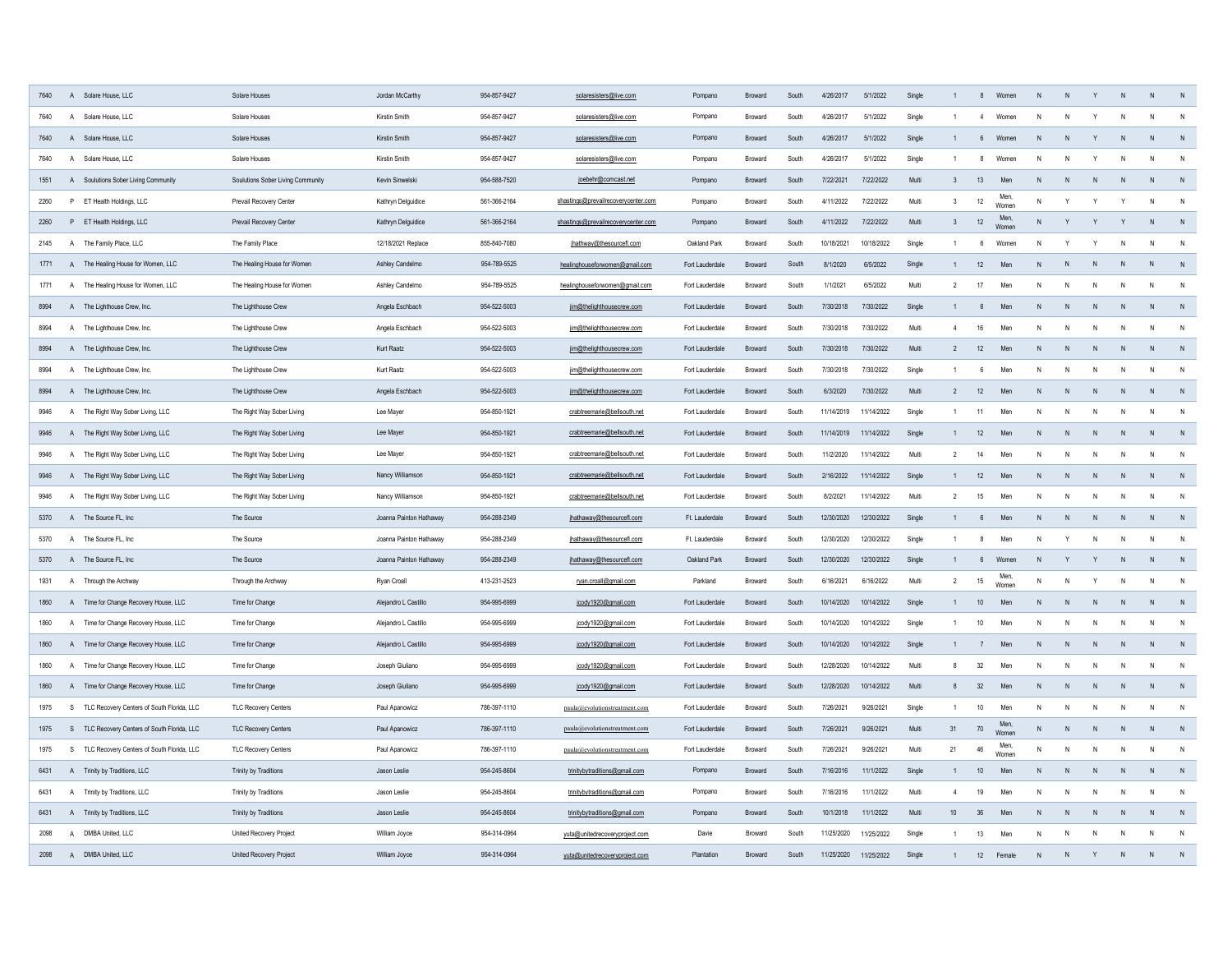| 2098 | $\overline{A}$ | DMBA United, LLC                             | United Recovery Project                     | William Joyce       | 954-314-0964 | yuta@unitedrecoveryproject.com  | Southwest Ranches | Broward        | South      | 11/25/2020 | 11/25/2022 | Single |                | 13                      | Men           |           |              |              |                |              |                |
|------|----------------|----------------------------------------------|---------------------------------------------|---------------------|--------------|---------------------------------|-------------------|----------------|------------|------------|------------|--------|----------------|-------------------------|---------------|-----------|--------------|--------------|----------------|--------------|----------------|
| 2098 | $\mathsf{A}$   | DMBA United, LLC                             | United Recovery Project                     | Anastasia Armonin   | 954-314-0964 | yuta@unitedrecoveryproject.com  | Hollywood         | Broward        | South      | 11/25/2020 | 11/25/2022 | Single | $\mathbf{1}$   | 13                      | Men           |           |              |              |                | N            | N              |
| 2098 | $\overline{A}$ | DMBA United, LLC                             | United Recovery Project                     | Anastasia Armonin   | 954-314-0964 | yuta@unitedrecoveryproject.com  | Hollywood         | Broward        | South      | 11/25/2020 | 11/25/2022 | Single | $\overline{1}$ | 12                      | Female        | N         |              |              |                |              | N              |
| 2098 |                | A DMBA United, LLC                           | United Recovery Project                     | Anastasia Armonin   | 954-314-0964 | yuta@unitedrecoveryproject.com  | Cooper City       | Broward        | South      | 11/25/2020 | 11/25/2022 | Single |                | 13                      | Men           | N         | N            | N            |                | N            | N              |
| 2098 | $\mathsf{A}$   | DMBA United, LLC                             | United Recovery Project                     | Alec Sperduto       | 954-314-0964 | yuta@unitedrecoveryproject.com  | Ft. Lauderdale    | Broward        | South      | 11/25/2020 | 11/25/2022 | Single | $\mathbf{1}$   | 11                      | Men           | N         | N            | N            |                | N            | ${\sf N}$      |
| 2098 |                | A DMBA United, LLC                           | United Recovery Project                     | Alec Sperduto       | 954-314-0964 | yuta@unitedrecoveryproject.com  | Ft. Lauderdale    | Broward        | South      | 11/25/2020 | 11/25/2022 | Single |                | 9                       | Female        | N         | N            |              | N.             | $\mathsf{N}$ | N              |
| 2098 | $\mathsf{A}$   | DMBA United, LLC                             | United Recovery Project                     | Alec Sperduto       | 954-314-0964 | yuta@unitedrecoveryproject.com  | Hollywood         | <b>Broward</b> | South      | 11/25/2020 | 11/25/2022 | Multi  | $\overline{2}$ | 12                      | Men           | N         | N            | N            |                | N            | N              |
| 1783 |                | A Prodigy's House LLC                        | Prodigy's House                             | Joanna Wruszak      | 954-696-1379 | ryvette0905@gmail.com           | Pompano           | Broward        | South      | 2/2/2020   | 2/2/2023   | Single |                | 11                      | Men           | N         | N            | N            | N              | $\mathsf{N}$ | N              |
| 1781 |                | A iLearn Life, Inc.                          | Art of Living Home                          | Jennifer Schmitt    | 239-595-5880 | Info@artoflivinghome.org        | Naples            | Collier        | West Coast | 5/21/2019  | 5/21/2022  | Single |                | $\overline{7}$          | Women         | N         | N            | N            |                | N            | N              |
| 1781 |                | A iLearn Life, Inc.                          | Art of Living Home                          | Jennifer Schmitt    | 239-595-5880 | Info@artoflivinghome.org        | Naples            | Collier        | West Coast | 10/22/2021 | 5/21/2022  | Single |                | 10                      | Men           | N         | N            | $\mathsf{N}$ | N              | $\mathsf{N}$ | N              |
| 1781 |                | A iLearn Life, Inc.                          | Art of Living Home                          | Jennifer Schmitt    | 239-530-8052 | Info@artoflivinghome.org        | Naples            | Collier        | West Coast | 5/21/2019  | 5/21/2022  | Single | $\mathbf{1}$   | 8                       | Women         | N         | $\mathsf{N}$ | N            |                | $\mathsf{N}$ | $\mathsf{N}$   |
| 2068 |                | A David Lawrence Mental Health Center, Inc.  | Hope Home                                   | Maggie Baldwin      | 239-522-9070 | BoisvertRosemary@gmail.com      | Naples            | Collier        | West Coast | 9/3/2020   | 9/3/2022   | Single | 1              | 6                       | Men           | N         | Y            | $\mathsf{N}$ | N              | ${\sf N}$    | ${\sf N}$      |
| 7383 |                | C Naples Recovery Network, LLC               | Naples Recovery Network                     | Philip Huml         | 239-431-9095 | philip@naplesrecovery.com       | <b>Nanles</b>     | Collier        | West Coast | 3/2/2018   | 12/13/2021 | Single | $\mathbf{1}$   | $\overline{4}$          | Men           | N         | Y            | N            | N              | N            | ${\sf N}$      |
| 7383 |                | C Naples Recovery Network, LLC               | Naples Recovery Network                     | Philip Huml         | 239-431-9095 | philip@naplesrecovery.com       | <b>Nanles</b>     | Collier        | West Coast | 12/13/2016 | 12/13/2021 | Single | 1              | $\mathbf{3}$            | Men           | N         | Y            | N            | N              | N            | N              |
| 7383 |                | C Naples Recovery Network, LLC               | Naples Recovery Network                     | Philip Huml         | 239-431-9095 | philip@naplesrecovery.com       | Naples            | Collier        | West Coast | 12/13/2016 | 12/13/2021 | Single | $\mathbf{1}$   | $\overline{\mathbf{3}}$ | Men           | N         | Y            | N            | N              | $\mathsf{N}$ | N              |
| 6189 |                | A NEXTEP Inc.                                | The Nextep                                  | Joseph Gagliardo    | 239-362-0144 | rraab@thenextep.org             | <b>Nanles</b>     | Collier        | West Coast | 6/30/2016  | 10/1/2022  | Single | 1              | $\mathbf{8}$            | Men           | N         | Y            | N            | N              | $\mathsf{N}$ | N              |
| 6189 |                | A NEXTEP, Inc.                               | The Nextep                                  | Robert Raab         | 239-362-0144 | rraab@thenextep.org             | Naples            | Collier        | West Coast | 6/30/2016  | 10/1/2022  | Single | $\mathbf{1}$   | 8                       | Men           | N         | Y            | N            | N              | ${\sf N}$    | ${\sf N}$      |
| 6189 |                | A NEXTEP, Inc                                | The Nextep                                  | Robert Raab         | 239-362-0144 | rraab@thenextep.org             | Naples            | Collier        | West Coast | 1/15/2020  | 10/1/2022  | Single | $\mathbf{1}$   | 8                       | Men           | N         | Y            | N            | N              | $\mathsf{N}$ | $\overline{N}$ |
| 6189 |                | A NEXTEP, Inc                                | The Nextep                                  | Robert Raab         | 239-362-0144 | rraab@thenextep.org             | Naples            | Collier        | West Coast | 1/15/2020  | 10/1/2022  | Single | $\mathbf{1}$   | $\overline{4}$          | Men           | N         | Y            | N            | N              | $\mathsf{N}$ | ${\sf N}$      |
| 2166 |                | P RJJ Partnership LLP                        | The Willough at Naples                      | <b>Terry Morris</b> | 239-775-4500 | tmorris@thewilloughatnaples.com | Naples            | Collier        | West Coast | 3/21/2022  | 3/21/2023  | Multi  | 14             | 14                      | Men.<br>Women |           | Y            | $\mathsf{N}$ | N              | $\mathsf{N}$ | N              |
| 2285 | P              | Porter's Adult Care Inc                      | Porter's Adult Care The House of Difference | LaShana Porter      | 904-349-1420 | lashanaporter@att.net           | Jacksonville      | Duva           | North      | 5/9/2022   | 7/9/2022   | Single | $\mathbf{1}$   | 7                       | Men           | N         | $\mathsf{N}$ | N            |                | $\mathsf{N}$ | $\mathsf{N}$   |
| 9300 |                | A Serenity Granted, LLC                      | New Life Jax Recovery Services              | Desiree Preston     | 904-309-0276 | presrich46@gmail.com            | Jacksonville      | Duval          | North      | 11/7/2019  | 11/7/2022  | Single |                | 8                       | Men           | N         | Y            | $\mathsf{N}$ | N              | N            | N              |
| 9300 |                | A Serenity Granted, LLC                      | New Life Jax Recovery Services              | Desiree Preston     | 904-309-0276 | presrich46@gmail.com            | Jacksonville      | Duva           | North      | 11/7/2019  | 11/7/2022  | Single |                | $\overline{7}$          | Men           | N         | Y            | N            | N              | $\mathsf{N}$ | N              |
| 9300 |                | A Serenity Granted, LLC                      | New Life Jax Recovery Services              | Desiree Preston     | 904-309-0276 | presrich46@gmail.com            | Fleming Island    | Duval          | North      | 4/1/2022   | 11/7/2022  | Single |                | 8                       | Men           | N         | Y            | N            | N.             | $\mathsf{N}$ | ${\sf N}$      |
| 7322 |                | C City Houses, Inc.                          | City Houses                                 | Angela Luna         | 904-866-0088 | angie.cityhouses@yahoo.com      | Jacksonville      | Duva           | North      | 8/15/2018  | 8/15/2022  | Single | $\mathbf{1}$   | 8                       | Women         | N         | N            | N            | N              | $\mathsf{N}$ | N              |
| 7322 |                | C City Houses, Inc.                          | City Houses                                 | Angela Luna         | 904-866-0088 | angie.cityhouses@yahoo.com      | Jacksonville      | Duval          | North      | 8/15/2018  | 8/15/2022  | Multi  | $\overline{2}$ | $18\,$                  | Men<br>Women  | N         | N            | N            | N              | N            | N              |
| 7322 |                | C City Houses, Inc.                          | City Houses                                 | Angela Luna         | 904-866-0088 | angie.cityhouses@yahoo.com      | Jacksonville      | Duva           | North      | 8/15/2018  | 8/15/2022  | Multi  | 3              | $22\,$                  | Men,<br>Women | ${\sf N}$ | ${\sf N}$    | N            | N              | $\mathsf{N}$ | $\mathsf{N}$   |
| 7367 |                | S Jax Sober Living, Inc.                     | Jax Sober Living                            | Jane Skalski        | 904-300-6050 | JKerr@Jaxsoberlivinghouse.com   | Jacksonville      | Duval          | North      | 1/19/2018  | 1/19/2022  | Single |                | 12                      | Men           | N         | Y            | N            | N              | N            | N              |
| 7367 |                | S Jax Sober Living, Inc.                     | Jax Sober Living                            | Jane Skalski        | 904-300-6050 | JKerr@Jaxsoberlivinghouse.com   | Jacksonville      | Duval          | North      | 1/19/2018  | 1/19/2022  | Single | $\mathbf{1}$   | 10                      | Men           | N         | Y            | Ν            | N              | $\mathsf{N}$ | $\,$ N         |
| 9269 |                | A Lake View Health Systems LLC               | The Villages                                | Joseph Hansel       | 954-489-2588 | psobotka@lakeviewhealth.com     | Jacksonville      | Duval          | North      | 6/22/2018  | 6/22/2022  | Multi  | 22             | 88                      | Men<br>Women  | ${\sf N}$ | ${\sf N}$    | ${\sf N}$    | N <sub>1</sub> | $\mathsf{N}$ | N              |
| 7367 |                | S Jax Sober Living, Inc.                     | Jax Sober Living                            | Jane Skalski        | 904-300-6050 | JKerr@Jaxsoberlivinghouse.com   | Jacksonville      | Duval          | North      | 5/5/2022   | 1/19/2022  | Single |                | 10                      | Men           | N         | Y            | N            |                | N            | $\mathsf{N}$   |
| 7367 |                | S Jax Sober Living, Inc                      | Jax Sober Living                            | Rebekah Cotton      | 904-300-6050 | JKerr@Jaxsoberlivinghouse.com   | Jacksonville      | Duval          | North      | 1/19/2018  | 1/19/2022  | Single |                | 14                      | Women         | N         | Y            | $\mathsf{N}$ |                | $\mathsf{N}$ | N              |
| 7367 |                | S Jax Sober Living, Inc.                     | Jax Sober Living                            | Rebekah Cotton      | 904-300-6050 | JKerr@Jaxsoberlivinghouse.com   | Jacksonville      | Duval          | North      | 1/19/2018  | 1/19/2022  | Single |                | $\overline{7}$          | Men           | N         | Y            | N            |                | N            | $\mathsf{N}$   |
| 7367 |                | S Jax Sober Living, Inc.                     | Jax Sober Living                            | Rebekah Cotton      | 904-300-6050 | JKerr@Jaxsoberlivinghouse.com   | Jacksonville      | Duval          | North      | 1/19/2018  | 1/19/2022  | Single | $\mathbf{1}$   | 8                       | Men           | N         | Y            | $\mathsf{N}$ |                | $\mathsf{N}$ | N              |
| 7173 |                | A Any Length Resources, LLC                  | <b>ALR Cottages</b>                         | Robert Keeble       | 205-253-8871 | javier.costa@alrsoberlife.com   | Pensacola         | Escambia       | Nortwest   | 11/14/2016 | 11/14/2022 | Multi  | 10             | 44                      | Men           | N         | N            | N            |                | N            | $\,$ N         |
| 2118 |                | A New Wave Recovery, LLC                     | New Wave Recovery                           | Jennie Bosco        | 828-301-2777 | jbosco@new-waverecovery.com     | Palm Coast        | Flagler        | North      | 6/23/2021  | 6/23/2022  | Single |                | $10$                    | Women         | N         |              | $\mathsf{N}$ |                | $\mathsf{N}$ | N              |
| 8388 | S              | Open Door Re-Entry & Recovery Ministry, Inc. | Open Door Re-Entry & Recovery               | Lillian Kay Hayes   | 386-263-7713 | gtmi@bellsouth.net              | Palm Cost         | Flagler        | North      | 5/5/2022   | 7/17/2022  | Single |                |                         | Men           | N         | N            | N            |                | N            | N              |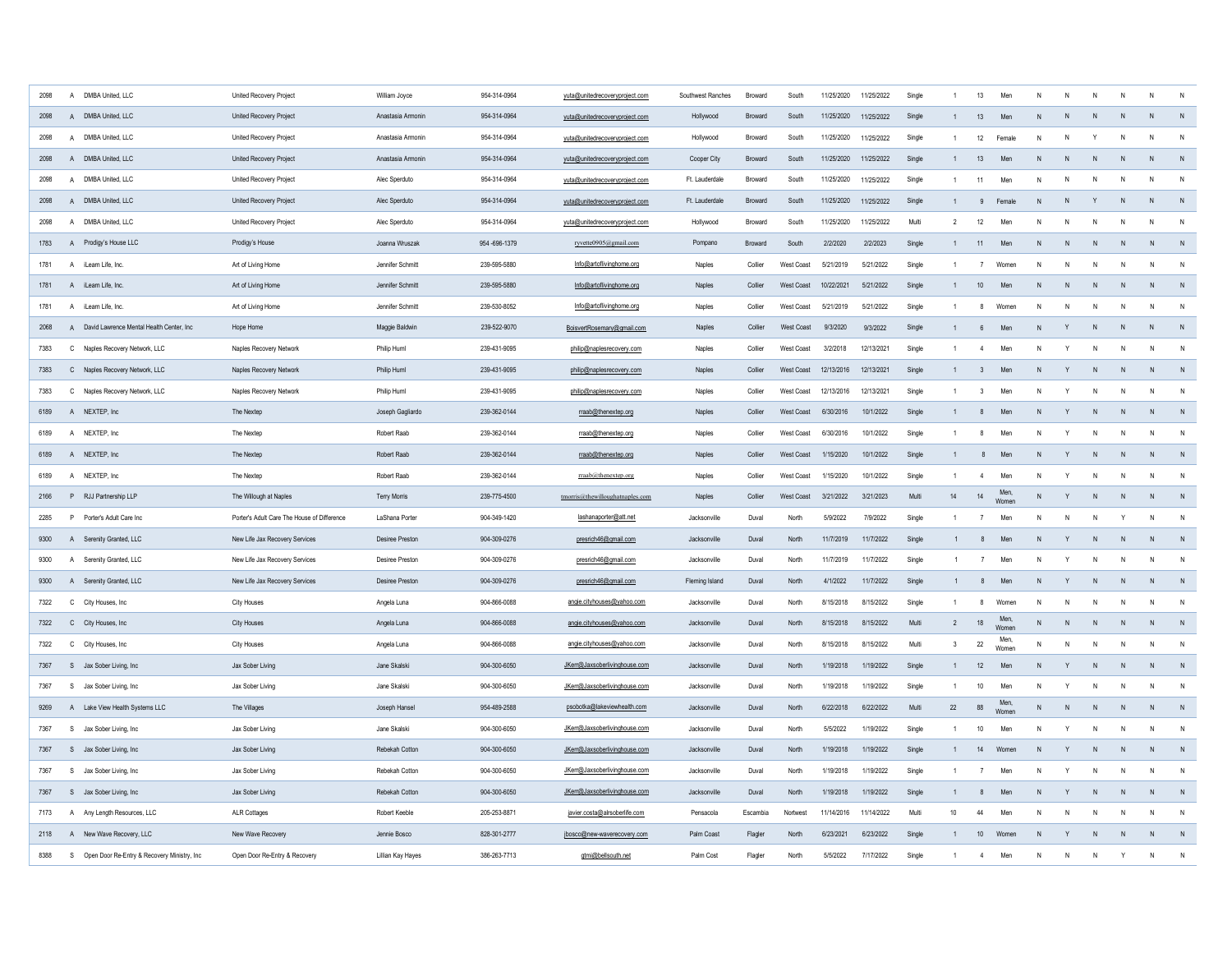| 8388 |              | S Open Door Re-Entry & Recovery Ministry, Inc. | Open Door Re-Entry & Recovery | Lillian Kay Hayes     | 386-263-7713 | gtmi@bellsouth.net                    | Bunnell    | Flagler                 | North             | 5/5/2022   | 7/17/2022  | Single |                | 6 <sup>5</sup>  | Women         |              |                |                |              |              |              |
|------|--------------|------------------------------------------------|-------------------------------|-----------------------|--------------|---------------------------------------|------------|-------------------------|-------------------|------------|------------|--------|----------------|-----------------|---------------|--------------|----------------|----------------|--------------|--------------|--------------|
| 8388 | S            | Open Door Re-Entry & Recovery Ministry, Inc.   | Open Door Re-Entry & Recovery | Lillian Kay Hayes     | 386-263-7713 | gtmi@bellsouth.net                    | Bunnell    | Flagler                 | North             | 7/17/2017  | 7/17/2022  | Single |                | 6               | Men           | N            |                |                |              | $\mathsf{N}$ |              |
| 9939 |              | A Palm Coast Transitions, LLC                  | Palm Coast Transitions        | Zachary Miller        | 386-986-6498 | zmiller@palmcoastrc.com               | Palm Coast | Flagler                 | North             | 7/21/2021  | 9/10/2022  | Single |                | 7               | Men           |              |                |                |              | $\mathsf{N}$ | N            |
| 9939 |              | A Palm Coast Transitions, LLC                  | Palm Coast Transitions        | Zachary Miller        | 386-986-6498 | zmiller@palmcoastrc.com               | Palm Coast | Flagler                 | North             | 9/10/2019  | 9/10/2022  | Multi  | $\mathfrak{p}$ | 16              | Men           | N            |                |                |              | $\mathsf{N}$ | N            |
| 6227 |              | S Associate Recovery Communities, LLC          | ARC                           | Lindsey McKeown       | 727-754-5790 | admin@arc12.org                       | Tamna      | Hillsborough            | West Coast        | 1/10/2017  | 12/15/2021 | Multi  |                | 10              | Men           | $\mathsf{N}$ | $\mathbf{v}$   |                | $\mathsf{N}$ | N            | N            |
| 1935 | $\mathsf{A}$ | BoardPrep Recovery Center, LLC                 | BoardPrep Recovery Center     | Julia Veach           | 813-600-7929 | julia.veach@boardpreprecovery.com     | Tampa      | Hillsborough            | West Coast        | 7/21/2021  | 7/21/2022  | Single |                | -6              | Men           | N            | N              |                | N            | $\mathsf{N}$ | N            |
| 1935 |              | A BoardPrep Recovery Center, LLC               | BoardPrep Recovery Center     | Julia Veach           | 813-600-7929 | julia.veach@boardpreprecovery.com     | Tampa      | Hillsborough West Coast |                   | 7/21/2021  | 7/21/2022  | Multi  | $\overline{2}$ | $\overline{4}$  | Men           | N            | N              |                | $\mathsf{N}$ | N            | N            |
| 1935 | $\mathsf{A}$ | BoardPrep Recovery Center, LLC                 | BoardPrep Recovery Center     | Julia Veach           | 813-600-7929 | julia.veach@boardpreprecovery.com     | Tampa      | Hillsborough            | West Coast        | 7/21/2021  | 7/21/2022  | Multi  | $\overline{4}$ | 8               | Womer         | N            |                |                | N            | $\mathsf{N}$ | N            |
| 8311 |              | S Clean Recovery Transitional Living, LLC      | Clean Transitional Living     | Paul Tzatzimakis      | 888-330-2532 | ptzatzimakis@cleanrecoverycenters.com | Tampa      | Hillsborough West Coast |                   | 3/21/2017  | 3/21/2022  | Single |                | $6\overline{6}$ | Women         | N            | N <sub>N</sub> |                | ${\sf N}$    | N            | N            |
| 8311 | $\mathbf{s}$ | Clean Recovery Transitional Living, LLC        | Clean Transitional Living     | Paul Tzatzimakis      | 888-330-2532 | ptzatzimakis@cleanrecoverycenters.com | Tampa      | Hillsborough            | West Coast        | 3/21/2017  | 3/21/2022  | Single |                | 8               | Women         | N            | Y              |                | $\mathsf{N}$ | $\mathsf{N}$ | N            |
| 8311 |              | S Clean Recovery Transitional Living, LLC      | Clean Transitional Living     | Paul Tzatzimakis      | 888-330-2532 | ptzatzimakis@cleanrecoverycenters.com | Tampa      | Hillsborough            | West Coast        | 3/21/2017  | 3/21/2022  | Single |                | 6               | Men           | $\mathsf{N}$ | Y              | $\mathsf{N}$   | $\mathsf{N}$ | N            | N            |
| 8311 | S            | Clean Recovery Transitional Living, LLC        | Clean Transitional Living     | Shane Sundholm        | 888-330-2532 | ptzatzimakis@cleanrecoverycenters.com | Tampa      | Hillsborough            | West Coast        | 3/21/2017  | 3/21/2022  | Single |                | 6               | Men           | N            | N              | N              | N            | N            | $\mathsf{N}$ |
| 8311 |              | S Clean Recovery Transitional Living, LLC      | Clean Transitional Living     | Shane Sundholm        | 888-330-2533 | ptzatzimakis@cleanrecoverycenters.com | Tampa      | Hillsborough            | West Coast        | 3/21/2017  | 3/21/2022  | Single |                | 6               | Men           | N            | Y              | N              | N            | N            | N            |
| 8311 |              | S Clean Recovery Transitional Living, LLC      | Clean Transitional Living     | Shane Sundholm        | 888-330-2534 | ptzatzimakis@cleanrecoverycenters.com | Tamna      | Hillshorough            | West Coast        | 5/1/2019   | 3/21/2022  | Single | $\overline{1}$ | -5              | Men           | N            | $\mathsf Y$    | $\mathsf{N}$   | $\mathsf{N}$ | $\mathsf{N}$ | $\mathsf{N}$ |
| 9458 |              | A Coalition Medical Company, LLC               | Coalition Recovery            | Cassandra Ronzino     | 888-707-2873 | Cassandra@coalitionrecovery.com       | Gibsonton  | Hillsborough West Coast |                   | 4/3/2019   | 7/19/2022  | Multi  | $\overline{4}$ | 37              | Men.<br>Womer | N            | Y              | Y              | N            | $\mathsf{N}$ | Y            |
| 6577 |              | A Hope in Recovery, LLC                        | Hope in Recovery              | Ronald Stinsman       | 631-560-5426 | Rstins62@gmail.com                    | Tampa      | Hillsborough            | West Coast        | 5/1/2017   | 7/9/2022   | Single | $\overline{1}$ | 10              | Men           | N            | Y              | N              | $\mathsf{N}$ | $\mathsf{N}$ | $\mathsf{N}$ |
| 6577 |              | A Hope in Recovery, LLC                        | Hope in Recovery              | Ronald Stinsman       | 631-560-5426 | Rstins62@gmail.com                    | Tampa      | Hillsborough            | West Coast        | 7/9/2017   | 7/9/2022   | Multi  | $\overline{2}$ | 14              | Men           | N            | Y              | N              | N            | N            | N            |
| 2314 |              | P Monrach Home LLC                             | Monarch Home                  | Maydean Yates         | 813-503-3080 | logan@monarchhomeflorida.com          | Tampa      | Hillsborough            | West Coast        | 3/24/2022  | 3/24/2023  | Single | $\overline{1}$ | 11              | Men           | N            | N              | N              | N            | N            | $\mathsf{N}$ |
| 7951 |              | A Opal Recovery Properties, LLC                | Opal House                    | <b>Beverly Womack</b> | 813-727-9254 | coreymaita@gmail.com                  | Tampa      | Hillsborough            | West Coast        | 6/23/2017  | 8/9/2022   | Single |                | 11              | Women         | $\mathsf{N}$ | N              | N              | Y            | $\mathsf{N}$ | N            |
| 7951 |              | A Opal Recovery Properties, LLC                | Opal House                    | <b>Beverly Womack</b> | 813-727-9254 | coreymaita@gmail.com                  | Tampa      | Hillsborough            | West Coast        | 6/23/2017  | 8/9/2022   | Single |                | 10              | Women         | N            | N              | N              | Y            | $\mathsf{N}$ | $\mathsf{N}$ |
| 7951 |              | A Opal Recovery Properties, LLC                | Opal House                    | <b>Beverly Womack</b> | 813-727-9254 | coreymaita@gmail.com                  | Tampa      | Hillsborough            | <b>West Coast</b> | 6/5/2018   | 8/9/2022   | Single |                | 9               | Womer         | N            | N              | N              | N            | N            | N            |
| 7545 |              | S Real Recovery, LLC                           | Real Recovery                 | Jon Stob              | 813-820-3370 | realrecoveryfl@gmail.com              | Brandon    | Hillsborough            | West Coast        | 12/30/2019 | 12/19/2022 | Multi  | 16             | 64              | Men           | N            | N              | N              | N            | $\mathsf{N}$ | N            |
| 7545 |              | S Real Recovery, LLC                           | Real Recovery                 | Jon Stob              | 813-820-3370 | realrecoveryfl@gmail.com              | Tampa      | Hillsborough            | West Coast        | 7/1/2020   | 12/19/2022 | Multi  | 16             | 56              | Men           | N            | N              | N              | ${\sf N}$    | N            | N            |
| 7545 |              | S Real Recovery, LLC                           | Real Recovery                 | Patrick Slattery      | 813-488-5048 | realrecoveryfl@gmail.com              | Tamna      | Hillsborough            | West Coast        | 6/21/2017  | 12/19/2022 | Single |                | 28              | Men           | $\mathsf{N}$ | N              | N              | N            | $\mathsf{N}$ | N            |
| 6926 |              | A Roots in Recovery, LLC                       | Roots in Recovery             | Samuel Beer           | 813-442-7402 | Sam@rootsinrecovery.com               | Tampa      | Hillsborough            | West Coast        | 6/29/2016  | 6/29/2022  | Single |                | 15              | Men           | N            | N              | N              | N            | $\mathsf{N}$ | N            |
| 1904 |              | A WSOP Services, LLC                           | Sunspire Health               | Chelle Selph          | 239-895-0610 | cselph@wstreatment.com                | Tampa      | Hillsborough            | West Coast        | 6/9/2021   | 6/9/2022   | Multi  | $\overline{2}$ | 11              | Men,<br>Women | ${\sf N}$    | N              | N              | N            | N            | N            |
| 6860 |              | A Tampa Foundations in Recovery, LLC           | Tampa Foundations in Recovery | Phoebe Maisto         | 813-523-7163 | phoebeamiel@gmail.com                 | Tampa      | Hillsborough            | West Coast        | 6/30/2016  | 6/30/2022  | Single |                | 7               | Womer         | N            | N              | N              | N            | N            | N            |
| 1954 |              | A Dynamic Life Recovery, LLC                   | Dynamic Life Recovery         | Mike Cianci           | 717-368-3859 | mychurchfamily@bellsouth.net          | Vero Beach | Indian River            | Treasure<br>Coast | 6/10/2020  | 6/10/2022  | Multi  | 8              | 33              | Men           | $\mathsf{N}$ | N              | N              | ${\sf N}$    | N            | N            |
| 6407 |              | A VBSLR, LLC                                   | The Dude Ranch                | John Chamberlain      | 615-708-4989 | captainjohnc@att.net                  | Vero Beach | <b>Indian River</b>     | Treasure<br>Coast | 4/18/2017  | 4/18/2022  | Single |                | $\overline{7}$  | Men           | N            | N              | N              | N            | N            | N            |
|      | $\mathsf{A}$ | SWFLA ASSOCIATES, LLC                          | Recovery Life Homes           | Mike Palumbo          | 865-899-1449 | mpalumbo@wstreatment.com              | Cape Coral | Lee                     | <b>West Coast</b> | 12/16/2017 | 12/16/2022 | Single |                | 11              | Men           | N            | N              | N              | N            | N            | N            |
| 8586 |              | A SWFLA ASSOCIATES, LLC                        | Recovery Life Homes           | Mike Palumbo          | 865-899-1449 | mpalumbo@wstreatment.com              | Fort Myers | Lee                     | West Coast        | 11/1/2018  | 12/16/2022 | Multi  | 8              | 32              | Men           | N            | N              | N              | N            | N            | N            |
| 8832 | S            | SalusCare, Inc.                                | SalusCare Place               | Dena Peniccia         | 239-275-3222 | THill@SalusCareFlorida.org            | Fort Myers | Lee                     | West Coast        | 3/5/2018   | 3/5/2022   | Single |                | 10              | Men.<br>Womer | N            | Y              | $\mathsf{N}$   | Y            | N            | N            |
| 8832 |              | S SalusCare, Inc.                              | SalusCare Place               | Steven Hill           | 239-275-3222 | THill@SalusCareFlorida.org            | Fort Myers | I ee                    | West Coast        | 3/5/2018   | 3/5/2022   | Single |                | 18              | Men<br>Wome   | N            | Y              | N              | Y            | N            | N            |
| 8832 | S.           | SalusCare, Inc.                                | SalusCare Place               | Steven Hill           | 239-275-3222 | THill@SalusCareFlorida.org            | Fort Myers | Lee                     | West Coast        | 1/2/2019   | 3/5/2022   | Multi  | $\overline{2}$ | 15              | Men<br>Women  | $\mathsf{N}$ | Y              | N              | Y            | N            | N            |
| 2005 |              | A Kimberly ReGenesis, LLC                      | The Kimberly Center           | Thomas Mouracade      | 855-452-3683 | tom@kimberlycenter.com                | Fort Myers | Lee                     | West Coast        | 7/9/2020   | 7/9/2022   | Single | $\overline{2}$ | 14              | Men           | N            | Y              | N <sub>1</sub> | $\mathsf{N}$ | N            | N            |
| 6189 |              | A NEXTEP, Inc.                                 | The Nextep                    | Joseph Gagliardo      | 239-362-0144 | rraab@thenextep.org                   | Cape Coral | Lee                     | West Coast        | 6/30/2016  | 10/1/2022  | Single |                | 10              | Women         | N            | Y              |                |              | N            | $\mathsf{N}$ |
| 6189 |              | A NEXTEP, Inc.                                 | The Nexten                    | Joseph Gagliardo      | 239-362-0144 | rraab@thenextep.org                   | Cane Coral | $1 \rho \rho$           | West Coast        | 6/1/2017   | 10/1/2022  | Single |                | 10 <sup>1</sup> | Womer         | N            |                |                |              | $\mathsf{N}$ | N            |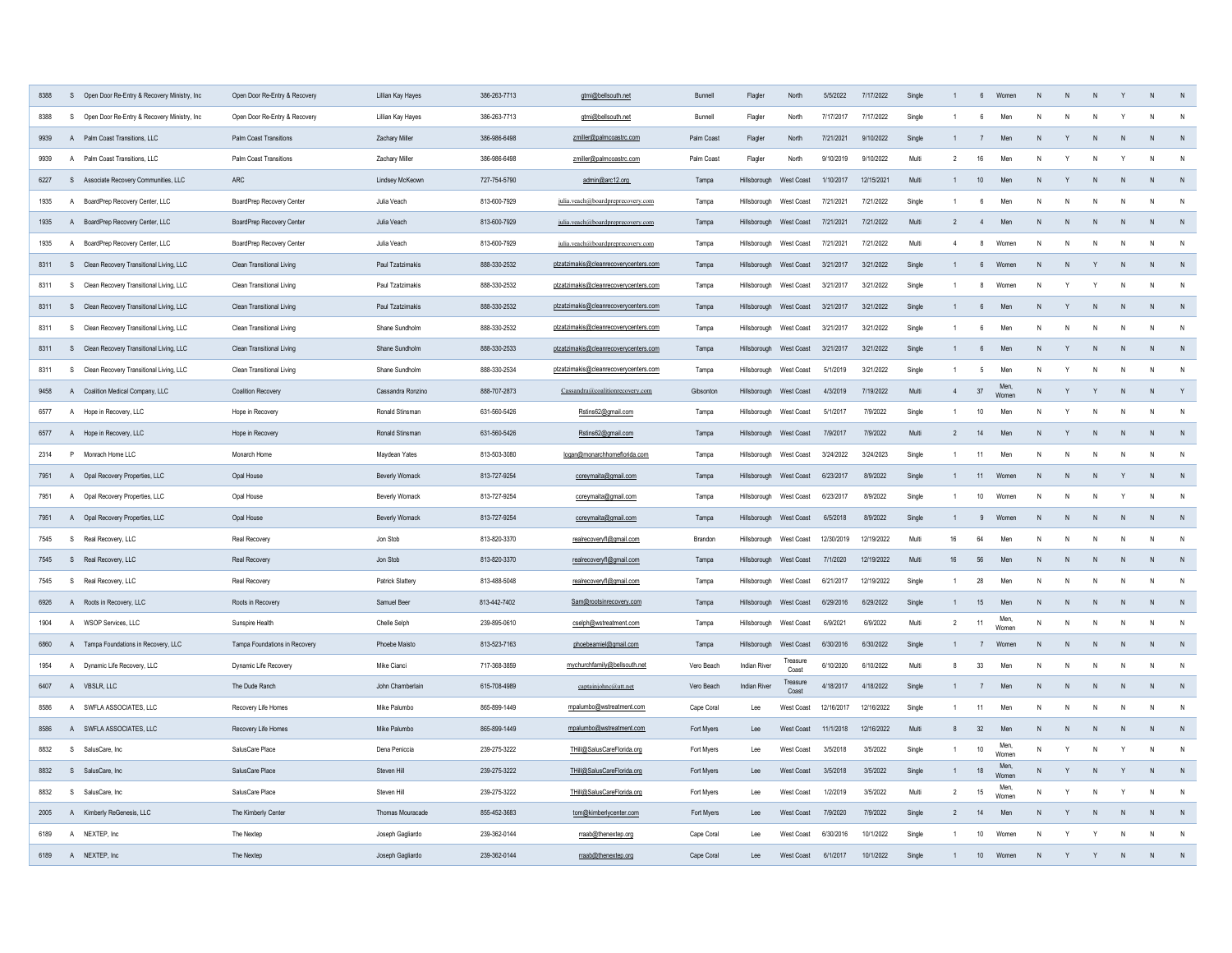| 6189 | A              | NEXTEP, Inc                                | The Nextep                          | Andrea Raab                    | 239-362-0144 | rraab@thenextep.org                    | Fort Myers       | Lee            | West Coast        | 6/30/2016  | 10/1/2022  | Single |                  | -я             | Men           |              |              |                |                | N            | N              |
|------|----------------|--------------------------------------------|-------------------------------------|--------------------------------|--------------|----------------------------------------|------------------|----------------|-------------------|------------|------------|--------|------------------|----------------|---------------|--------------|--------------|----------------|----------------|--------------|----------------|
| 6189 |                | A NEXTEP, Inc.                             | The Nextep                          | Andrea Raab                    | 239-362-0144 | rraab@thenextep.org                    | Fort Myers       | Lee            | West Coast        | 6/30/2016  | 10/1/2022  | Single |                  | $\mathbf{8}$   | Men           | N            |              | N              | N              | N            | N              |
| 6189 | $\mathsf{A}$   | NEXTEP, Inc                                | The Nextep                          | Craig Allen                    | 239-362-0144 | rraab@thenextep.org                    | Fort Myers       | Lee            | West Coast        | 6/30/2016  | 10/1/2022  | Single |                  | $\overline{7}$ | Mer           |              |              |                |                | N            | N              |
| 6189 |                | A NEXTEP, Inc.                             | The Nextep                          | Craig Allen                    | 239-362-0144 | rraab@thenextep.org                    | Fort Myers       | Lee            | West Coast        | 6/30/2016  | 10/1/2022  | Single |                  | 8              | Men           | N            | Y            |                | N              | N            | N              |
| 6189 | $\mathsf{A}$   | NEXTEP, Inc                                | The Nextep                          | Craig Allen                    | 239-362-0144 | rraab@thenextep.org                    | Fort Myers       | Lee            | West Coast        | 6/30/2016  | 10/1/2022  | Single | $\overline{1}$   | 8              | Men           | N            | Y            |                |                | N            | N              |
| 6189 |                | A NEXTEP, Inc.                             | The Nextep                          | Joseph Gagliardo               | 239-362-0144 | rraab@thenextep.org                    | Fort Myers       | Lee            | <b>West Coast</b> | 6/1/2017   | 10/1/2022  | Single |                  | 10             | Women         | N            | Y            | Y              | N              | N            | N              |
| 6189 | $\overline{A}$ | NEXTEP, Inc                                | The Nextep                          | Robert Raab                    | 239-362-0144 | rraab@thenextep.org                    | Fort Myers       | Lee            | West Coast        | 6/1/2017   | 10/1/2022  | Single | $\overline{1}$   | 9              | Women         | N            | Y            |                |                | N            | N              |
| 7999 |                | A The Surrender House, LLC                 | The Surrender House                 | Kari-Anne Spiller              | 239-333-8079 | surrenderhouserecoveryhomes@gmail.com  | Cape Coral       | Lee            | West Coast        | 6/23/2017  | 6/23/2022  | Single | $\mathbf{1}$     | $10$           | Women         | N            | $\mathsf{N}$ | N              | N              | $\mathsf{N}$ | $\overline{N}$ |
| 7999 |                | A The Surrender House, LLC                 | The Surrender House                 | Kari-Anne Spiller              | 239-333-8079 | surrenderhouserecoveryhomes@gmail.com  | Cape Coral       | Lee            | West Coast        | 6/23/2017  | 6/23/2022  | Multi  | $\overline{4}$   | 21             | Men.<br>Womer | N            | N            | N              | N              | N            | $\mathsf{N}$   |
| 7999 |                | A The Surrender House, LLC                 | The Surrender House                 | Kari-Anne Spiller              | 239-333-8079 | surrenderhouserecoveryhomes@gmail.com  | Fort Myers       | Lee            | West Coast        | 6/23/2017  | 6/23/2022  | Multi  | $\overline{2}$   | $16\,$         | Men.<br>Womer | $\mathsf{N}$ | $\mathsf{N}$ | N              | N              | $\mathsf{N}$ | N              |
| 1904 |                | A WSOP Services, LLC                       | White Sands Outpatient              | Chelle Selph                   | 239-895-0610 | cselph@wstreatment.com                 | Fort Myers       | Lee            | West Coast        | 5/19/2021  | 5/19/2022  | Multi  | 3                | $15\,$         | Men,<br>Women | N            | N            | N              | N              | N            | $\mathsf{N}$   |
| 1999 |                | A Fresh Life Recovery Homes, LLC           | Fresh Life Recovery Homes           | Amanda Hubbard                 | 941-301-8266 | Freshlifehouse@gmail.com               | <b>Bradenton</b> | <b>Manatee</b> | West Coast        | 5/3/2021   | 5/3/2022   | Single | $\mathbf{1}$     | 12             | Women         | N            | N            | Y              | N              | $\mathsf{N}$ | $\overline{N}$ |
| 1999 |                | A Fresh Life Recovery Homes, LLC           | Fresh Life Recovery Homes           | Amanda Hubbard                 | 941-301-8266 | Freshlifehouse@gmail.com               | <b>Bradenton</b> | Manatee        | West Coast        | 1/19/2022  | 5/3/2022   | Multi  | 2                | -9             | Women         | N            | N            | Y              | N              | $\mathsf{N}$ | ${\sf N}$      |
| 7545 |                | S Real Recovery, LLC                       | Real Recovery                       | Patrick Slattery               | 941-900-2610 | realrecoveryfl@gmail.com               | <b>Bradenton</b> | Manatee        | West Coast        | 6/1/2017   | 12/19/2022 | Multi  | 17               | 58             | Men           | N            | N            | N              | N              | N            | $\overline{N}$ |
| 8564 |                | A Integrity Way, Inc.                      | Integrity Way                       | Grant Lashley                  | 561-819-0620 | chrish@transformationstreatment.com    | Morriston        | Marion         | North             | 12/21/2020 | 2/14/2023  | Single | $\mathbf{1}$     | $\overline{7}$ | Men,<br>Women | N            | Y            | N              | N              | $\mathsf{N}$ | N              |
| 7257 |                | C New Perspectives Healthy Living, LLC     | New Perspectives Healthy Living     | <b>Brenda Kinmar</b>           | 352-347-6272 | jack@perspectives2.com                 | Ocala            | Marion         | Nortwest          | 8/4/2016   | 8/7/2022   | Single | $\mathbf{1}$     | 4              | Women         | $\mathsf{N}$ | Y            | N              | N              | N            | N              |
| 7257 |                | C New Perspectives Healthy Living, LLC     | New Perspectives Healthy Living     | Brenda Kinman                  | 352-347-6272 | jack@perspectives2.com                 | Ocala            | Marion         | <b>Nortwes</b>    | 6/4/2018   | 8/7/2022   | Single |                  | $\overline{4}$ | Women         | N            | Y            | N              | N              | N            | N              |
| 7257 |                | C New Perspectives Healthy Living, LLC     | New Perspectives Healthy Living     | Brenda Kinman                  | 352-347-6272 | jack@perspectives2.com                 | Ocala            | Marion         | Nortwest          | 8/4/2016   | 8/7/2022   | Single |                  | $\overline{4}$ | Womer         |              | Y            | N              | N              | N            | $\overline{N}$ |
| 7257 |                | C New Perspectives Healthy Living, LLC     | New Perspectives Healthy Living     | Jack Chappell                  | 352-347-6272 | jack@perspectives2.com                 | Ocala            | Marion         | Nortwest          | 8/4/2016   | 8/7/2022   | Multi  | $\mathbf{3}$     | 8              | Men           | N            | Y            | N              | N              | N            | N              |
| 7257 |                | C New Perspectives Healthy Living, LLC     | New Perspectives Healthy Living     | Jack Chappell                  | 352-347-6272 | jack@perspectives2.com                 | Ocala            | Marion         | Nortwest          | 8/4/2016   | 8/7/2022   | Multi  | $\mathbf{3}$     | 8              | Men           | N            | Y            | N              | N              | N            | N              |
| 1557 | S              | Blue Tin Roof, LLC                         | The Rumi House                      | Michelle Quinton               | 855-483-7800 | mquinton@theguesthouseocala.com        | Ocala            | Marion         | Nortwest          | 11/19/2020 | 1/19/2022  | Single | $\overline{1}$   | 6              | Men           | N            | $\mathsf{N}$ |                | N              | N            | N              |
| 1557 |                | S Blue Tin Roof, LLC                       | The Rumi House                      | Michelle Quinton               | 855-483-7800 | mquinton@theguesthouseocala.com        | Ocala            | Marion         | Nortwest          | 11/19/2020 | 1/19/2022  | Single | $\mathbf{1}$     | 6              | Men           | $\mathsf{N}$ | N            | N <sub>1</sub> | N <sub>N</sub> | N            | N              |
| 7843 |                | A Artesian Transitional Housing, LLC       | Artesian Transitional Housing       | Kathleen Renick                | 772-320-1555 | artesianth@gmail.com                   | Stuart           | Martin         | Treasure<br>Coast | 8/11/2017  | 8/11/2022  | Multi  | 20               | 97             | Men,<br>Women | $\mathsf{N}$ | N            | N              | N              | N            | $\mathsf{N}$   |
| 7050 |                | C Genesis Houses, LLC                      | Genesis Houses                      | Marcee Scott                   | 772-934-6580 | MScott@essentialsrecovery.com          | Jensen Beach     | Martin         | Treasure<br>Coast | 9/24/2018  | 9/24/2022  | Single | $\overline{1}$   | 10             | Men           | $\mathsf{N}$ | N            | N              | N              | $\mathsf{N}$ | N              |
| 7050 |                | C Genesis Houses, LLC                      | <b>Genesis Houses</b>               | Marcee Scott                   | 772-934-6580 | MScott@essentialsrecovery.com          | Stuart           | Martin         | Treasure<br>Coast | 9/24/2018  | 9/24/2022  | Single |                  | 9              | Men           | N            | N            | N              | N              | N            | $\mathsf{N}$   |
| 7050 |                | C Genesis Houses, LLC                      | Genesis Houses                      | Michael Rothstein              | 772-934-6580 | MScott@essentialsrecovery.com          | Stuart           | Martin         | Treasure<br>Coast | 9/24/2018  | 9/24/2022  | Single | $\mathbf{1}$     | 12             | Women         | $\mathsf{N}$ | N            | N              | N              | $\mathsf{N}$ | N              |
| 2148 | $\mathsf{A}$   | Harmony Recovery Group, LLC                | Harmony Treatment & Wellness        | Leigh Hollander                | 866-461-4474 | wconnolly@harmonyrecoverygroup.com     | Palm City        | Martin         | Treasure<br>Coast | 6/16/2021  | 6/16/2022  | Multi  | $\overline{2}$   | 14             | Men.<br>Womer | N            | Y            | Y              | N              | $\mathsf{N}$ | $\mathsf{N}$   |
| 2148 |                | A Harmony Recovery Group, LLC              | Recovery by the Sea, LLC            | Leigh Hollander                | 866-461-4474 | wconnolly@harmonyrecoverygroup.com     | Stuart           | Martin         | Treasure<br>Coast | 6/16/2021  | 6/16/2022  | Multi  | 10 <sup>10</sup> | 52             | Men.<br>Womer | $\mathsf{N}$ | Y            | Y              |                | N            | N              |
| 7000 | $\mathsf{A}$   | Danny D's Inc                              | Danny D's House                     | Danny Donahue                  | 305-725-8433 | dannydshouse@gmail.com                 | North Miami      | Miami-Dade     | South             | 3/23/2017  | 3/23/2023  | Multi  | $\overline{2}$   | 13             | Men           | N            | N            | Ν              | N.             | N            | N              |
| 7000 |                | A Danny D's Inc                            | Danny D's House                     | Danny Donahue                  | 305-725-8433 | dannydshouse@gmail.com                 | North Miam       | Miami-Dade     | South             | 3/23/2017  | 3/23/2023  | Multi  | $\overline{2}$   | 20             | Men.<br>Wome  | N            | ${\sf N}$    | N              | N              | $\mathsf{N}$ | N              |
| 1972 | $\mathsf{A}$   | Fundacion Hermanos de la Calle Inc         | Fundacion Hermanos de la Calle      | Margarita Battistini de Lauria | 786-857-5416 | malena@hermanosdelacalle.org           | Miami            | Miami-Dade     | South             | 5/28/2020  | 5/28/2022  | Single |                  | 6              | Men           | N            | N            | N              |                | N            | N              |
| 6930 |                | A Safe Haven PB, Inc.                      | Sober Living by Tiffany             | Patricia Spango                | 973-715-0662 | Tiffany.soberlivingbytiffany@gmail.com | Miami            | Miami-Dade     | South             | 10/12/2016 | 12/10/2022 | Single |                  | 13             | Women         | Y            | ${\sf N}$    |                | N              | N            | Y              |
| 6930 |                | A Safe Haven PB, Inc.                      | Sober Living by Tiffany             | Patricia Spango                | 973-715-0662 | Tiffany.soberlivingbytiffany@gmail.com | Miami            | Miami-Dade     | South             | 10/12/2016 | 12/10/2022 | Multi  | 3                | 20             | Women         | Y            | N            |                | N              | N            | Y              |
| 6869 |                | S The Glass House, Inc.                    | The Glass House                     | Christi Adams                  | 321-412-8223 | cpalmnop@yahoo.com                     | Orlando          | Orange         | North             | 2/28/2017  | 2/28/2023  | Single |                  | 13             | Women         | N            | Y            |                |                | N            | Y              |
| 2359 |                | P Orlando Treatment Solutions Housing, LLC | Orlando Treatment Solutions Housing | Justin McCue                   | 386-986-6498 | jmccue@orlandotreatmentsolutions.com   | Orlando          | Orange         | North             | 4/13/2022  | 7/13/2022  | Multi  | $\overline{2}$   | 13             | Men           | N            |              |                | N              | N            | $\mathsf{N}$   |
| 9165 |                | A Mind Body & Soul I, LLC                  | Mind, Body, and Soul Recovery       | Lonny Mead                     | 407-440-1425 | lonny@mbsrecovery.com                  | Orlando          | Orange         | North             | 4/14/2018  | 4/14/2022  | Single |                  | $\mathbf{R}$   | Men           | $\mathbf{N}$ | $\mathbf{N}$ |                |                | $\mathbf{N}$ | $\overline{N}$ |
| 9165 |                | A Mind Body & Soul I, LLC                  | Mind, Body, and Soul Recovery       | Lonny Mead                     | 407-440-1425 | lonny@mbsrecovery.com                  | Orlando          | Orange         | North             | 4/14/2018  | 4/14/2022  | Single |                  | $\mathbf{R}$   | Mer           | N            | $\mathbf{N}$ | N              | N              | N            | $\mathsf{N}$   |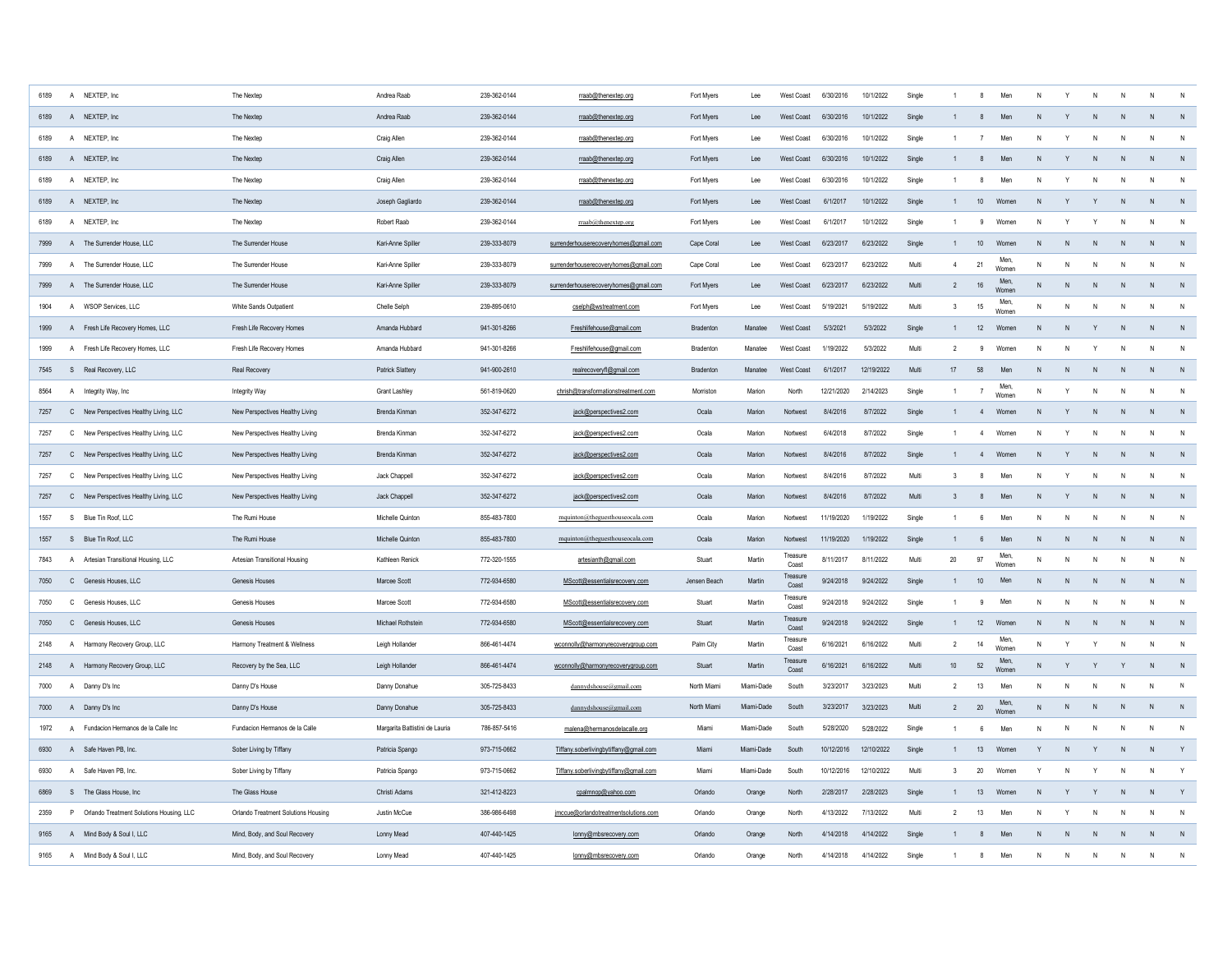| 9165 |              | A Mind Body & Soul I, LLC                       | Mind, Body, and Soul Recovery           | Lonny Mead                | 407-440-1425 | lonny@mbsrecovery.com                | Orlando              | Orange                | North                 | 4/14/2018  | 4/14/2022  | Single |                 | 6 <sup>5</sup>   | Men           |              |              |              |              | N            |                |
|------|--------------|-------------------------------------------------|-----------------------------------------|---------------------------|--------------|--------------------------------------|----------------------|-----------------------|-----------------------|------------|------------|--------|-----------------|------------------|---------------|--------------|--------------|--------------|--------------|--------------|----------------|
| 9165 | $\mathsf{A}$ | Mind Body & Soul I, LLC                         | Mind, Body, and Soul Recovery           | Seth Kaplan               | 407-440-1425 | lonny@mbsrecovery.com                | Orlando              | Orange                | North                 | 4/14/2018  | 4/14/2022  | Single |                 | 9                | Men           | N            |              |              |              | N            |                |
| 9165 |              | A Mind Body & Soul I, LLC                       | Mind, Body, and Soul Recovery           | Seth Kaplan               | 407-440-1425 | lonny@mbsrecovery.com                | Orlando              | Orange                | North                 | 4/14/2018  | 4/14/2022  | Single |                 | $\overline{7}$   | Men           |              |              |              |              | N            |                |
| 9165 |              | A Mind Body & Soul I, LLC                       | Mind, Body, and Soul Recovery           | Seth Kaplan               | 407-440-1425 | lonny@mbsrecovery.com                | Orlando              | Orange                | North                 | 4/14/2018  | 4/14/2022  | Single |                 | 11               | Women         | N            | N            |              |              | N            | N              |
| 2091 |              | A 803 Recovery, LLC                             | 803 Recovery                            | Brooke Laxton             | 904-502-0316 | blaxton@palmbeachrecoverycenters.com | <b>Boynton Beach</b> | Palm Beach            | Palm Beach            | 7/26/2021  | 7/26/2022  | Single |                 | 8                | Men           | $\mathsf{N}$ | N            |              | N            | ${\sf N}$    | N              |
| 2091 |              | A 803 Recovery, LLC                             | 803 Recovery                            | Brooke Laxton             | 904-502-0316 | blaxton@palmbeachrecoverycenters.com | Delray Beach         | Palm Beach            | Palm Beach            | 7/26/2021  | 7/26/2022  | Single |                 | -6               | Men           | N            | N            |              | N            | N            | N              |
| 2091 |              | A 803 Recovery, LLC                             | 803 Recovery                            | Brooke Laxton             | 904-502-0316 | blaxton@palmbeachrecoverycenters.com | Delray Beach         | Palm Beach Palm Beach |                       | 1/1/2022   | 7/26/2022  | Single |                 | $\overline{7}$   | Men           | N            | N            |              | $\mathsf{N}$ | N            | N              |
| 9309 |              | A A Design for Living Recovery Residences, LLC  | A Design for Living Recovery Residences | Tara Cannon               | 561-262-8219 | cannon.taram@gmail.com               | West Palm Beach      | Palm Beach            | Palm Beach            | 7/9/2018   | 7/9/2022   | Multi  | $\overline{2}$  | 9                | Womer         | N            | N            |              | N            | $\mathsf{N}$ | N              |
| 6720 |              | A A New Life Halfway House, Inc.                | A New Life                              | Kimberly Jackson          | 561-502-0219 | anewlifehalfwayhouse@aol.com         | Lantana              | Palm Beach Palm Beach |                       | 4/18/2017  | 4/26/2022  | Multi  | 3               | 11               | Women         | N            | N            | N            | N            | N            | N              |
| 2153 |              | A A New Life South Florida, LLC                 | A New Life South Florida                | Sean Wilcox               | 561-510-0228 | Office.anewlife@gmail.com            | Lake Worth           | Palm Beach Palm Beach |                       | 7/5/2021   | 7/5/2022   | Single |                 | $\overline{4}$   | Men           | N            | $\mathsf{N}$ | $\mathsf{N}$ | ${\sf N}$    | N            | $\mathsf{N}$   |
| 6155 |              | A Addison Holding Group, LLC                    | Addison House                           | Haynes Young              | 561-600-3822 | haynes@addison.house                 | Boynton Beach        | Palm Beach Palm Beach |                       | 7/21/2016  | 11/6/2022  | Single |                 | 6 <sup>5</sup>   | Men           | N            | N            | N            | N            | N            | $\,$ N         |
| 6155 |              | A Addison Holding Group, LLC                    | Addison House                           | Haynes Young              | 561-600-3822 | haynes@addison.house                 | Boynton Beach        |                       | Palm Beach Palm Beach | 7/21/2016  | 11/6/2022  | Single |                 | 8                | Men           | N            | N            | N            | $\mathsf{N}$ | N            | N              |
| 6649 |              | A Aloha House, LLC                              | Aloha House                             | Jennifer Napolitano       | 561-846-1929 | jessicaleavins@ymail.com             | West Palm Beach      |                       | Palm Beach Palm Beach | 12/11/2019 | 5/1/2022   | Single | $\overline{1}$  | 12               | Women         | $\mathsf{N}$ | N            |              | $\mathsf{N}$ | N            | N              |
| 6649 |              | A Aloha House, LLC                              | Aloha House                             | Jessica Leavins           | 561-846-1929 | jessicaleavins@ymail.com             | West Palm Beach      | Palm Beach Palm Beach |                       | 7/6/2016   | 5/1/2022   | Single | $\overline{1}$  | 12               | Women         | N            | N            | Y            | N            | N            | N              |
| 6649 |              | A Aloha House, LLC                              | Aloha House                             | Jessica Leavins           | 561-846-1929 | jessicaleavins@ymail.com             | Lake Worth           |                       | Palm Beach Palm Beach | 7/6/2016   | 5/1/2022   | Single |                 | 9                | Men           | $\mathsf{N}$ | N            | $\mathsf{N}$ | $\mathsf{N}$ | ${\sf N}$    | $\,$ N         |
| 6649 |              | A Aloha House, LLC                              | Aloha House                             | Jessica Leavins           | 561-846-1929 | jessicaleavins@ymail.com             | West Palm Beach      | Palm Beach Palm Beach |                       | 7/7/2018   | 5/1/2022   | Single | $\overline{1}$  | 14               | Men           | N            | N            | $\mathsf{N}$ | $\mathsf{N}$ | $\mathsf{N}$ | N              |
| 2100 |              | A Ambrosia of the Palm Beaches Real Estate, LLC | Ambrosia                                | Ronnie Hanley             | 561-578-8600 | NSauvola@Ambrosiatc.com              | Riveria Beach        |                       | Palm Beach Palm Beach | 9/14/2020  | 9/14/2022  | Multi  | 10 <sub>1</sub> | 20               | Men<br>Women  | N            | N            | N            | N            | $\mathsf{N}$ | N              |
| 2100 |              | A Ambrosia of the Palm Beaches Real Estate, LLC | Ambrosia                                | Ronnie Hanley             | 561-578-8600 | NSauvola@Ambrosiatc.com              | West Palm Beach      | Palm Beach Palm Beach |                       | 9/14/2020  | 9/14/2022  | Multi  | $\overline{4}$  | 14               | Men,<br>Women | N            | N            | N            | N            | N            | $\mathsf{N}$   |
| 6783 |              | A Synchronistic Endeavors, LLC                  | Arch to Freedom                         | Alishia Agnew             | 864-238-3222 | timmonsneill@gmail.com               | <b>Boynton Beach</b> | Palm Beach Palm Beach |                       | 8/22/2016  | 11/1/2022  | Single |                 | 9                | Men           | ${\sf N}$    | N            | N            | N            | ${\sf N}$    | N              |
| 6783 |              | A Synchronistic Endeavors, LLC                  | Arch to Freedom                         | Neill Timmons             | 864-238-3222 | timmonsneill@gmail.com               | <b>Boynton Beach</b> | Palm Beach Palm Beach |                       | 7/25/2018  | 11/1/2022  | Single |                 | 8                | Men           | N            | N            | N            | N            | N            | $\mathsf{N}$   |
| 6783 |              | A Synchronistic Endeavors, LLC                  | Arch to Freedom                         | Neill Timmons             | 864-238-3222 | timmonsneill@gmail.com               | <b>Boynton Beach</b> |                       | Palm Beach Palm Beach | 8/22/2016  | 11/1/2022  | Single |                 | 9                | Men           | $\mathsf{N}$ | N            | N            | N            | $\mathsf{N}$ | N              |
| 6783 |              | A Synchronistic Endeavors, LLC                  | Arch to Freedom                         | Neill Timmons             | 864-238-3222 | timmonsneill@gmail.com               | Boynton Beach        | Palm Beach            | Palm Beach            | 8/22/2016  | 11/1/2022  | Single |                 | 10 <sup>10</sup> | Men           | N            | $\mathsf{N}$ |              | N            | $\mathsf{N}$ | N              |
| 2092 |              | A Archstone Behavioral Health, LLC              | Archstone Behavioral Health             | Patrick Ziolkowski        | 561-288-8323 | bmessisco@archstonerecovery.com      | Lake Worth           |                       | Palm Beach Palm Beach | 9/13/2021  | 9/13/2022  | Multi  | 9               |                  | 22 Men, Women | N            | Y            |              | N            | $\mathsf{N}$ | N              |
| 2101 |              | A Aspen Sober Living, LLC                       | Aspen Sober Living                      | Stephaine Mordes          | 561-282-9290 | shoshanam@aspenbehavioralhealth.com  | West Palm Beach      | Palm Beach            | Palm Beach            | 10/12/2020 | 10/12/2022 | Multi  | 12              | 48               | Men,<br>Women | N            | Y            |              | N            | N            | $\overline{N}$ |
| 2067 |              | A Beachway Therapy Center LLC                   | Beachway Therapy                        | <b>Brittany Ringerson</b> | 561-865-5896 | brandi.d@beachway.com                | West Palm Beach      | Palm Beach            | Palm Beach            | 6/7/2021   | 6/7/2022   | Single |                 | 8                | Women         | N            | N            | N            | N            | N            | $\overline{N}$ |
| 2067 | A            | Beachway Therapy Center LLC                     | Beachway Therapy                        | <b>Brittany Ringerson</b> | 561-865-5896 | brandi.d@beachway.com                | West Palm Beach      | Palm Beach            | Palm Beach            | 6/7/2021   | 6/7/2022   | Single |                 | $\overline{7}$   | Men           | N            | ${\sf N}$    | $\mathsf{N}$ | $\,$ N       | ${\sf N}$    | N              |
| 2258 |              | A Beyond Recovery, LLC                          | <b>Beyond Recovery</b>                  | Erica Cadavid             | 561-685-6934 | haleywilson094@gmail.com             | West Palm Beach      | Palm Beach Palm Beach |                       | 11/15/2021 | 11/15/2022 | Single |                 | 7                | Men           | N            | N            | N            | N            | N            | Y              |
| 2187 | $\mathsf{A}$ | Boost Recovery, LLC                             | <b>Boost Recovery</b>                   | Dawn Jonas                | 603-573-5532 | rbaxter@boostrecovery.net            | Delray Beach         | Palm Beach            | Palm Beach            | 12/22/2021 | 12/22/2022 | Single |                 | 8                | Men           | $\mathsf{N}$ | N            | N            | N            | N            | N              |
| 8475 |              | A DELPHI BEHAVIORAL HEALTH GROUP, LLC           | Breakthrough Living Recovery Community  | Theresa Regueiro          | 561-513-0082 | ttripucka@breakthroughlivingrc.com   | West Palm Beach      | Palm Beach            | Palm Beach            | 6/2/2018   | 6/2/2022   | Multi  | 9               | 25               | Men,<br>Women | N            | N            | ${\sf N}$    | ${\sf N}$    | N            | N              |
| 8774 | $\mathsf{A}$ | Bright Futures Boynton Beach, LLC               | <b>Bright Futures</b>                   | Alvise Pugliese           | 954-608-1279 | rick@brightfuturestreatment.com      | <b>Boynton Beach</b> | Palm Beach            | Palm Beach            | 4/13/2018  | 4/13/2022  | Multi  | $\overline{4}$  | $20\,$           | Men           | N            | Y            | N            | N            | N            | N              |
| 8774 |              | A Bright Futures Boynton Beach, LLC             | <b>Bright Futures</b>                   | Alvise Pugliese           | 954-608-1279 | rick@brightfuturestreatment.com      | <b>Boynton Beach</b> |                       | Palm Beach Palm Beach | 4/13/2018  | 4/13/2022  | Single |                 | 7                | Men           | ${\sf N}$    | Y            | ${\sf N}$    | ${\sf N}$    | N            | N              |
| 8774 | $\mathsf{A}$ | Bright Futures Boynton Beach, LLC               | <b>Bright Futures</b>                   | Alvise Pugliese           | 954-608-1279 | rick@brightfuturestreatment.com      | <b>Boynton Beach</b> | Palm Beach            | Palm Beach            | 4/13/2018  | 4/13/2022  | Multi  | $\overline{2}$  | 16               | Men           | $\mathsf{N}$ | Y            | N            | $\mathsf{N}$ | $\mathsf{N}$ | N              |
| 8774 | $\mathsf{A}$ | Bright Futures Boynton Beach, LLC               | <b>Bright Futures</b>                   | <b>Rick Kleinhans</b>     | 954-608-1279 | rick@brightfuturestreatment.com      | Boynton Beach        | Palm Beach            | Palm Beach            | 4/13/2018  | 4/13/2022  | Single |                 | 8                | Men           | ${\sf N}$    | Y            | $\mathsf{N}$ | $\mathsf{N}$ | $\mathsf{N}$ | N              |
| 8774 | $\mathsf{A}$ | Bright Futures Boynton Beach, LLC               | <b>Bright Futures</b>                   | <b>Rick Kleinhans</b>     | 954-608-1279 | rick@brightfuturestreatment.com      | <b>Boynton Beach</b> | Palm Beach            | Palm Beach            | 4/13/2018  | 4/13/2022  | Multi  | $\overline{2}$  | 16               | Men           | $\mathsf{N}$ | Y            | N            | N            | $\mathsf{N}$ | N              |
| 8774 |              | A Bright Futures Boynton Beach, LLC             | <b>Bright Futures</b>                   | <b>Rick Kleinhans</b>     | 954-608-1279 | rick@brightfuturestreatment.com      | <b>Boynton Beach</b> |                       | Palm Beach Palm Beach | 4/13/2018  | 4/13/2022  | Single |                 | 9                | Women         | ${\sf N}$    | Y            | N            | $\mathsf{N}$ | $\mathsf{N}$ | N              |
| 7385 |              | A Came to Believe, LLC                          | Came to Believe                         | William Niemi             | 561-676-8435 | bniemi@cametobelievellc.com          | West Palm Beach      | Palm Beach            | Palm Beach            | 7/25/2016  | 7/3/2022   | Single |                 | 12               | Men           | N            | N            |              | $\mathsf{N}$ | $\mathsf{N}$ | Y              |
| 9247 |              | A Caron of Florida, Inc.                        | Caron of Florida                        | Cory Halpern              | 561-241-7977 | CHalpern@renaissanceinstitute.net    | Delray Beach         |                       | Palm Beach Palm Beach | 3/29/2018  | 3/29/2023  | Single |                 | $\mathbf{R}$     | Men           | $\mathsf{N}$ | Y            | N            | Y            | N            | N              |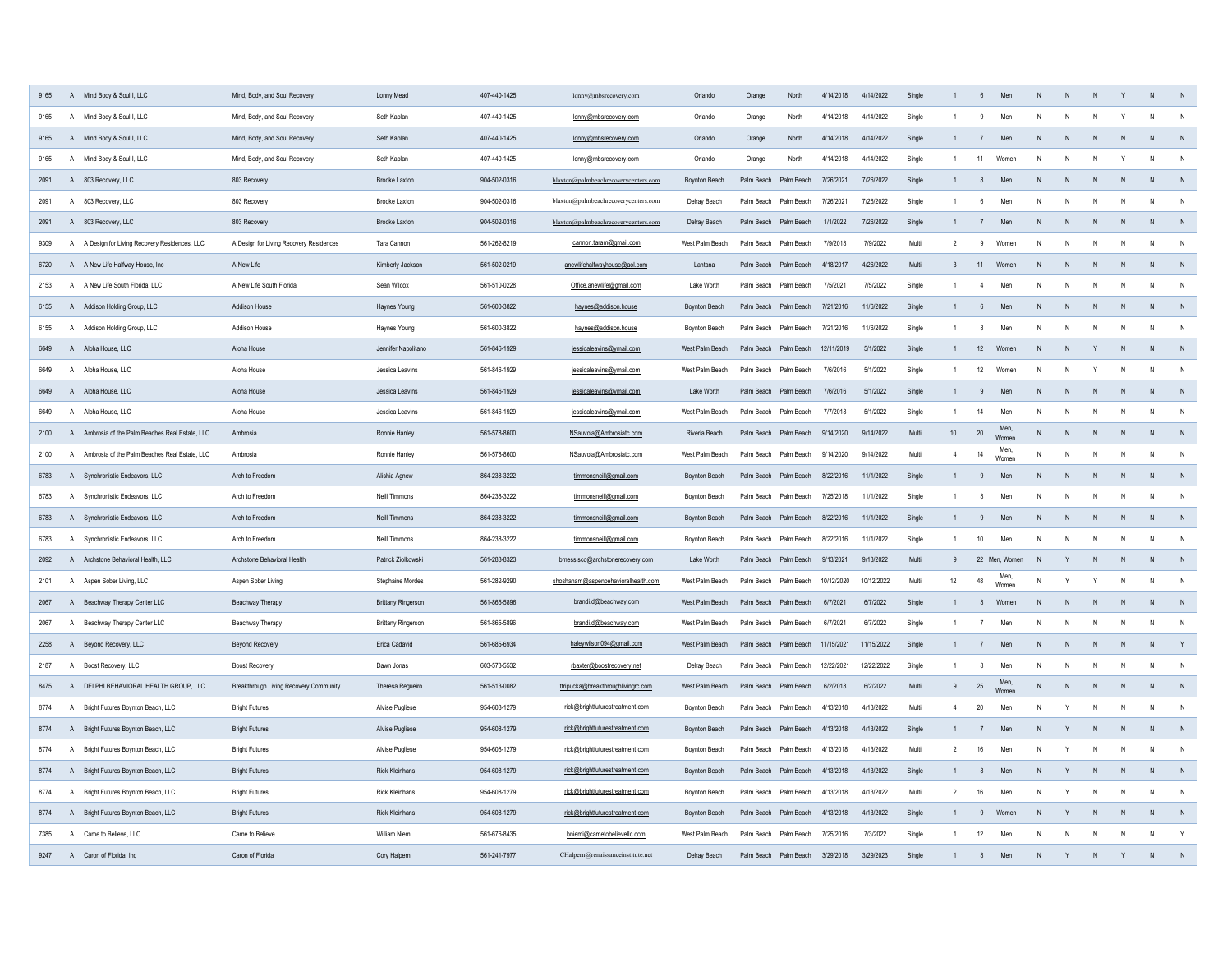| 9247 |              | A Caron of Florida, Inc.                 | Caron of Florida                 | Cory Halpern        | 561-241-7977 | CHalpern@renaissanceinstitute.net | Delray Beach                             | Palm Beach Palm Beach |                       | 3/29/2018  | 3/29/2023  | Multi  | 44             | 118            | Men.<br>Womer |              |              |              |              | N            |                |
|------|--------------|------------------------------------------|----------------------------------|---------------------|--------------|-----------------------------------|------------------------------------------|-----------------------|-----------------------|------------|------------|--------|----------------|----------------|---------------|--------------|--------------|--------------|--------------|--------------|----------------|
| 9247 |              | A Caron of Florida, Inc.                 | Caron of Florida                 | Cory Halpern        | 561-241-7977 | CHalpern@renaissanceinstitute.net | Delray Beach                             | Palm Beach Palm Beach |                       | 3/29/2018  | 3/29/2023  | Single |                | $6^{\circ}$    | Women         | N            |              |              |              |              |                |
| 8240 |              | A Comprehensive Wellness Center, LLC     | Comprehensive Wellness Center    | Jason Tunick        | 561-619-5858 | jasont@cwcrecovery.com            | Lantana                                  | Palm Beach Palm Beach |                       | 10/12/2017 | 10/12/2022 | Multi  | 6              | 24             | Men.<br>Womer |              |              |              |              |              |                |
| 8240 |              | A Comprehensive Wellness Center, LLC     | Comprehensive Wellness Center    | Jason Tunick        | 561-619-5858 | jasont@cwcrecovery.com            | Lantana                                  | Palm Beach Palm Beach |                       | 2/1/2020   | 10/22/2022 | Multi  |                | 14             | Men           |              | Y            |              | N            | $\mathsf{N}$ |                |
| 9942 |              | A Courage House, LLC                     | Courage House                    | Josh Veal           | 856-266-6536 | couragehousellc@gmail.com         | Delray Beach                             | Palm Beach Palm Beach |                       | 10/17/2019 | 10/17/2022 | Single |                | $\overline{7}$ | Women         | N            | N            |              |              | N            | N              |
| 9942 |              | A Courage House, LLC                     | Courage House                    | Josh Veal           | 856-266-6536 | couragehousellc@gmail.com         | Delray Beach                             | Palm Beach Palm Beach |                       | 10/17/2019 | 10/17/2022 | Multi  | $\mathcal{P}$  | 14             | Men           | N            | N            | N            | N            | N            | N              |
| 1619 |              | A Desert Rose FL                         | Desert Rose                      | Kellianne Walker    | 561-459-8951 | kellianne@desertrosepb.com        | Palm Beach Gardens                       | Palm Beach Palm Beach |                       | 4/15/2020  | 4/15/2022  | Multi  | 3              | 20             | Mer           | N            | N            | N            |              | N            | N              |
| 1619 |              | A Desert Rose FL                         | <b>Desert Rose</b>               | Kellianne Walker    | 561-459-8951 | kellianne@desertrosepb.com        | Palm Beach Gardens Palm Beach Palm Beach |                       |                       | 4/15/2020  | 4/15/2022  | Multi  | $\overline{2}$ | 10             | Men           | N            | N            | N.           |              | N            | N              |
| 1619 | $\mathsf{A}$ | Desert Rose FL                           | Desert Rose                      | Kellianne Walker    | 561-459-8951 | kellianne@desertrosepb.com        | Palm Beach Gardens                       | Palm Beach Palm Beach |                       | 4/15/2020  | 4/15/2022  | Multi  |                | 15             | Mer           | N            | N            | N            | N            | N            | N              |
| 6384 |              | A Women of Dignity, Inc.                 | Dignity House                    | Melissa Torres      | 561-371-9009 | dignityhouse1@gmail.com           | Lake Park                                | Palm Beach Palm Beach |                       | 8/3/2018   | 8/3/2022   | Single |                | 9              | Women         | N            | Y            | Y            | $\mathsf{N}$ | N            | Y              |
| 6384 |              | A Women of Dignity, Inc.                 | Dignity House                    | Melissa Torres      | 561-371-9009 | dignityhouse1@gmail.com           | Lake Park                                | Palm Beach Palm Beach |                       | 8/3/2018   | 8/3/2022   | Single | $\overline{1}$ | $\overline{7}$ | Women         | N            | Y            | Y            | N            | $\mathsf{N}$ | Y              |
| 6384 |              | A Women of Dignity, Inc.                 | <b>Dignity House</b>             | Melissa Torres      | 561-371-9009 | dignityhouse1@gmail.com           | Lake Park                                | Palm Beach Palm Beach |                       | 8/3/2018   | 8/3/2022   | Single | $\mathbf{1}$   | 7              | Women         | N            | Y            | Y            | N            | N            | Y              |
| 6384 |              | A Women of Dignity, Inc.                 | <b>Dignity House</b>             | Replace by 5/4/2022 | 561-371-9009 | dignityhouse1@gmail.com           | Lake Park                                | Palm Beach Palm Beach |                       | 8/3/2018   | 8/3/2022   | Multi  | $\overline{4}$ | 16             | Men           | N            | Y            | Y            | N            | $\mathsf{N}$ | Y              |
| 1996 |              | A Donnys Sober Liviing Facilities, LLC   | Donnys Sober Living              | Lisa Marcisak       | 561-908-2689 | DONNYSSOBERLIVING@GMAIL.COM       | Delray Beach                             | Palm Beach Palm Beach |                       | 6/9/2020   | 6/9/2022   | Multi  | 8              | 28             | Men           | N            | Y            | N            | N            | $\mathsf{N}$ | $\overline{N}$ |
| 9455 |              | A Ebb Tide Treatment Centers, LLC        | Ebb Tide Treatment Centers       | Christine DePaolis  | 844-430-4357 | tinad@ebbtidetc.com               | West Palm Beach                          | Palm Beach Palm Beach |                       | 9/25/2018  | 9/25/2022  | Multi  | $\overline{4}$ | 28             | Men           | $\mathsf{v}$ | $\mathsf{N}$ | N            | N            | N            | $\mathsf{N}$   |
| 7894 |              | A Recreate Life Counseling Services, LLC | Elijahs House                    | Jesse Reuter        | 561-678-5933 | jesse@recreatelifecounseling.com  | <b>Boynton Beach</b>                     | Palm Beach Palm Beach |                       | 1/12/2018  | 1/12/2023  | Multi  | $\overline{2}$ | 14             | Men           | $\mathsf{N}$ | Y            | N            | N            | $\mathsf{N}$ | $\overline{N}$ |
| 7894 |              | A Recreate Life Counseling Services, LLC | Elijahs House                    | Jesse Reuter        | 561-678-5933 | jesse@recreatelifecounseling.com  | Delray Beach                             | Palm Beach Palm Beach |                       | 1/12/2018  | 1/12/2023  | Multi  | $\overline{4}$ | 16             | Men           | N            | Y            | N            | N            | N            | N              |
| 8717 |              | A Faith Over Fear, LLC                   | Faith Over Fear                  | Patrick Ronan       | 225-614-3723 | faithoverfearrecovery@gmail.com   | <b>Boynton Beach</b>                     | Palm Reach Palm Reach |                       | 10/5/2018  | 10/5/2022  | Single |                | 10             | Men           | N            | ${\sf N}$    | N            | N            | N            | $\mathsf{N}$   |
| 8717 |              | A Faith Over Fear, LLC                   | Faith Over Fear                  | Patrick Ronan       | 225-614-3723 | faithoverfearrecovery@gmail.com   | Bovnton Beach                            | Palm Beach Palm Beach |                       | 10/5/2018  | 10/5/2022  | Single | $\overline{1}$ | $10$           | Men           | N            | $\mathsf{N}$ | N            | N            | N            | N              |
| 8717 |              | A Faith Over Fear, LLC                   | Faith Over Fear                  | Patrick Ronan       | 225-614-3723 | faithoverfearrecovery@gmail.com   | West Palm Beach                          | Palm Beach Palm Beach |                       | 10/5/2018  | 10/5/2022  | Multi  | $\overline{2}$ | 12             | Men           | N            | N            | N            | N            | N            | N              |
| 1911 |              | A Family First Adolescent Services LLC   | Family First Adolescent Services | Cathy Claud         | 561-722-8055 | cathyclaud@comcast.net            | Palm Beach Gardens                       | Palm Beach Palm Beach |                       | 2/18/2020  | 2/18/2023  | Single |                | -5             | Men           | N            | N            | N            |              | N            | $\mathsf{N}$   |
| 1911 |              | A Family First Adolescent Services LLC   | Family First Adolescent Services | Cathy Claud         | 561-722-8055 | cathyclaud@comcast.net            | Palm Beach Gardens                       | Palm Beach            | Palm Beach            | 2/18/2020  | 2/18/2023  | Single |                | 9              | Men           | N            | ${\sf N}$    | N            |              | N            | $\overline{N}$ |
| 1911 |              | A Family First Adolescent Services LLC   | Family First Adolescent Services | Cathy Claud         | 561-722-8055 | cathyclaud@comcast.net            | Palm Beach Gardens                       | Palm Beach            | Palm Beach            | 2/18/2020  | 2/18/2023  | Single | $\overline{1}$ | 12             | Men           | N            | ${\sf N}$    | N            |              | N            | N              |
| 7306 |              | A Florida Recovery Group, LLC            | Florida Recovery Group           | Kyle Welshman       | 561-330-4688 | jan@floridarecoverygroup.com      | Delray Beach                             | Palm Beach Palm Beach |                       | 10/2/2017  | 10/2/2022  | Single | $\overline{1}$ | $6^{\circ}$    | Men           | $\mathsf{N}$ | N            | N.           | N            | N            | N              |
| 7306 |              | A Florida Recovery Group, LLC            | Florida Recovery Group           | Kyle Welshman       | 561-330-4688 | jan@floridarecoverygroup.com      | Delray Beach                             | Palm Beach            | Palm Beach            | 10/2/2017  | 10/2/2022  | Multi  | $\overline{4}$ | 16             | Men           | N            | N            | N            | N            | N            | $\mathsf{N}$   |
| 7306 |              | A Florida Recovery Group, LLC            | Florida Recovery Group           | William Raucci      | 561-330-4688 | jan@floridarecoverygroup.com      | Delray Beach                             | Palm Beach Palm Beach |                       | 10/2/2017  | 10/2/2022  | Single | $\mathbf{1}$   | 8              | Women         | N            | N            | N            | N            | N            | N              |
| 7306 |              | A Florida Recovery Group, LLC            | Florida Recovery Group           | William Raucci      | 561-330-4688 | jan@floridarecoverygroup.com      | Delray Beach                             | Palm Beach Palm Beach |                       | 10/2/2017  | 10/2/2022  | Single | $\overline{4}$ | $16\,$         | Women         | N            | N            | N            | N            | ${\sf N}$    | $\mathsf{N}$   |
| 2278 |              | P Foundation WP, LLC                     | Foundation Sober Homes           | Kerry Roesser       | 561-398-8336 | sammysmom1202@aol.com             | Lake Park                                | Palm Beach Palm Beach |                       | 10/5/2016  | 10/5/2022  | Multi  | $\overline{4}$ | 15             | Men           | N            | ${\sf N}$    | ${\sf N}$    | ${\sf N}$    | ${\sf N}$    | N              |
| 2278 |              | P Foundation WP, LLC                     | Foundation Sober Homes           | Kerry Roesser       | 561-398-8336 | sammysmom1202@aol.com             | Lake Worth                               | Palm Beach            | Palm Beach            | 10/5/2016  | 10/5/2022  | Multi  | 5              | 12             | Men           | N            | $\mathsf{N}$ | N            | N            | N            | $\mathsf{N}$   |
| 2060 |              | A Freedom Recovery Resources, LLC        | Freedom Recovery                 | Devin Buoniello     | 561-906-2531 | troy@freedomrecovery.house        | Lake Worth                               |                       | Palm Beach Palm Beach | 11/16/2020 | 11/16/2022 | Single |                | $\overline{7}$ | Men           | N            | N            | N            | N            | N            | Y              |
| 2060 |              | A Freedom Recovery Resources, LLC        | Freedom Recovery                 | Devin Buoniello     | 561-906-2531 | troy@freedomrecovery.house        | Lake Worth                               | Palm Beach            | Palm Beach            | 11/16/2020 | 11/16/2022 | Single |                | 10             | Men           | N            | N            | N            |              | N            | Y              |
| 1990 |              | A Genesis House Recovery Residence, Inc. | Genesis House                    | <b>Taylor Dodge</b> | 561-439-4070 | taylorvandodge@gmail.com          | Lake Worth                               |                       | Palm Beach Palm Beach | 11/6/2020  | 11/16/2022 | Single | $\mathbf{1}$   | $\overline{4}$ | Men           | N            | $\mathsf{N}$ | $\mathsf{N}$ | $\mathsf{N}$ | $\mathsf{N}$ | $\mathsf{N}$   |
| 1990 | $\mathsf{A}$ | Genesis House Recovery Residence, Inc.   | Genesis House                    | <b>Taylor Dodge</b> | 561-439-4070 | taylorvandodge@gmail.com          | Lake Worth                               |                       | Palm Beach Palm Beach | 11/6/2020  | 11/16/2022 | Multi  | $\mathbf{3}$   | $10\,$         | Men,<br>Women | $\mathsf{N}$ | N            | N            | N            | N            | N              |
| 1990 |              | A Genesis House Recovery Residence, Inc. | Genesis House                    | <b>Taylor Dodge</b> | 561-439-4070 | taylorvandodge@gmail.com          | Lake Worth                               |                       | Palm Beach Palm Beach | 11/6/2020  | 11/16/2022 | Single |                | $\overline{4}$ | Women         | N            | N            | $\mathsf{N}$ |              | $\mathsf{N}$ | $\overline{N}$ |
| 9929 |              | S Good Days East Coast, LLC              | Good Days Recovery               | Kyle Diehl          | 570-263-3495 | kyle@gooddaysrecovery.com         | Boynton Beach                            | Palm Beach Palm Beach |                       | 2/22/2019  | 2/22/2023  | Single |                | 15             | Men           | Y            | Y            | N            | N            | $\mathsf{N}$ | $\mathsf{N}$   |
| 9929 |              | S Good Days East Coast, LLC              | Good Days Recovery               | Alaina Edwards      | 570-263-3495 | kyle@gooddaysrecovery.com         | Lake Worth                               |                       | Palm Reach Palm Reach | 2/22/2019  | 2/22/2023  | Single |                | 11             | Men           | Y            | Y            |              | N            | $\mathbf{N}$ | N              |
| 9929 |              | S Good Days East Coast, LLC              | Good Days Recovery               | Kyle Diehl          | 570-263-3495 | kyle@gooddaysrecovery.com         | Lake Worth                               | Palm Beach            | Palm Beach            | 2/22/2019  | 2/22/2023  | Single |                | 11             | Men           | $\mathsf{v}$ | $\mathsf{v}$ | N            | N            | N            | $\mathsf{N}$   |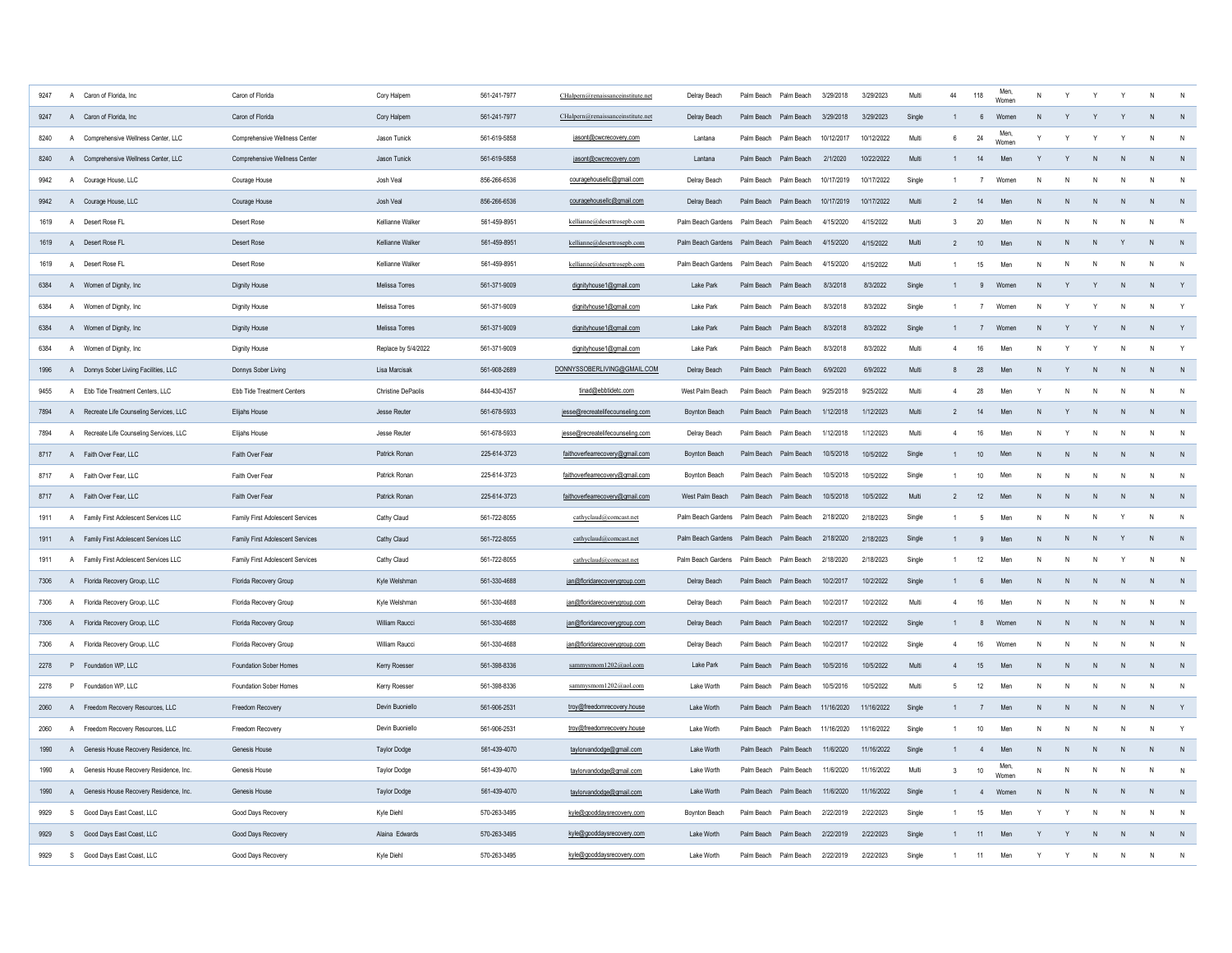| 9929 | S Good Days East Coast, LLC                      | Good Days Recovery              | Kyle Diehl           | 570-263-3495 | kyle@gooddaysrecovery.com           | Lake Worth           |                       | Palm Beach Palm Beach 2/22/2019 |            | 2/22/2023  | Single |                 |                 |               |              |              |              |              | N              |                |
|------|--------------------------------------------------|---------------------------------|----------------------|--------------|-------------------------------------|----------------------|-----------------------|---------------------------------|------------|------------|--------|-----------------|-----------------|---------------|--------------|--------------|--------------|--------------|----------------|----------------|
| 9929 | $\mathbf{s}$<br>Good Days East Coast, LLC        | Good Days Recovery              | Alaina Edwards       | 570-263-3495 | kyle@gooddaysrecovery.com           | Boynton Beach        |                       | Palm Beach Palm Beach           | 2/22/2019  | 2/22/2023  | Single |                 | 9               | Women         |              |              |              |              | N              |                |
| 9945 | A Harmony Outpatient Center, LLC                 | Harmony Outpatient Center       | Matthew Byrne        | 724 708-1449 | Admissions@harmonyoutpatient.com    | Delray Beach         |                       | Palm Beach Palm Beach           | 11/1/2019  | 11/2/2022  | Single |                 | $\mathbf{g}$    | Mer           |              |              |              |              | N              |                |
| 9945 | Harmony Outpatient Center, LLC<br>$\mathsf{A}$   | Harmony Outpatient Center       | Matthew Byrne        | 724 708-1449 | Admissions@harmonyoutpatient.com    | Delray Beach         | Palm Beach            | Palm Beach                      | 11/1/2019  | 11/2/2022  | Single | $\overline{1}$  | 6               | Men           |              | N            |              |              | N              | N              |
| 9945 | A Harmony Outpatient Center, LLC                 | Harmony Outpatient Center       | Stephen O'Biren      | 724 708-1449 | Admissions@harmonyoutpatient.com    | Delray Beach         |                       | Palm Beach Palm Beach           | 9/22/2020  | 11/2/2022  | Single | $\overline{1}$  | $6\overline{6}$ | Men           | $\mathbf{N}$ | $\mathsf{N}$ |              | $\mathsf{N}$ | $\mathbf N$    |                |
| 9945 | Harmony Outpatient Center, LLC<br>$\overline{A}$ | Harmony Outpatient Center       | Matthew Byrne        | 724 708-1449 | Admissions@harmonyoutpatient.com    | Delray Beach         | Palm Beach Palm Beach |                                 | 11/1/2019  | 11/2/2022  | Single | $\overline{1}$  | $\mathbf{g}$    | Women         | N            | N            |              |              | N              | N              |
| 1838 | S Healing Properties of the Palm Beaches LLC     | <b>Healing Properties</b>       | Replace by 5/18/2022 | 561-699-5521 | dave@healingproperties.org          | Delray Beach         | Palm Beach Palm Beach |                                 | 3/6/2020   | 3/6/2022   | Multi  | $\mathcal{P}$   | 12              | Men           | N            | N            |              |              | Y              | N              |
| 1838 | Healing Properties of the Palm Beaches LLC<br>S. | <b>Healing Properties</b>       | Replace by 5/18/2022 | 561-699-5521 | dave@healingproperties.org          | Delray Beach         | Palm Beach            | Palm Beach                      | 3/6/2020   | 3/6/2022   | Multi  | $\overline{2}$  | 12              | Mer           | N            | N            |              |              | Υ              | N              |
| 1838 | S Healing Properties of the Palm Beaches LLC     | <b>Healing Properties</b>       | Replace by 5/18/2022 | 561-699-5521 | dave@healingproperties.org          | Delray Beach         | Palm Beach Palm Beach |                                 | 3/6/2020   | 3/6/2022   | Multi  | $\overline{2}$  | 12              | Men           | N            | N            |              |              | Y              | N              |
| 7980 | A<br>Banyan Treatment and Recovery, LLC          | Herbertz Lake Worth, LLC        | Joshua McPherson     | 561-906-0925 | storo@banyantreatmentcenter.com     | Lake Worth           | Palm Beach            | Palm Beach                      | 1/3/2018   | 1/3/2023   | Multi  | 18              | 36              | Men.<br>Womer | N            | N            |              | N            | N              | $\mathsf{N}$   |
| 2248 | P HOAP PBC, LLC                                  | House of ANGELS Program         | Renee Yvette         | 954-778-7088 | angelhouse2012@comcast.net          | Boynton Beach        | Palm Beach            | Palm Beach                      | 4/1/2022   | 4/1/2023   | Single | $\mathbf{1}$    | $6\phantom{.0}$ | Women         | N            | N            | Y            | N            | N              | $\mathsf{N}$   |
| 8817 | Immersion Recovery Center, LLC<br>A              | Immersion Recovery              | Ross Donahue         | 561-529-9008 | admissions@grncare.com              | Delray Beach         | Palm Beach            | Palm Beach                      | 2/28/2018  | 2/28/2023  | Multi  | 9               | 34              | Men           |              | N            | N            | N            | N              | $\mathsf{N}$   |
| 8817 | A Immersion Recovery Center, LLC                 | Immersion Recovery              | Ross Donahue         | 561-529-9008 | admissions@grncare.com              | Delray Beach         |                       | Palm Beach Palm Beach           | 2/28/2018  | 2/28/2023  | Single | $\mathbf{1}$    | 16              | Women         | N            | ${\sf N}$    | N            | N            | $\mathsf{N}$   | $\mathsf{N}$   |
| 9457 | S Inspire Living, LLC                            | Inspire Living                  | Joseph Batchelor     | 561-899-6088 | d.weinberger@inspirerecovery.com    | Lake Worth           |                       | Palm Beach Palm Beach           | 3/22/2019  | 3/22/2022  | Single | $\mathbf{1}$    | 9               | LGBTQ         | Y            | Y            | N            | N            | N              | N              |
| 9457 | S Inspire Living, LLC                            | Inspire Living                  | Joseph Batchelor     | 561-899-6088 | d.weinberger@inspirerecovery.com    | Lake Worth           |                       | Palm Beach Palm Beach           | 3/22/2019  | 3/22/2022  | Single | $\mathbf{1}$    | 7               | LGBTQ         | Y            | Y            | $\mathsf{N}$ | N            | $\mathsf{N}$   | $\mathsf{N}$   |
| 8564 | A Integrity Way, Inc.                            | <b>Integrity Way</b>            | <b>Grant Lashlev</b> | 561-819-0620 | chrish@transformationstreatment.com | Delray Beach         |                       | Palm Beach Palm Beach           | 4/13/2018  | 2/14/2023  | Multi  | $36\,$          | 88              | Men<br>Women  | N            | Y            | Y            | N            | $\mathsf{N}$   | ${\sf N}$      |
| 8564 | A Integrity Way, Inc.                            | <b>Integrity Way</b>            | <b>Grant Lashley</b> | 561-819-0620 | chrish@transformationstreatment.com | Delray Beach         |                       | Palm Beach Palm Beach           | 4/13/2018  | 2/14/2023  | Single | $\mathbf{1}$    | 10              | Men           | $\mathsf{N}$ | Y            | N            | N            | N              | $\overline{N}$ |
| 1939 | A Intracoastal Sober Living, LLC                 | Intracoastal Sober Living       | <b>Richard White</b> | 244-688-7345 | garygnu006@yahoo.com                | Lake Worth           |                       | Palm Beach Palm Beach           | 11/24/2020 | 11/24/2022 | Multi  | 5               | 22              | Men           | N            | Y            |              | N            | N              | N              |
| 1939 | A Intracoastal Sober Living, LLC                 | Intracoastal Sober Living       | <b>Richard White</b> | 244-688-7345 | garygnu006@yahoo.com                | Lake Worth           | Palm Beach Palm Beach |                                 | 11/24/2020 | 11/24/2022 | Single | $\overline{1}$  | 8               | Women         | N            | Y            |              | N            | $\mathsf{N}$   | N              |
| 1941 | A Janes Way, LLC                                 | Janes Way                       | Donald Emmanuel      | 561-402-4937 | aknauer@allinsolutions.com          | West Palm Beach      | Palm Beach            | Palm Beach                      | 7/14/2021  | 7/14/2022  | Multi  | 10 <sub>1</sub> | 36              | Men.<br>Womer | N            | N            | N            |              | N              | N              |
| 9068 | A Journey of Healing and Recovery, LLC           | Journey of Healing and Recovery | Carla Anastasio      | 561-880-7663 | acarli372@gmail.com                 | Delray Beach         | Palm Beach            | Palm Beach                      | 1/23/2018  | 1/23/2022  | Single | $\overline{1}$  | $6\phantom{.}6$ | Women         | N            | $\mathsf{N}$ | Y            | N            | N              | N              |
| 9068 | A Journey of Healing and Recovery, LLC           | Journey of Healing and Recovery | Carla Anastasio      | 561-880-7663 | acarli372@gmail.com                 | Delray Beach         | Palm Beach            | Palm Beach                      | 1/23/2018  | 1/23/2022  | Single | $\overline{1}$  | 6               | Women         | N            | $\mathsf{N}$ |              |              | N              | N              |
| 9068 | A Journey of Healing and Recovery, LLC           | Journey of Healing and Recovery | Joseph Anastasio     | 561-880-7663 | acarli372@gmail.com                 | Delray Beach         | Palm Beach            | Palm Beach                      | 1/23/2018  | 1/23/2022  | Single | $\overline{1}$  | 9               | Womer         | N            | N            | Y            | N            | N              | N              |
| 9068 | A Journey of Healing and Recovery, LLC           | Journey of Healing and Recovery | Joseph Anastasio     | 561-880-7663 | acarli372@gmail.com                 | Delray Beach         | Palm Beach            | Palm Beach                      | 1/23/2018  | 1/23/2022  | Single | $\overline{1}$  | 8               | Women         | N            | N            | Y            | N            | N              | N              |
| 1772 | A Lakeside Retreat, Inc.                         | Lakeside Retreat                | Michael Flood        | 561-704-5134 | michaelf644@aol.com                 | <b>Boynton Beach</b> | Palm Beach            | Palm Beach                      | 4/17/2019  | 4/17/2022  | Single | $\overline{1}$  | 6               | Men           | N            | N            | N            | N            | $\overline{N}$ | $\mathsf{N}$   |
| 7088 | A Liberation House LLC                           | <b>Liberation House</b>         | Melvin Clark         | 561-901-5525 | melvin@liberation-house.com         | Delray Beach         | Palm Beach            | Palm Beach                      | 11/16/2016 | 11/16/2022 | Single | $\overline{1}$  | $\overline{4}$  | Men           | N            | N            | N            | N            | N              | N              |
| 7088 | A Liberation House LLC                           | <b>Liberation House</b>         |                      |              |                                     |                      |                       |                                 |            | 11/16/2022 | Single | $\mathbf{1}$    | 6               | Men           | N            | N            | N            | N            | N              | N              |
|      |                                                  |                                 | Melvin Clark         | 561-901-5525 | melvin@liberation-house.com         | Delray Beach         | Palm Beach            | Palm Beach                      | 11/16/2016 |            |        |                 |                 |               |              |              |              | N            | N              | $\mathsf{N}$   |
| 2256 | A Lighthouse Recovery Institute, Inc.            | Lighthouse Recovery Institute   | Susanne Makenian     | 609-238-4467 | coreykess@gmail.com                 | Delray Beach         | Palm Beach            | Palm Beach                      | 9/16/2021  | 9/16/2022  | Multi  | 3               | 14              | Men           | N            | N            | N            |              |                |                |
| 2256 | A Lighthouse Recovery Institute, Inc.            | Lighthouse Recovery Institute   | Susanne Makenian     | 609-238-4467 | coreykess@gmail.com                 | Delray Beach         | Palm Beach            | Palm Beach                      | 9/16/2021  | 9/16/2022  | Multi  | $\overline{4}$  | 12              | Womer         | N            | N            | Y            | N            | N              | N              |
| 2311 | P Living Purpose, LLC                            | <b>Living Purpose</b>           | George Jahn          | 561-414-1321 | chamilton711@gmail.com              | Delray Beach         | Palm Beach            | Palm Beach                      | 3/24/2022  | 3/24/2023  | Single | $\overline{2}$  | 11              | Men           | N            | N            | N            | N            | N              | $\mathsf{N}$   |
| 7765 | S MIRACLES DO HAPPEN LLC                         | Miracles Do Happen              | Mildred Tennessee    | 561-302-9584 | phillytennessee@yahoo.com           | Delray Beach         | Palm Beach            | Palm Beach                      | 11/30/2016 | 11/30/2022 | Single |                 | 7               | Women         | N            | ${\sf N}$    | Y            | ${\sf N}$    | N              | N              |
| 2080 | A<br>New Life Recovery Resources, LLC            | New Life Recovery Resources     | Kenea Brittle        | 443-514-8532 | keneab@newliferecoveryresources.org | Boynton Beach        | Palm Beach            | Palm Beach                      | 7/22/2020  | 7/22/2022  | Single |                 | $\overline{7}$  | Men           | N            | $\mathsf{N}$ | N            | N            | N              | N              |
| 2080 | A New Life Recovery Resources, LLC               | New Life Recovery Resources     | Kenea Brittle        | 443-514-8532 | keneab@newliferecoveryresources.org | Boynton Beach        | Palm Beach            | Palm Beach                      | 7/22/2020  | 7/22/2022  | Single | $\overline{1}$  | $\overline{7}$  | Men           | N            | N            | N            | $\mathsf{N}$ | N              | N              |
| 6703 | S<br>The New Path Halfway House, Inc             | New Path                        | Juanita Hunt         | 561-255-0011 | newpaths05@aol.com                  | Lantana              | Palm Beach            | Palm Beach                      | 4/18/2017  | 4/18/2022  | Multi  | $\overline{4}$  | 20              | Women         | N            | $\mathsf{N}$ | N            | N            | N              | N              |
| 8049 | A Ocean Walk Recovery, Inc.                      | Ocean Walk Recovery             | David Mitchell       | 561-929-6900 | davdmitchell@gmail.com              | Lantana              | Palm Beach            | Palm Beach                      | 3/13/2017  | 4/1/2022   | Multi  | 5               | 17              | Men           | N            | ${\sf N}$    | N            | N            | N              | N              |
| 2178 | P Olympic Behavioral Health, LLC                 | Olympic Behavioral Health       | Paul Zilber          | 561-272-0800 | andrewspahn@mydcwc.com              | Lake Worth           | Palm Beach            | Palm Beach                      | 1/7/2022   | 3/7/2022   | Multi  | $6^{\circ}$     | 23              | Men,<br>Women | $\mathsf{N}$ | $\mathsf{v}$ | N            | N            | N              | N              |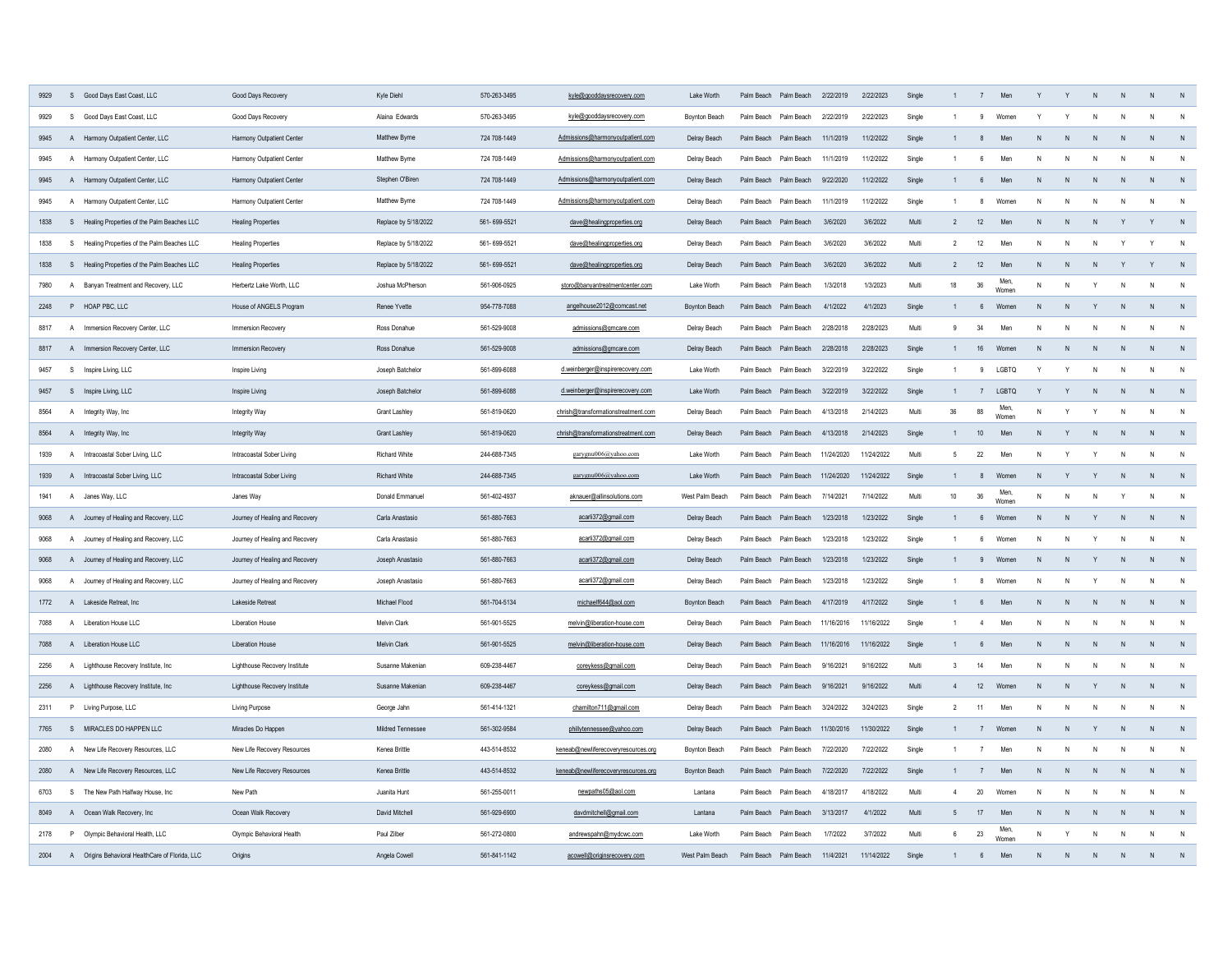| 2004 | $\mathsf{A}$   | Origins Behavioral HealthCare of Florida, LLC   | Origins                             | Angela Cowell           | 561-841-1142 | acowell@originsrecovery.com     | West Palm Beach      | Palm Beach Palm Beach |                       | 11/4/2021  | 11/14/2022 | Single |                  | $\overline{7}$          | Women        |              |              |                |              |              |                |
|------|----------------|-------------------------------------------------|-------------------------------------|-------------------------|--------------|---------------------------------|----------------------|-----------------------|-----------------------|------------|------------|--------|------------------|-------------------------|--------------|--------------|--------------|----------------|--------------|--------------|----------------|
| 2004 |                | A Origins Behavioral HealthCare of Florida, LLC | Origins                             | Angela Cowell           | 561-841-1142 | acowell@originsrecovery.com     | West Palm Beach      | Palm Beach Palm Beach |                       | 11/4/2021  | 11/14/2022 | Multi  | $\overline{2}$   | 12                      | Men.<br>Wome | N            | N            |                | N            | N            |                |
| 9276 | $\mathbf{s}$   | Osceola House, LLC                              | Osecola House                       | April Scholl            | 561-900-6320 | david.duquette@lifeskillssf.com | Delray Beach         | Palm Beach Palm Beach |                       | 3/23/2018  | 3/23/2023  | Single | $\overline{1}$   | 3                       | Men          | N            |              |                |              |              |                |
| 9276 |                | S Osceola House, LLC                            | Osecola House                       | Joe Soutar              | 561-900-6320 | david.duquette@lifeskillssf.com | Delray Beach         | Palm Beach Palm Beach |                       | 3/23/2018  | 3/23/2023  | Multi  | $\overline{7}$   | 17                      | Men<br>Womer | N            | Y            |                |              | N            |                |
| 9276 | S.             | Osceola House, LLC                              | Osecola House                       | Joe Soutar              | 561-900-6320 | david.duquette@lifeskillssf.com | Delray Beach         | Palm Beach Palm Beach |                       | 10/17/2018 | 3/23/2023  | Single | $\overline{1}$   | $\mathbf{3}$            | Women        | N            | $\mathsf{Y}$ |                |              | N            | N              |
| 9276 |                | S Osceola House, LLC                            | Osecola House                       | Kendra Cemoin           | 561-900-6320 | david.duquette@lifeskillssf.com | Delray Beach         | Palm Beach Palm Beach |                       | 3/23/2018  | 3/23/2023  | Single |                  | $\overline{4}$          | Men          | N            | Y            | N              | N            | N            | N              |
| 9276 | S.             | Osceola House, LLC                              | Osecola House                       | Kendra Cemoin           | 561-900-6320 | david.duquette@lifeskillssf.com | Delray Beach         | Palm Beach Palm Beach |                       | 3/23/2018  | 3/23/2023  | Single |                  | 5                       | Mer          | N            | Y            |                |              | N            | N              |
| 9276 |                | S Osceola House, LLC                            | Osecola House                       | Kendra Cemoin           | 561-900-6320 | david.duquette@lifeskillssf.com | Delray Beach         | Palm Beach Palm Beach |                       | 3/23/2018  | 3/23/2023  | Single |                  | $\overline{\mathbf{3}}$ | Men          | N            | Y            | N              |              | N            | N              |
| 9276 | S              | Osceola House, LLC                              | Osecola House                       | <b>Ted Monticello</b>   | 561-900-6320 | david.duquette@lifeskillssf.com | Delray Beach         | Palm Beach Palm Beach |                       | 3/23/2018  | 3/23/2023  | Single |                  | $\overline{\mathbf{3}}$ | Men          | N            | Y            |                |              | N            | $\mathsf{N}$   |
| 9276 |                | S Osceola House, LLC                            | Osecola House                       | <b>Ted Monticello</b>   | 561-900-6320 | david.duquette@lifeskillssf.com | Delray Beach         | Palm Beach Palm Beach |                       | 3/23/2018  | 3/23/2023  | Single |                  | 3                       | Women        | N            | Y            | Y              |              | N            | N              |
| 9276 | S              | Osceola House, LLC                              | Osecola House                       | <b>Ted Monticello</b>   | 561-900-6320 | david.duquette@lifeskillssf.com | Delray Beach         | Palm Beach Palm Beach |                       | 3/23/2018  | 3/23/2023  | Single | $\overline{1}$   | $\overline{1}$          | Women        | N            | Y            | Y              |              | N            | N              |
| 2306 |                | A Providence Properties LLC                     | Providence House                    | Rudolph Baldoni         | 207-808-3100 | rjbaldoni@gmail.com             | Boynton Beach        |                       | Palm Beach Palm Beach | 2/1/2021   | 6/3/2022   | Single | $\mathbf{1}$     | $\overline{7}$          | Men          | N            | N            | N              | $\mathsf{N}$ | N            | N              |
| 2306 |                | A Providence Properties LLC                     | Providence House                    | Rudolph Baldoni         | 207-808-3100 | ribaldoni@gmail.com             | Delray Beach         | Palm Beach Palm Beach |                       | 2/1/2021   | 6/3/2022   | Multi  | 6                | 19                      | Men          | N            | N            | N              | N            | N            | $\mathsf{N}$   |
| 2306 |                | A Providence Properties IIC                     | Providence House                    | Rudolph Baldoni         | 207-808-3100 | ribaldoni@gmail.com             | Delray Beach         | Palm Beach Palm Beach |                       | 2/1/2021   | 6/3/2022   | Multi  | 12 <sup>12</sup> | 25                      | Men          | N            | N            | N              | N            | $\mathsf{N}$ | $\mathsf{N}$   |
| 2306 |                | A Providence Properties LLC                     | Providence House                    | Jeff Tucker             | 207-808-3100 | rjbaldoni@gmail.com             | Delray Beach         | Palm Beach Palm Beach |                       | 2/1/2021   | 6/3/2022   | Single | $\overline{1}$   | 12                      | Men          | N            | N            | N              | N            | N            | $\mathsf{N}$   |
| 7022 |                | A Niknation, Inc.                               | RFCO Institute                      | <b>Brian Greenblott</b> | 561-302-5640 | bgreenblott@recointensive.com   | Delray Beach         | Palm Beach Palm Beach |                       | 8/22/2016  | 8/22/2022  | Single | $\mathbf{1}$     | $6^{\circ}$             | Men          | $\mathsf{N}$ | N            | N              | N            | $\mathsf{N}$ | N              |
| 7022 | $\mathsf{A}$   | Niknation, Inc.                                 | RECO Institute                      | <b>Brian Greenblott</b> | 561-302-5640 | bgreenblott@recointensive.com   | Delray Beach         | Palm Beach Palm Beach |                       | 8/22/2016  | 8/22/2022  | Multi  | $\overline{4}$   | 24                      | Men          | N            | N            | N              | N            | N            | N              |
| 7022 | A              | Niknation, Inc.                                 | RECO Institute                      | Christopher Pasquale    | 561-302-5640 | bgreenblott@recointensive.com   | Delray Beach         | Palm Beach Palm Beach |                       | 8/22/2016  | 8/22/2022  | Single | $\overline{1}$   | 8                       | Men          | N            | ${\sf N}$    | N              | N            | N            | $\overline{N}$ |
| 7022 | $\mathsf{A}$   | Niknation, Inc.                                 | RECO Institute                      | <b>Brian Greenblott</b> | 561-302-5640 | bgreenblott@recointensive.com   | Delray Beach         | Palm Beach Palm Beach |                       | 8/22/2016  | 8/22/2022  | Single | $\overline{1}$   | 6                       | Women        | N            | $\mathsf{N}$ | N              | $\mathsf{N}$ | N            | N              |
| 7022 | $\overline{A}$ | Niknation, Inc.                                 | RECO Institute                      | Christopher Pasquale    | 561-302-5640 | bgreenblott@recointensive.com   | Delray Beach         | Palm Beach            | Palm Beach            | 8/22/2016  | 8/22/2022  | Single |                  | 8                       | Womer        | N            | N            | N              | N            | N            | N              |
| 7022 | $\overline{A}$ | Niknation, Inc.                                 | RECO Institute                      | Christopher Pasquale    | 561-302-5640 | bgreenblott@recointensive.com   | Delray Beach         | Palm Beach            | Palm Beach            | 8/9/2017   | 8/22/2022  | Single |                  | 8                       | Womer        | N            | N            | N              | N            | N            | $\mathsf{N}$   |
| 9930 |                | A Recovery Corner, LLC                          | Recovery Corner                     | John Park               | 561-285-1063 | michael@recoverycomerhome.com   | Lake Worth           | Palm Beach Palm Beach |                       | 5/13/2019  | 5/13/2022  | Multi  | $\overline{2}$   | 16                      | Men          | N            | Y            | N              | N            | N            | N              |
| 9930 | $\mathsf{A}$   | Recovery Corner, LLC                            | Recovery Corner                     | John Park               | 561-285-1063 | michael@recoverycomerhome.com   | Lake Worth           | Palm Beach            | Palm Beach            | 5/13/2019  | 5/13/2022  | Multi  | -5               | 20                      | Men          | N            | Y            | N              | N            | N            | $\mathsf{N}$   |
| 1639 |                | A Reprieve, LLC                                 | Reprieve Sober Living               | Jessica Terranova       | 717-736-2695 | Christopher@reprievellc.com     | North Palm Beach     | Palm Beach Palm Beach |                       | 6/11/2020  | 6/11/2022  | Multi  | $\mathbf{3}$     | 40                      | Womer        | N            | Y            | N <sub>1</sub> | N            | N            | N              |
| 7510 | S.             | Resilience Recovery Resources, LLC              | Resilience Recovery Residences      | Stephanie Martinez      | 424-254-4304 | chris@resiliencerecovery.com    | West Palm Beach      | Palm Beach            | Palm Beach            | 6/1/2017   | 6/22/2022  | Multi  | $\overline{2}$   | -5                      | Men          | $\mathsf{N}$ | N            | N              | N            | N            | $\mathsf{N}$   |
| 7510 | S.             | Resilience Recovery Resources, LLC              | Resilience Recovery Residences      | Stephanie Martinez      | 424-254-4304 | chris@resiliencerecovery.com    | West Palm Beach      | Palm Beach Palm Beach |                       | 1/1/2022   | 6/22/2022  | Multi  | $\mathbf{3}$     | 14                      | Men          | N            | N            | N              | N            | N            | N              |
| 7510 | S.             | Resilience Recovery Resources, LLC              | Resilience Recovery Residences      | Stephanie Martinez      | 424-254-4304 | chris@resiliencerecovery.com    | West Palm Beach      | Palm Reach            | Palm Beach            | 10/5/2019  | 6/22/2022  | Single | $\overline{1}$   | 6                       | Men          | N            | N            | ${\sf N}$      | N            | ${\sf N}$    | $\mathsf{N}$   |
| 6595 |                | C Rivendell Houses, LLC                         | Rivendell House                     | Philip Chamness         | 561-400-5239 | philc@rivendellhouses.com       | Delray Beach         | Palm Beach            | Palm Beach            | 8/17/2016  | 9/1/2022   | Single |                  | $6\phantom{.0}$         | Men          | N            | Y            | ${\sf N}$      | ${\sf N}$    | ${\sf N}$    | N              |
| 6595 | $\mathsf{C}$   | Rivendell Houses, LLC                           | Rivendell House                     | Philip Chamness         | 561-400-5239 | philc@rivendellhouses.com       | Delray Beach         | Palm Beach            | Palm Beach            | 8/17/2016  | 9/1/2022   | Single |                  | 6                       | Men          | N            | Y            | N              | N            | N            | $\mathsf{N}$   |
| 6595 |                | C Rivendell Houses, LLC                         | Rivendell House                     | Philip Chamness         | 561-400-5239 | philc@rivendellhouses.com       | Delray Beach         | Palm Beach            | Palm Beach            | 8/1/2017   | 9/1/2022   | Single |                  | $\overline{7}$          | Men          | N            | Y            | N              | N            | N            | N              |
| 1942 | A              | Roots to Recovery, LLC                          | Roots to Recovery                   | Katrina Chase           | 561-777-0045 | katrinalynnchase@gmail.com      | Boynton Beach        | Palm Beach            | Palm Beach            | 11/12/2020 | 11/22/2022 | Single |                  | 8                       | Women        | N            | Y            | Υ              | N            | N            | Y              |
| 1942 | $\mathsf{A}$   | Roots to Recovery, LLC                          | Roots to Recovery                   | Katrina Chase           | 561-777-0045 | katrinalynnchase@gmail.com      | Delray Beach         |                       | Palm Beach Palm Beach | 11/12/2020 | 11/22/2022 | Single | $\mathbf{1}$     | $\mathbf{8}$            | Women        | N            | Y            | Y              | $\mathsf{N}$ | $\mathsf{N}$ | Y              |
| 9085 | S.             | Rose Way Residences, LLC                        | Rose Way Recovery House             | Megan Cosgrove          | 561-927-9379 | megancosgrove8@gmail.com        | Bovnton Beach        | Palm Beach            | Palm Beach            | 3/21/2018  | 3/21/2022  | Single |                  | 9                       | Women        | N            | Y            | Y              | N            | N            | N              |
| 9085 | $\mathbf{s}$   | Rose Way Residences, LLC                        | Rose Way Recovery House             | Megan Cosgrove          | 561-927-9379 | megancosgrove8@gmail.com        | Delray Beach         | Palm Beach Palm Beach |                       | 2/1/2021   | 3/21/2022  | Single | $\mathcal{P}$    | 28                      | Women        | N            | Y            |                | N            | N            | N              |
| 9085 | S.             | Rose Way Residences, LLC                        | Rose Way Recovery House             | Megan Cosgrove          | 561-927-9379 | megancosgrove8@gmail.com        | <b>Boynton Beach</b> | Palm Beach            | Palm Beach            | 3/21/2018  | 3/21/2022  | Single | -1               | $\overline{7}$          | Women        | N            | Y            | Y              | N.           | $\mathsf{N}$ | $\mathsf{N}$   |
| 2211 |                | A S.A.F.E House Sober Living, LLC               | SAFE House                          | David Cox               | 561-215-1407 | Safehousesl22@gmail.com         | <b>Boynton Beach</b> | Palm Reach Palm Reach |                       | 11/4/2021  | 11/4/2022  | Single | $\overline{1}$   | $\overline{7}$          | Men          | N            | N            | N              | N            | N            | N              |
| 6232 | A              | Seacrest Transitional Living, LLC               | <b>Seacrest Transitional Living</b> | Joshua Fenster          | 866-963-7200 | seacresttl@gmail.com            | Bovnton Beach        | Palm Beach            | Palm Beach            | 7/17/2016  | 8/10/2022  | Single |                  | $\boldsymbol{\kappa}$   | Women        | N            | $\mathsf{N}$ | Y              | N            | N            | N              |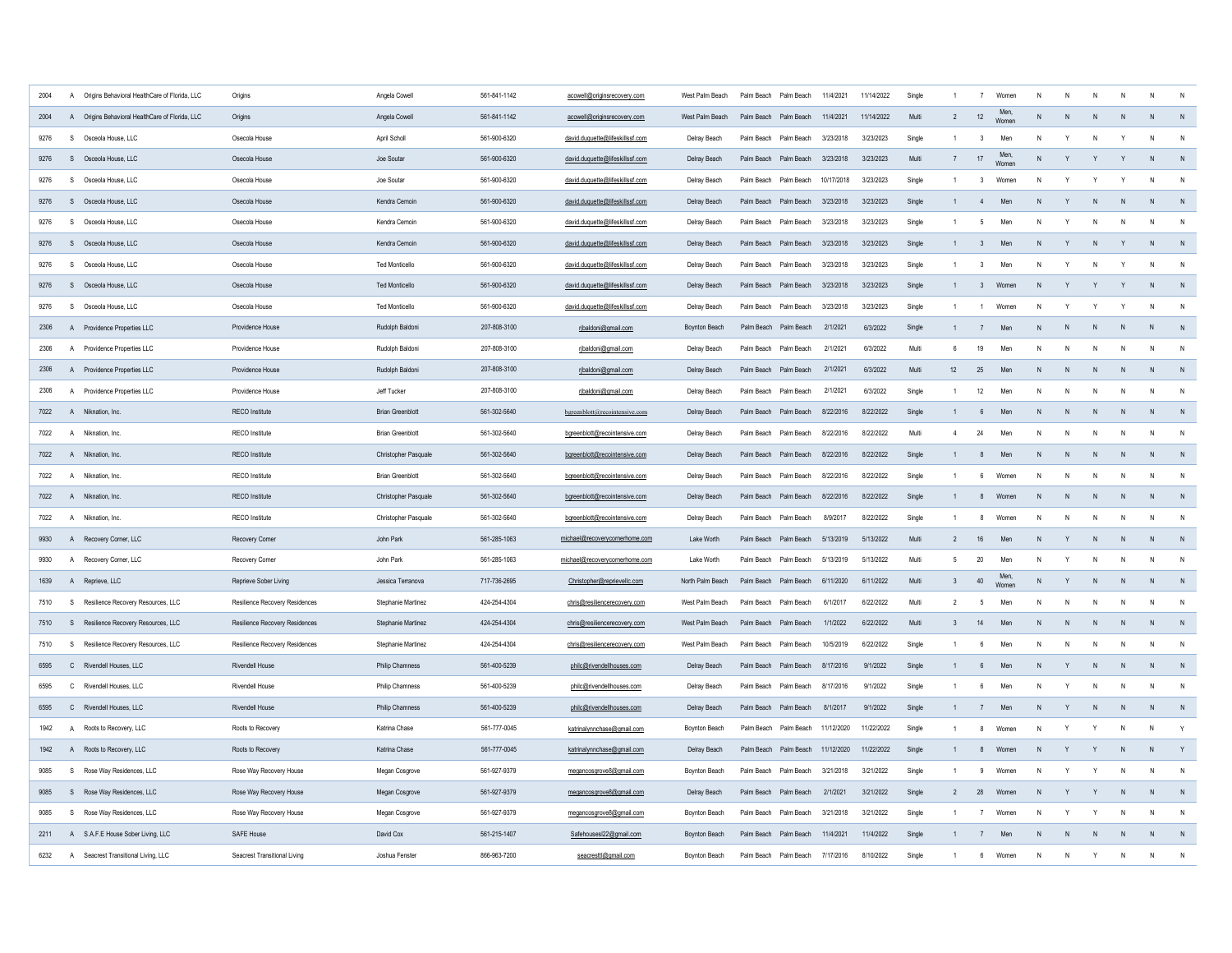| 6232 |              | A Seacrest Transitional Living, LLC   | Seacrest Transitional Living              | Joshua Fenster     | 866-963-7200 | seacresttl@gmail.com               | Boynton Beach                            |                       | Palm Beach Palm Beach | 6/1/2017   | 8/10/2022  | Single |                  | $\overline{3}$  | Men           |              |              |              |                | N            |              |
|------|--------------|---------------------------------------|-------------------------------------------|--------------------|--------------|------------------------------------|------------------------------------------|-----------------------|-----------------------|------------|------------|--------|------------------|-----------------|---------------|--------------|--------------|--------------|----------------|--------------|--------------|
| 6232 | $\mathsf{A}$ | Seacrest Transitional Living, LLC     | Seacrest Transitional Living              | Joshua Fenster     | 866-963-7200 | seacresttl@gmail.com               | Bovnton Beach                            |                       | Palm Beach Palm Beach | 1/8/2018   | 8/10/2022  | Single |                  | 7               | Men           | N            |              |              |                | N            |              |
| 6232 |              | A Seacrest Transitional Living, LLC   | Seacrest Transitional Living              | Megan Wells        | 866-963-7200 | seacresttl@gmail.com               | <b>Boynton Beach</b>                     |                       | Palm Beach Palm Beach | 7/17/2016  | 8/10/2022  | Single |                  | 8               | Women         | N            |              |              |                | N            |              |
| 7980 |              | A Banyan Treatment and Recovery, LLC  | Seaside of the Palm Beaches               | Kate Renolds       | 561-465-1200 | storo@banyantreatmentcenter.com    | Palm Beach Shores                        | Palm Beach Palm Beach |                       | 4/4/2022   | 1/3/2023   | Multi  | $\overline{4}$   | $12\,$          | Men<br>Womer  | N            | N            |              |                | ${\sf N}$    | N            |
| 7981 |              | A Banyan Treatment and Recovery, LLC  | Seaside of the Palm Beaches               | Joshua McPherson   | 561-906-0925 | storo@banyantreatmentcenter.com    | Lake Worth                               |                       | Palm Beach Palm Beach | 1/3/2018   | 1/3/2023   | Multi  | $\mathbf{3}$     | $\,6\,$         | Men<br>Women  | N            | N            |              | N              | N            |              |
| 6247 |              | A Sober Living in Delray, LLC         | Sober Living in Delray                    | Christopher Ege    | 561-276-9370 | admissions@soberlivingindelray.com | Delray Beach                             | Palm Beach Palm Beach |                       | 6/26/2016  | 10/19/2022 | Multi  | 26               | 111             | Men<br>Women  | N            | $\mathsf{v}$ |              | $\mathsf{N}$   | N            | N            |
| 1847 |              | A Sober Minds Recovery, LLC           | Sober Minds Recovery                      | Kane Hobbs         | 302-540-7475 | kane@sobermindsrecovery.com        | Jupiter                                  |                       | Palm Beach Palm Beach | 7/22/2020  | 7/22/2022  | Multi  | $\overline{2}$   | 16              | Men           | N            | N            |              | N              | N            | N            |
| 8344 |              | C Start Living Life, Inc              | Start Living                              | Daniela Riccelli   | 561-543-1028 | riccellidan@gmail.com              | North Palm Beach                         | Palm Beach Palm Beach |                       | 3/23/2018  | 3/23/2022  | Single |                  | 8               | Women         |              | Y            |              |                | N            | Y            |
| 8344 |              | C Start Living Life, Inc              | Start Living                              | Daniela Riccelli   | 561-543-1028 | riccellidan@gmail.com              | North Palm Beach                         | Palm Beach Palm Beach |                       | 3/23/2018  | 3/23/2022  | Single |                  | $6\overline{6}$ | Women         |              |              |              | ${\sf N}$      | N            | Y            |
| 8344 |              | C Start Living Life, Inc              | Start Living                              | Yenisse Gonzalez   | 561-543-1028 | riccellidan@gmail.com              | North Palm Beach                         | Palm Beach Palm Beach |                       | 3/23/2018  | 3/23/2022  | Single |                  | 6               | Women         |              |              |              | $\mathsf{N}$   | N            | Y            |
| 8344 |              | C Start Living Life, Inc              | Start Living                              | Daniela Riccelli   | 561-543-1028 | riccellidan@gmail.com              | Palm Beach Gardens                       | Palm Beach Palm Beach |                       | 3/23/2018  | 3/23/2022  | Single |                  | 8               | Women         | Y            | Y            |              | $\mathsf{N}$   | N            | Y            |
| 7338 |              | A Step Down Residences, Inc.          | Step Down Residences                      | Melissa Thomas     | 561-255-7643 | melissathomas7349@comcast.net      | West Palm Beach                          | Palm Beach Palm Beach |                       | 2/12/2018  | 2/12/2022  | Multi  | 9                | 34              | Men<br>Womer  | N            | N            |              | N              | N            | $\mathsf{N}$ |
| 1951 |              | S Sterling House Recovery, LLC        | Sterling House                            | Rachel Snyder      | 561-512-9122 | toddg1229@gmail.com                | Jupiter                                  |                       | Palm Beach Palm Beach | 2/9/2021   | 2/9/2022   | Multi  | $\overline{2}$   | 12              | Women         | N            | N            |              | N              | N            | N            |
| 1951 |              | S Sterling House Recovery, LLC        | Sterling House                            | Rachel Snyder      | 561-512-9122 | toddg1229@gmail.com                | West Palm Beach                          | Palm Beach Palm Beach |                       | 2/9/2021   | 2/9/2022   | Single |                  | 24              | Men           | N            | N            | $\mathsf{N}$ | $\mathsf{N}$   | $\mathsf{N}$ | $\mathsf{N}$ |
| 6517 |              | A Sunset House, Inc.                  | Sunset House                              | Michael Gordon     | 561-627-9701 | mgordon@sunsetrecovery.com         | Palm Beach Gardens Palm Beach Palm Beach |                       |                       | 8/7/2018   | 11/21/2022 | Multi  | $\overline{1}$   | $\overline{3}$  | Men           | N            | Y            | N            | N              | N            | N            |
| 6517 |              | A Sunset House, Inc.                  | Sunset House                              | Michael Gordon     | 561-627-9701 | mgordon@sunsetrecovery.com         | Palm Beach Gardens Palm Beach Palm Beach |                       |                       | 10/21/2016 | 11/21/2022 | Multi  | 10 <sup>10</sup> | 40              | Men           | N            | Y            | N            | $\mathsf{N}$   | $\mathsf{N}$ | N            |
| 9937 |              | A Temperance House, LLC               | Temperance House                          | Gerald Nolan       | 561-774-4648 | temperancecounseling@gmail.com     | Boca Rator                               |                       | Palm Beach Palm Beach | 7/11/2019  | 7/11/2022  | Single |                  | 10              | Men           | N            | N            | N            | N              | N            | N            |
| 9937 |              | A Temperance House, LLC               | Temperance House                          | Gerald Nolan       | 561-774-4648 | temperancecounseling@gmail.com     | Boca Raton                               |                       | Palm Beach Palm Beach | 7/11/2019  | 7/11/2022  | Single | $\overline{1}$   | 9               | Men           | N            | N            | N            | N              | N            | $\mathsf{N}$ |
| 2279 |              | P The Best Treatmet Center, LLC       | The Best Treament Center                  | Elizabeth McDowell | 954-504-5210 | dustinp@thebesttreatment.com       | Boca Raton                               |                       | Palm Beach Palm Beach | 3/21/2022  | 3/21/2023  | Multi  | $6\overline{6}$  | 28              | Men,<br>Womer | N            | N            | N            | N              | $\mathsf{N}$ | N            |
| 2279 |              | P The Best Treatmet Center, LLC       | The Best Treament Center                  | Elizabeth McDowell | 954-504-5210 | dustinp@thebesttreatment.com       | West Palm Beach                          |                       | Palm Beach Palm Beach | 3/21/2022  | 3/21/2023  | Multi  | 6                | 21              | Men.<br>Womer | $\mathsf{N}$ | N            | N            | $\mathsf{N}$   | $\mathsf{N}$ | N            |
| 2279 |              | P The Best Treatmet Center, LLC       | The Best Treament Center                  | Elizabeth McDowell | 954-504-5210 | dustinp@thebesttreatment.com       | <b>Boca Raton</b>                        |                       | Palm Beach Palm Beach | 3/21/2022  | 3/21/2023  | Multi  | $\overline{2}$   | 20              | Men.<br>Women | N            | N            |              | N              | N            | N            |
| 6453 |              | A Bridge Properties, LLC              | The Bridge                                | Michael Ossip      | 561-289-6000 | info@thebridgeproperties.com       | Delray Beach                             | Palm Beach            | Palm Beach            | 7/8/2016   | 7/8/2022   | Multi  | 9                | 27              | Men           | $\mathsf{N}$ | N            |              | N              | N            | N            |
| 6453 |              | A Bridge Properties, LLC              | The Bridge                                | Michael Ossip      | 561-289-6000 | info@thebridgeproperties.com       | Boca Rator                               | Palm Beach Palm Beach |                       | 7/8/2016   | 7/8/2022   | Multi  | $\overline{2}$   | 6               | Women         | $\mathsf{N}$ | N            |              | N <sub>1</sub> | N            | N            |
| 6453 |              | A Bridge Properties, LLC              | The Bridge                                | Rebecca Gaines     | 561-289-6000 | info@thebridgeproperties.com       | Boca Raton                               | Palm Beach Palm Beach |                       | 7/8/2016   | 7/8/2022   | Multi  | $\overline{2}$   | 8               | Women         | N            | N            | Y            | N              | N            | N            |
| 6453 |              | A Bridge Properties, LLC              | The Bridge                                | Rebecca Gaines     | 561-289-6000 | info@thebridgeproperties.com       | Boca Rator                               | Palm Beach Palm Beach |                       | 7/8/2016   | 7/8/2022   | Multi  | $-5$             | 20              | Women         | N            | N            | Y            | N              | N            | N            |
| 2252 |              | P VIP Care Coordinators, Inc.         | VIP Care Coordinators                     | Patricia Jones     | 561-509-4126 | patjon67@gmail.com                 | Lantana                                  | Palm Beach Palm Beach |                       | 4/12/2022  | 6/12/2022  | Single | $\overline{1}$   | $\overline{7}$  | Men           | N            | Y            | N            | N              | N            | N            |
| 6453 |              | A Bridge Properties, LLC              | The Bridge                                | Rebecca Gaines     | 561-289-6000 | info@thebridgeproperties.com       | Delray Beach                             |                       | Palm Reach Palm Reach | 7/8/2016   | 7/8/2022   | Single |                  | -5              | Women         | N            | N            | Y            | N              | N            | N            |
| 7074 |              | S The Good Life Treatment Center, LLC | The Good Life Treatment / Safe Haven Apts | Sara Babaa         | 561-667-3383 | kelly@thegoodlifetreatment.com     | Lake Park                                | Palm Beach            | Palm Beach            | 7/5/2017   | 2/1/2022   | Single |                  | 15              | Women         | N            | N            |              | N              | N            | Y            |
| 7074 |              | S The Good Life Treatment Center, LLC | The Good Life Treatment / Safe Haven Apts | Sara Babaa         | 561-667-3383 | kelly@thegoodlifetreatment.com     | Palm Beach Gardens                       | Palm Beach Palm Beach |                       | 7/5/2017   | 2/1/2022   | Single |                  | 6               | Men           | N            | N            | N            | N              | $\mathsf{N}$ | Y            |
| 7074 | S            | The Good Life Treatment Center, LLC   | The Good Life Treatment / Safe Haven Apts | Sara Babaa         | 561-667-3383 | kelly@thegoodlifetreatment.com     | Riviera Beach                            | Palm Beach            | Palm Beach            | 7/5/2017   | 2/1/2022   | Multi  | $\overline{4}$   | 24              | Men.<br>Womer | N            | N            |              | N              | $\mathsf{N}$ | Y            |
| 6315 |              | A Hartman Group Properties, LLC       | The Hartman House                         | James Hartman      | 561-502-6868 | jhartman@thehartmanhouse.com       | Boynton Beach                            | Palm Beach            | Palm Beach            | 7/6/2016   | 10/13/2022 | Multi  | 3                | 13              | Men           | N            | Y            |              | $\mathsf{N}$   | N            | Y            |
| 6315 | A            | Hartman Group Properties, LLC         | The Hartman House                         | James Hartman      | 561-502-6868 | jhartman@thehartmanhouse.com       | Delray Beach                             | Palm Beach            | Palm Beach            | 7/6/2016   | 10/13/2022 | Multi  | $\mathbf{3}$     | $10\,$          | Men           | N            | Y            |              | $\mathsf{N}$   | N            | Y            |
| 6315 |              | A Hartman Group Properties, LLC       | The Hartman House                         | James Hartman      | 561-502-6868 | jhartman@thehartmanhouse.com       | Delray Beach                             |                       | Palm Beach Palm Beach | 7/6/2016   | 10/13/2022 | Single |                  | $6^{\circ}$     | Men           | N            | Y            |              | N              | N            | Y            |
| 6315 | $\mathsf{A}$ | Hartman Group Properties, LLC         | The Hartman House                         | Mark Gibson        | 561-502-6868 | jhartman@thehartmanhouse.com       | Delray Beach                             |                       | Palm Beach Palm Beach | 7/6/2016   | 10/13/2022 | Single |                  | $6^{\circ}$     | Men           | N            | Y            | N            | $\mathsf{N}$   | N            | Y            |
| 6315 |              | A Hartman Group Properties, LLC       | The Hartman House                         | Mark Gibson        | 561-502-6868 | jhartman@thehartmanhouse.com       | Delray Beach                             |                       | Palm Beach Palm Beach | 7/6/2016   | 10/13/2022 | Single |                  | $\overline{4}$  | Men           | N            | Y            |              | N              | N            | Y            |
| 6315 |              | A Hartman Group Properties, LLC       | The Hartman House                         | Mark Gibson        | 561-502-6868 | jhartman@thehartmanhouse.com       | Delray Beach                             |                       | Palm Reach Palm Reach | 7/6/2016   | 10/13/2022 | Single |                  | $\mathbf{f}$    | Men           | N            | Y            |              | N              | N            | $\mathsf{v}$ |
| 2026 |              | A The Lodge at Delray Beach, inc      | The Lodge at Delray Beach                 | Marianne Gribbon   | 561-945-7560 | officelodgedelray@gmail.com        | Delray Beach                             |                       | Palm Beach Palm Beach | 7/28/2020  | 7/28/2022  | Single |                  | $\mathcal{R}$   | Men           | $\mathsf{N}$ | $\mathbf N$  |              | $\mathsf{N}$   | N            | N            |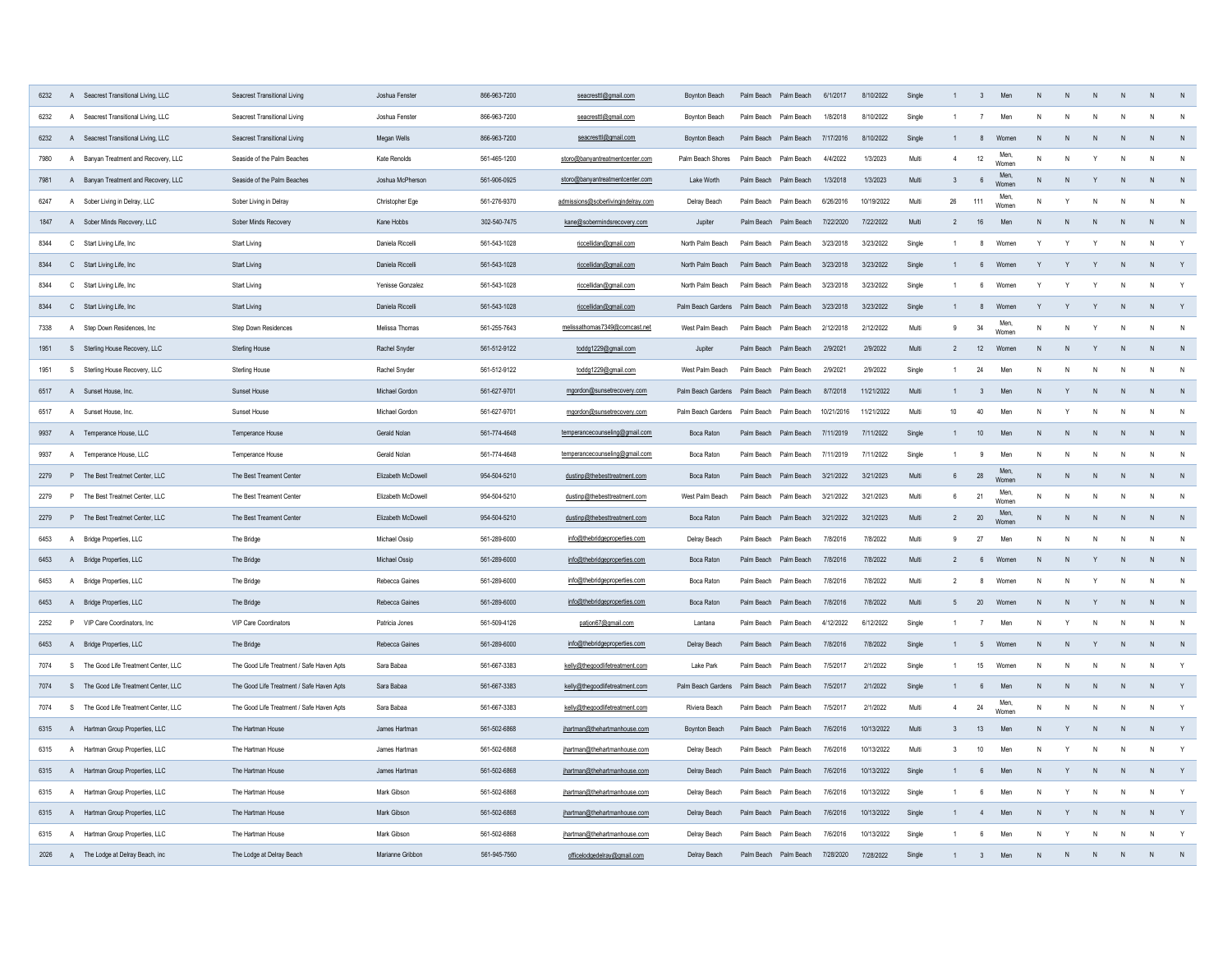| 2026 | $\mathsf{A}$   | The Lodge at Delray Beach, inc          | The Lodge at Delray Beach        | Marianne Gribbon        | 561-945-7560 | officelodgedelray@gmail.com   | Delray Beach            |                       | Palm Beach Palm Beach | 7/28/2020  | 7/28/2022  | Single |                          | $6\overline{6}$  | Men           |              |                |              |              | N            |              |
|------|----------------|-----------------------------------------|----------------------------------|-------------------------|--------------|-------------------------------|-------------------------|-----------------------|-----------------------|------------|------------|--------|--------------------------|------------------|---------------|--------------|----------------|--------------|--------------|--------------|--------------|
| 2026 |                | A The Lodge at Delray Beach, inc        | The Lodge at Delray Beach        | Marianne Gribbon        | 561-945-7560 | officelodgedelray@gmail.com   | Delray Beach            |                       | Palm Beach Palm Beach | 7/28/2020  | 7/28/2022  | Single |                          | 3                | Women         | N            |                |              | N            | N            | N            |
| 9936 |                | A The Palms Recovery Florida, LLC       | The Palms Recovery Florida       | Claudia Rodrigues       | 844-807-2567 | sstone@thepalmsrecovery.com   | Lake Worth              |                       | Palm Beach Palm Beach | 7/12/2019  | 7/12/2022  | Multi  | 8                        | 28               | Men           |              |                |              |              | N            |              |
| 9943 |                | A The Recovery Team, Inc.               | The Recovery Team                | Lexie Woods             | 561-882-9821 | lucy@recoveryteam.org         | West Palm Beach         |                       | Palm Beach Palm Beach | 9/23/2019  | 9/23/2022  | Multi  | 20                       | 64               | Men<br>Womer  | $\mathsf{N}$ | N              |              | N            | N            |              |
| 9943 |                | A The Recovery Team, Inc.               | The Recovery Team                | Lexie Woods             | 561-882-9821 | lucy@recoveryteam.org         | West Palm Beach         |                       | Palm Beach Palm Beach | 9/23/2019  | 9/23/2022  | Multi  | 11                       | 21               | Women         | N            | N              |              | N            | N            | N            |
| 9943 |                | A The Recovery Team, Inc.               | The Recovery Team                | Lexie Woods             | 561-882-9821 | lucy@recoveryteam.org         | West Palm Beach         |                       | Palm Beach Palm Beach | 3/10/2020  | 9/23/2022  | Multi  | 12                       | 30               | Men           | N            | N              |              | $\mathsf{N}$ | N            | N            |
| 2299 | $\mathsf{A}$   | Guardian Houses LLC                     | <b>Tropic House</b>              | Gina Metrano            | 561-302-0387 | gina.tropichouse@gmail.com    | Delray Beach            | Palm Beach Palm Beach |                       | 9/7/2016   | 9/7/2022   | Multi  | 11                       | 32               | Womer         | N            |                |              |              | N            | N            |
| 2299 |                | A Guardian Houses LLC                   | <b>Tropic House</b>              | Gina Metrano            | 561-302-0387 | gina.tropichouse@gmail.com    | Delray Beach            | Palm Beach Palm Beach |                       | 9/7/2016   | 9/7/2022   | Single | $\overline{4}$           | 12               | Women         | N            | N <sub>N</sub> | N            | N            | N            | N            |
| 2299 | $\overline{A}$ | Guardian Houses LLC                     | <b>Tropic House</b>              | Gina Metrano            | 561-302-0387 | gina.tropichouse@gmail.com    | Delray Beach            |                       | Palm Beach Palm Beach | 9/7/2016   | 9/7/2022   | Multi  | 3                        | 10               | Women         | N            |                |              | N            | ${\sf N}$    | $\mathsf{N}$ |
| 2300 |                | P Community Partners of South Florida   | Village For Change               | Jane Causey             | 561-841-3500 | lbartick@cp-cto.org           | West Palm Beach         |                       | Palm Beach Palm Beach | 4/1/2022   | 4/1/2023   | Multi  | $6\overline{6}$          | 18               | Men,<br>Womer | Y            | Y              | Y            | $\mathsf{N}$ | N            | N            |
| 2084 |                | A Voyage Recovery Center, LLC           | Voyage Recovery Center           | Ryan Potter             | 772-245-8345 | rpotter@voyagerecovery.com    | Jupiter                 |                       | Palm Beach Palm Beach | 1/18/2021  | 1/18/2023  | Multi  | 3                        | 15               | Men           | N            | N              | N            | $\mathsf{N}$ | N            | N            |
| 9278 |                | A Bowling Green Inn of Pensacola, LLC   | Wellness Resource Center         | John Binns              | 561-654-6151 | jjbinns@live.com              | Delray Beach            |                       | Palm Beach Palm Beach | 4/13/2018  | 4/13/2022  | Multi  | 13                       | 54               | Men.<br>Wome  | N            | N              | N            | $\mathsf{N}$ | $\mathsf{N}$ | N            |
| 7240 | S              | Wellington Retreat, Inc.                | <b>WellTreat Residential</b>     | Timothy O'Connell       | 561-296-5288 | hsigler@fcfmd.com             | Lake Worth              |                       | Palm Beach Palm Beach | 2/3/2017   | 2/3/2022   | Multi  | 18                       | 56               | Men<br>Women  | N            | Y              | N            | Y            | Y            | N            |
| 1924 |                | F Choices Sober House's LLC             | Choices Sober House's            | Debra Strand            | 561-222-1982 | junobeachdeb@yahoo.com        | West Palm Beach         |                       | Palm Beach Palm Beach | 2/14/2020  | 2/14/2023  | Multi  | $\mathbf{3}$             | 18               | Women         | N            | Y              | $\mathsf{v}$ | N            | ${\sf N}$    | $\,$ N       |
| 1924 |                | F Choices Sober House's LLC             | Choices Sober House's            | Debra Strand            | 561-222-1982 | junobeachdeb@yahoo.com        | West Palm Beach         | Palm Beach            | Palm Beach            | 2/14/2020  | 2/14/2023  | Multi  | $\overline{2}$           | 19               | Women         | N            | Y              | Y            | $\mathsf{N}$ | $\mathsf{N}$ | N            |
| 8102 |                | E Ace Opportunities, Inc.               | Ace Opportunities                | Frank Seidl             | 727-776-5336 | fsaceopportunities@yahoo.com  | New Port Richev         | Pasco                 | West Coast            | 3/27/2017  | 3/27/2022  | Multi  | $\overline{\phantom{a}}$ | 22               | Women         | N            | N              | Y            | N            | $\mathsf{N}$ | N            |
| 8102 |                | E Ace Opportunities, Inc.               | Ace Opportunities                | Frank Seidl             | 727-776-5336 | fsaceopportunities@yahoo.com  | Port Richey             | Pasco                 | West Coast            | 3/27/2017  | 3/27/2022  | Multi  | $\overline{2}$           | 15               | Men           | N            | N              | N            | N            | N            | $\mathsf{N}$ |
| 6227 |                | S Associate Recovery Communities, LLC   | <b>ARC</b>                       | Lindsey McKeown         | 727-754-5790 | admin@arc12.org               | New Port Richey         | Pasco                 | West Coast            | 1/10/2017  | 12/15/2021 | Multi  | $\overline{2}$           | 19               | Men           | N            | Y              | N            | N            | ${\sf N}$    | $\,$ N       |
| 1970 |                | A Da Vinci Recovery, Inc.               | Da Vinci Recovery                | Angelique Hofacre       | 727-364-3110 | DaVincihomellc@gmail.com      | Port Richey             | Pasco                 | <b>West Coast</b>     | 8/25/2020  | 8/25/2022  | Single |                          | 12               | Women         | N            | $\mathsf{N}$   |              | N            | $\mathsf{N}$ | ${\sf N}$    |
| 2037 | S              | Giving Recovery A Chance Everyday, Inc  | <b>GRACE House</b>               | Michael Kirk            | 727-255-2036 | Rachel@gracerecoveryhomes.com | New Port Richey         | Pasco                 | West Coast            | 9/25/2020  | 9/25/2022  | Single |                          | 13               | Women         | N            | Y              |              |              | N            | N            |
| 7545 | s              | Real Recovery, LLC                      | Real Recovery                    | John Cunningham         | 727-807-6366 | cody@realrecoveryfl.com       | New Port Richey         | Pasco                 | West Coast            | 4/27/2022  | 12/19/2022 | Multi  | 10 <sup>10</sup>         | 40               | Men           | N            | N              |              | N            | $\mathsf{N}$ | N            |
| 6227 |                | S Associate Recovery Communities, LLC   | ARC                              | William Atkinson        | 727-754-5790 | admin@arc12.org               | Clearwater              | Pinellas              | <b>West Coast</b>     | 7/7/2016   | 12/15/2021 | Multi  | 12                       | 32               | Men           | N            | Y              | N            | N            | N            | N            |
| 6227 |                | S Associate Recovery Communities, LLC   | ARC                              | William Atkinson        | 727-754-5790 | admin@arc12.org               | Clearwater              | Pinellas              | West Coast            | 7/7/2016   | 12/15/2021 | Multi  | $\mathcal{P}$            | 18               | Men           | ${\sf N}$    | Y              | $\mathsf{N}$ | N            | $\mathsf{N}$ | $\mathsf{N}$ |
| 6227 |                | S Associate Recovery Communities, LLC   | <b>ARC</b>                       | <b>William Atkinson</b> | 727-754-5790 | admin@arc12.org               | Clearwater              | Pinellas              | West Coast            | 7/7/2016   | 12/15/2021 | Multi  | $\overline{4}$           | 16               | Women         | N            | N              |              | N            | N            | N            |
| 6185 |                | A KOALA HOUSE WEST, LLC                 | Koala House                      | <b>Tom Matthews</b>     | 813-376-6998 | Mattamp@aol.com               | Clearwater              | Pinellas              | West Coast            | 5/1/2017   | 7/1/2022   | Single |                          | 9                | Men           | $\mathsf{N}$ | Y              | N            | N            | $\mathsf{N}$ | $\mathsf{N}$ |
| 6185 |                | A KOALA HOUSE WEST, LLC                 | Koala House                      | Tom Matthews            | 813-376-6998 | Mattamp@aol.com               | Clearwater              | Pinellas              | West Coast            | 5/1/2017   | 7/1/2022   | Single |                          | 5                | Women         | N            | N              | N            | N            | N            | N            |
| 6185 |                | A KOALA HOUSE WEST, LLC                 | Koala House                      | Tom Matthews            | 813-376-6998 | Mattamp@aol.com               | Cleanvater              | Pinellas              | West Coast            | 5/1/2017   | 7/1/2022   | Multi  | $\overline{2}$           | 19               | Men,<br>Women | ${\sf N}$    | N              | Y            | ${\sf N}$    | N            | N            |
| 7545 |                | S Real Recovery, LLC                    | Real Recovery                    | Jon Stob                | 727-290-9156 | realrecoveryfl@gmail.com      | Clearwater              | Pinellas              | West Coast            | 11/1/2018  | 12/19/2022 | Multi  | 8                        | 32               | Men           | ${\sf N}$    | N              | ${\sf N}$    | ${\sf N}$    | N            | N            |
| 7545 | S              | Real Recovery, LLC                      | Real Recovery                    | Patrick Slattery        | 727-290-9156 | realrecoveryfl@gmail.com      | St. Petersburg          | Pinellas              | West Coast            | 12/19/2016 | 12/19/2022 | Multi  | 19                       | 48               | Men           | N            | N              | N            | $\mathsf{N}$ | $\mathsf{N}$ | N            |
| 2217 |                | P Tranquil Shores, LLC                  | <b>Tranquil Shores</b>           | <b>Bryan Freese</b>     | 727-391-7001 | L.pyz@tranquilshores.org      | <b>Redington Shores</b> | Pinellas              | West Coast            | 2/25/2022  | 4/25/2022  | Multi  | 8                        | 23               | Men.<br>Womer | ${\sf N}$    | Y              | N            | N            | N            | N            |
| 9931 | $\mathsf{A}$   | Step It Up Ministries                   | Step It Up Ministries            | Maxine Dooley           | 863-618-8440 | maxine.dooley@yahoo.com       | Lakeland                | Polk                  | <b>West Coast</b>     | 5/14/2019  | 5/14/2022  | Single |                          | $\overline{7}$   | Women         | N            | N              | N            | N            | N            | N            |
| 7608 |                | S Purpose House Tranistional Homes, LLC | Purpose House Transitional Homes | Alan Tobiason           | 941-586-6370 | alantobiason@live.com         | Sarasota                | Sarasota              | West Coast            | 3/3/2018   | 3/3/2022   | Single |                          | 8                | Men           | ${\sf N}$    | ${\sf N}$      | N            | N            | N            | N            |
| 7608 |                | S Purpose House Tranistional Homes, LLC | Purpose House Transitional Homes | Alan Tobiason           | 941-586-6370 | alantobiason@live.com         | Sarasota                | Sarasota              | West Coast            | 3/3/2018   | 3/3/2022   | Single |                          | 10 <sup>10</sup> | Men           | N            | N              | $\mathsf{N}$ | $\mathsf{N}$ | N            | N            |
| 7608 |                | S Purpose House Tranistional Homes, LLC | Purpose House Transitional Homes | Alan Tobiason           | 941-586-6370 | alantobiason@live.com         | Sarasota                | Sarasota              | West Coast            | 3/3/2018   | 3/3/2022   | Single |                          | 14               | Men           | ${\sf N}$    | N              | N            | N            | $\mathsf{N}$ | N            |
| 7608 | S              | Purpose House Tranistional Homes, LLC   | Purpose House Transitional Homes | Kelly Miller            | 941-586-6370 | alantobiason@live.com         | Sarasota                | Sarasota              | West Coast            | 3/3/2018   | 3/3/2022   | Single |                          | 8                | Men           | $\mathsf{N}$ | N              | N            | N            | $\mathsf{N}$ | N            |
| 7608 |                | S Purpose House Tranistional Homes, LLC | Purpose House Transitional Homes | Kelly Miller            | 941-586-6370 | alantobiason@live.com         | Sarasota                | Sarasota              | West Coast            | 3/3/2018   | 3/3/2022   | Single |                          | $\mathbf{q}$     | Men           | $\mathsf{N}$ | N              | N            | N            | N            | N            |
| 7608 | S              | Purpose House Tranistional Homes, LLC   | Purpose House Transitional Homes | Kelly Miller            | 941-586-6370 | alantobiason@live.com         | Sarasota                | Sarasota              | West Coast            | 3/3/2018   | 3/3/2022   | Single |                          | 10               | Men           | $\mathsf{N}$ | N              | N            | $\mathsf{N}$ | $\mathsf{N}$ | N            |